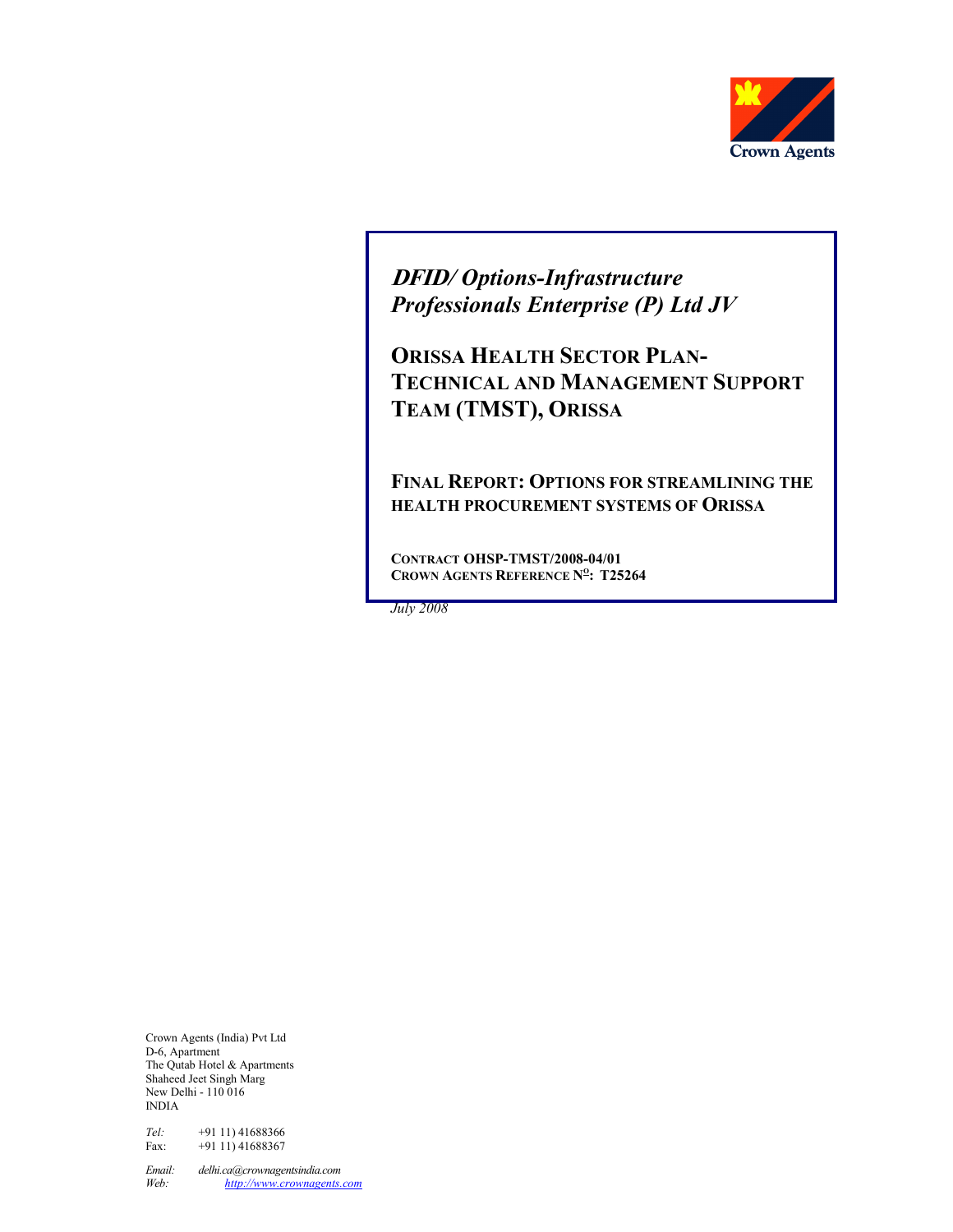This report is submitted to the DFID/Options-Infrastructure Professionals Enterprise (P) Ltd JV but remains the copyright of Crown Agents and should not be used for any other purpose than for evaluation. It should not be reproduced in whole or part without the express written permission of Crown Agents.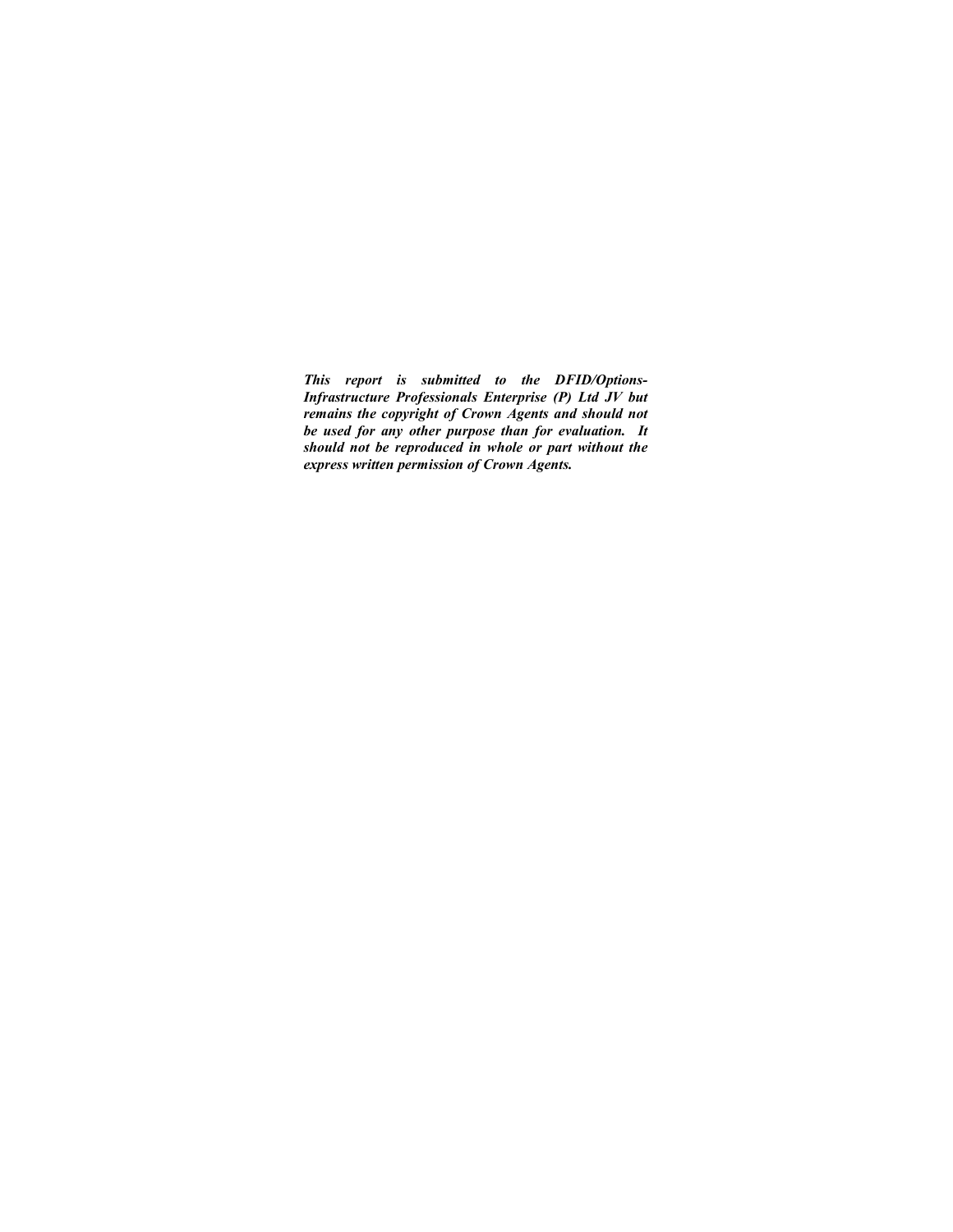# TABLE OF CONTENTS

Table of Contents..................................................................................................................................................(i)

# SECTION PAGE

| $3^{\circ}$    |                                                                         |
|----------------|-------------------------------------------------------------------------|
|                |                                                                         |
|                |                                                                         |
| 6              | BRIEF REVIEW OF PROCUREMENT SYSTEMS FOR DRUGS AND EQUIPMENT IN INDIA 17 |
| 7 <sup>7</sup> |                                                                         |
| 8              |                                                                         |
| $9^{\circ}$    |                                                                         |
|                |                                                                         |

# ACRONYMS AND ABBREVIATIONS

| AoA          | Article of Association                                    |
|--------------|-----------------------------------------------------------|
| CA           | Crown Agents                                              |
| <b>CDSCO</b> | Central Drugs Standards Control Organisation              |
| <b>CIMS</b>  | Computerised Inventory Management System                  |
| <b>COPP</b>  | Certificate of Pharmaceutical Products                    |
| <b>DEPM</b>  | Director Export Promotion & Marketing                     |
| <b>DFID</b>  | Department for International development                  |
| <b>DOHFW</b> | Department of Health and Family Welfare                   |
| <b>DOHS</b>  | Directorate of Health Services                            |
| <b>IDCO</b>  | Orissa Industrial Infrastructure Development Corporation  |
| EPM          | <b>Export Promotion and Marketing</b>                     |
| <b>EPW</b>   | <b>Empowered Procurement Wing</b>                         |
| <b>ESI</b>   | <b>Employee State Insurance Corporation</b>               |
| <b>GMP</b>   | Good Manufacturing Practice                               |
| GOI          | Government of India                                       |
| GoO          | Government of Orissa                                      |
| <b>ICB</b>   | <b>International Competitive Bidding</b>                  |
| <b>INN</b>   | International Non-Priority Name                           |
| IO           | <b>Indenting Officers</b>                                 |
| <b>IPR</b>   | <b>Industrial Policy Resolution</b>                       |
| <b>KDLWS</b> | Karnataka Drugs Logistics and Warehousing Society         |
| <b>KHSDP</b> | Karnataka Health Sector Development and Reform Project () |
| MoA          | Memorandum of Articles                                    |
| <b>MPLUN</b> | Madhya Pradesh Laghu Udyog Nigam Limited                  |
| <b>NPO</b>   | Not for Profit Organisations                              |
| <b>NRHM</b>  | National Rural Health Mission                             |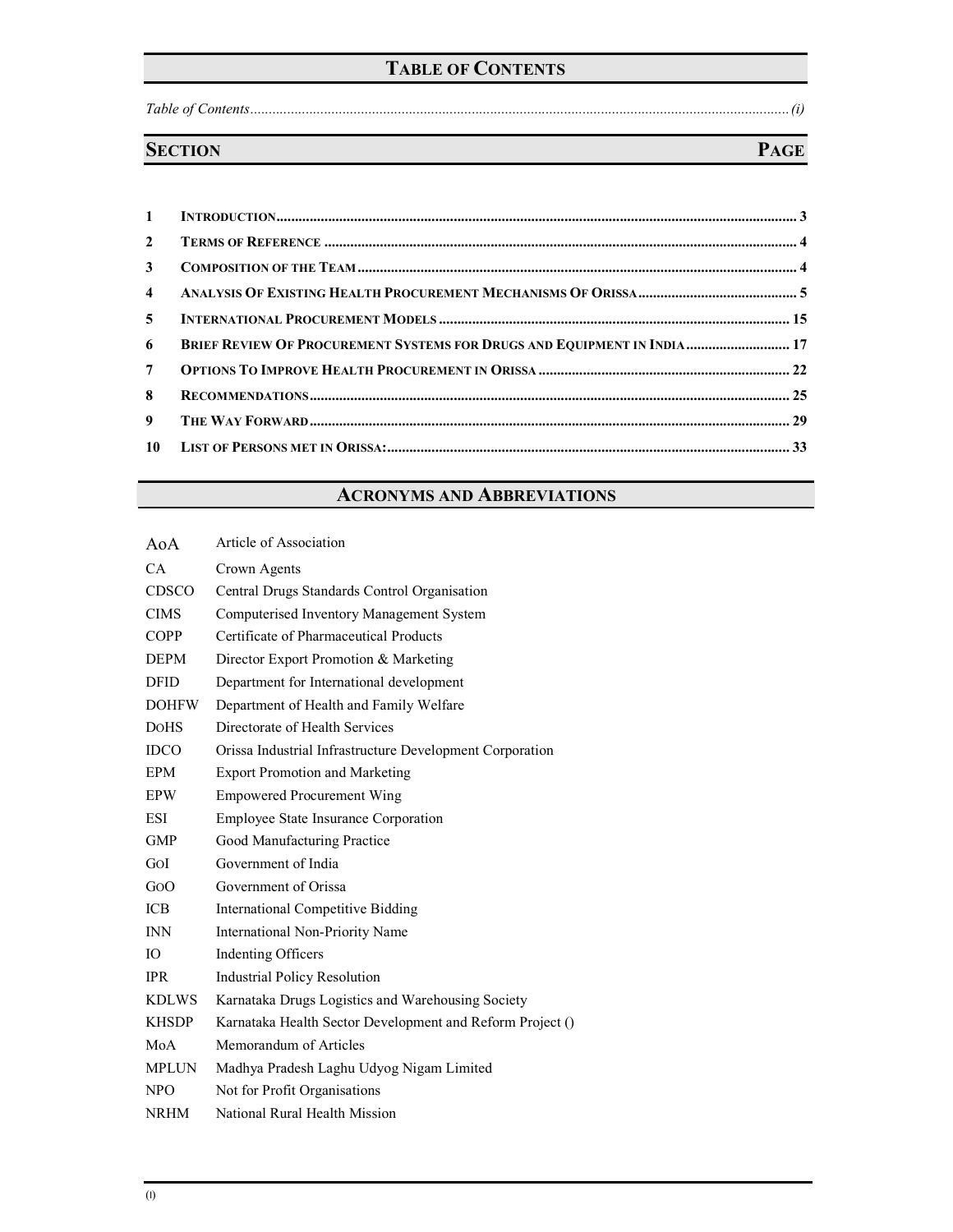# ACRONYMS AND ABBREVIATIONS ODMU Orissa Drug Management Unit OHSP Orissa Health Sector Plan

| <b>OHSDP</b>  | Orissa Health Sector Development project     |
|---------------|----------------------------------------------|
| OSHM          | Orissa State Health Mission                  |
| OSIC          | Orissa Small Scale Industries Corporation    |
| <b>PRBS</b>   | <b>Poverty Reduction Budget Support</b>      |
| PRI           | Panchati Raj Institute                       |
| <b>PROMIS</b> | Procurement Management Information System    |
| QA            | <b>Quality Assurance</b>                     |
| ROC           | Registrar of Companies                       |
| <b>SLPC</b>   |                                              |
| SSI           | <b>Small Scale Industries</b>                |
| T&MST         | <b>Technical and Management Support Team</b> |
| <b>TNMSC</b>  | Tamil Nadu Medical Services Corporation Ltd  |
| <b>UNOPS</b>  | United Nation Office for Project Services    |
| <b>UNICEF</b> | United Nations Children's Fund               |
| WВ            | World bank                                   |
| WHO           | World Health Organisation                    |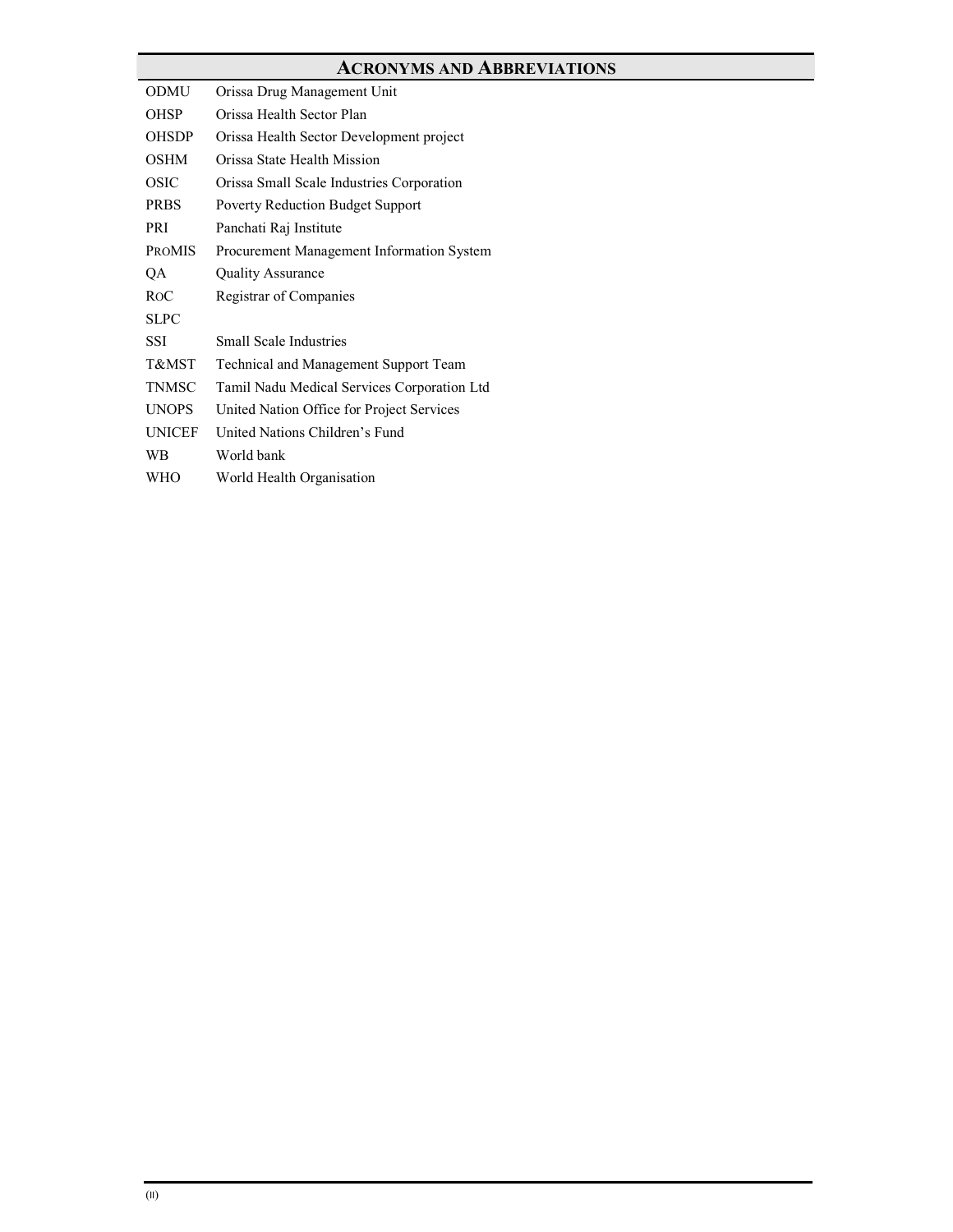## 1 INTRODUCTION

The Government of Orissa (GoO) is committed to improving health service delivery through enhanced equitable access to quality healthcare. The Orissa Health Sector Plan (OHSP) is Orissa's first integrated sector-wide implementation plan to achieve this goal. OHSP includes strategies for enhancing the capacity of the health system.

The Department for International development (DFID) provides sector Poverty Reduction Budget Support (PRBS) to the GoO. The OHSP is an integrated sector plan, implemented through State, district, block and village level committees. The overall responsibility for the programme is with the Principal Secretary, Department of Health and Family Welfare (DoHFW). Orissa. OHSP is implemented through the Orissa State Health Mission (OSHM) under the National Rural Health Mission (NRHM) and the existing DoHFW directorates.

DFID has contracted a Technical and Management Support Team (T&MST) to work with the OSHM to achieve the health sector objectives. The Options-IPE Joint Venture, in association with CARE, was awarded the contract which began on 1 April 2008. Technical Assistance (TA) may be provided from within a Core Team and Resource Pool or through additional sub-contracts.

The following are the strategies in the OHSP to bring about reform in the health sector:

- 1. Integrating the existing programmes of Health & Family Welfare;
- 2. Strengthen Health Service Delivery System to be effective and responsive;
- 3. Strengthening the Health Sector Management Systems;
- 4. Enhance demand and utilisation of services and mainstreaming equity and gender;
- 5. Promoting decentralized and participative planning and implementation through the P RI
- 6. Addressing health determinants through convergence and cooperation between related GoO Departments; and
- 7. Improving the efficiency & effectiveness of health expenditure through sector-wide planning.

GoO realises that out of the above seven strategies for enhancing the capacity of the health system, "strengthening the procurement and logistics system" should be given high priority. Recent reports suggest that various aspects of the procurement and logistics support need improvement in the State. While earlier budget constraints limited drug availability, the OHSP mandate to provide special funding for drugs needs to be matched by appropriate quality checks and delivery systems through to the patient level. Orissa has in place a centralised, computerised drugs procurement system, but this needs to be upgraded, to match the increased volume of drugs being procured through the system over the last few years.

Strengthening other aspects of the procurement process for medical equipment and other health related goods also needs to be considered. This particular aspect of the procurement function has received very little attention until recently. Various adhoc arrangements such as centralised procurement through a procurement agent, procurement through SDMU were experimented with in the past but at present there is no sustainable mechanism for centralised equipment purchase in Orissa. An effective, efficient and transparent procurement system for both drugs and equipment needs to be developed to ensure efficient and transparent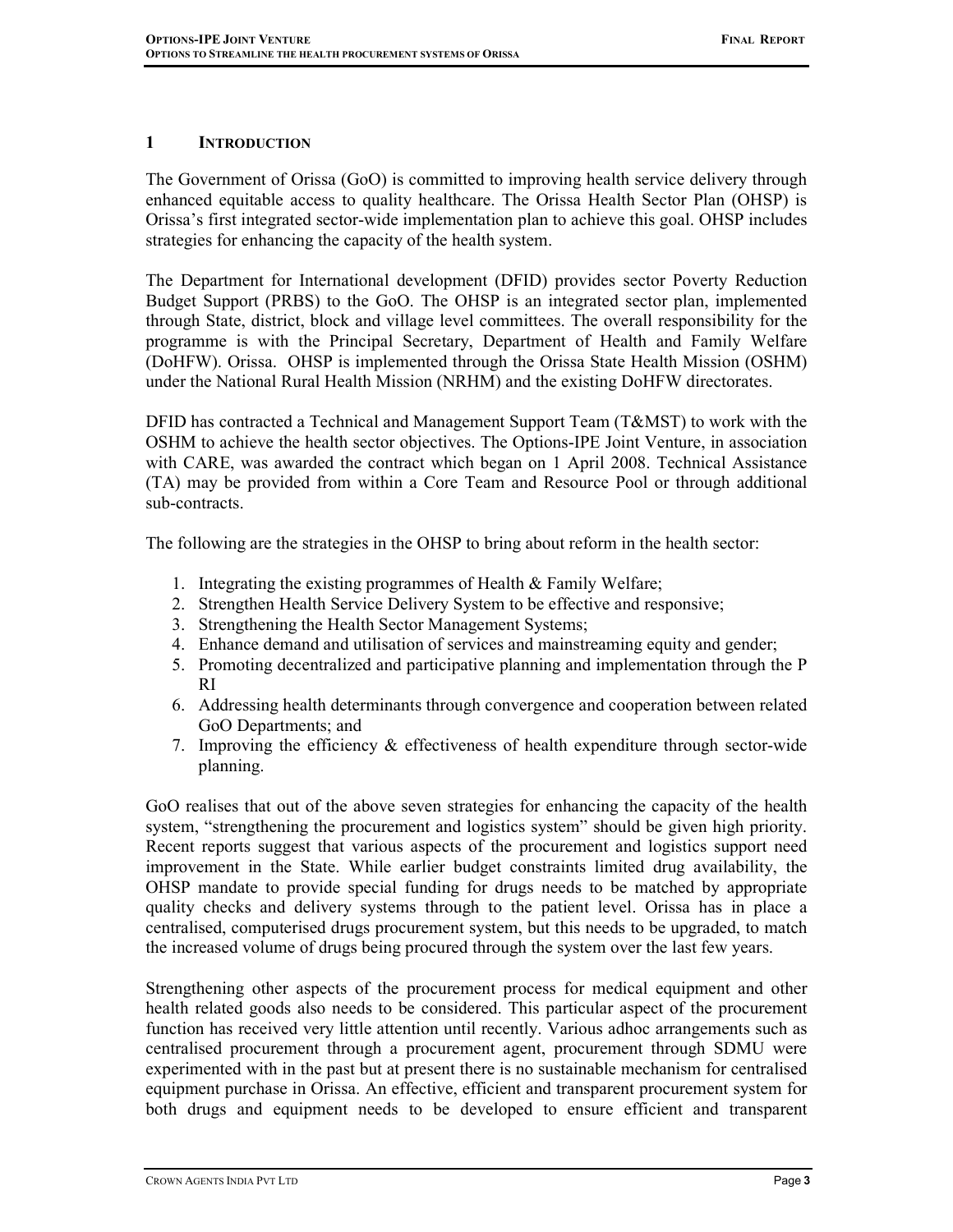procurement which is a pre-requisite of donor support, given the increased funds flowing from treasury and off-budget funds from donors, the State and District Societies.

In accordance to the agenda set out by the DoHFW, GoO; T&MST led by Options-IPE has commissioned Crown Agents (India) Pvt Ltd. (CA) to examine the current procurement arrangements and to identify alternative options for streamlining the procurement of drugs, equipment and other health related goods by the DOHFW.

## 2 TERMS OF REFERENCE

The review paper includes the following:

## I. Analysis of existing health procurement mechanisms of Orissa

This includes a summary of Drugs being procured by the Orissa Drug Management Unit (ODMU); Equipment being procured by various procurement committees; civil works by Public Works Department (PWD), Orissa Industrial Infrastructure Development Corporation (IDCO, etc. and Services by different directorates. The strengths and weaknesses of these existing procurement mechanisms need to be clearly documented and their potential to expand their scope and capacity analysed.

## II. Review of procurement systems for drugs and equipment in at least 4 different states in India and examples from other countries

This includes an analysis of the strengths and weaknesses of current State procurement systems for drugs and equipment and their applicability in the Orissa context (i.e. given the present mechanisms and the goal of system improvement).

## III. Options to improve the existing system

This includes a list of strengths and weaknesses of each proposed option. Proposed options considered included: strengthening and re-structuring of SDMU to take up additional responsibilities; the potential for OSIC (Orissa Small Scale Industries Corporation) to effectively and efficiently undertake equipment procurement; the creation of a new corporation for all medical procurement; potential for out-sourcing all procurement to another agency; and other options.

## IV. Recommendations on most appropriate (efficient, effective, viable long term) option for Orissa and the steps needed to pursue this route.

Recommendations include realistic timeframes for each step, staffing requirements and capacity building needed to build a sustainable system.

## 3 COMPOSITION OF THE TEAM

The team undertaking the assignment was composed of procurement and supply chain specialists who can assess all aspects of the health procurement and supply chain systems including procurement systems, financial rules, institutional options and the current supply chain trends in the various states of India.

Ms Rekha Toteja (Procurement Specialist) undertook the compilation of State level data and information and provided procurement insight and experience to the development of the final recommendations.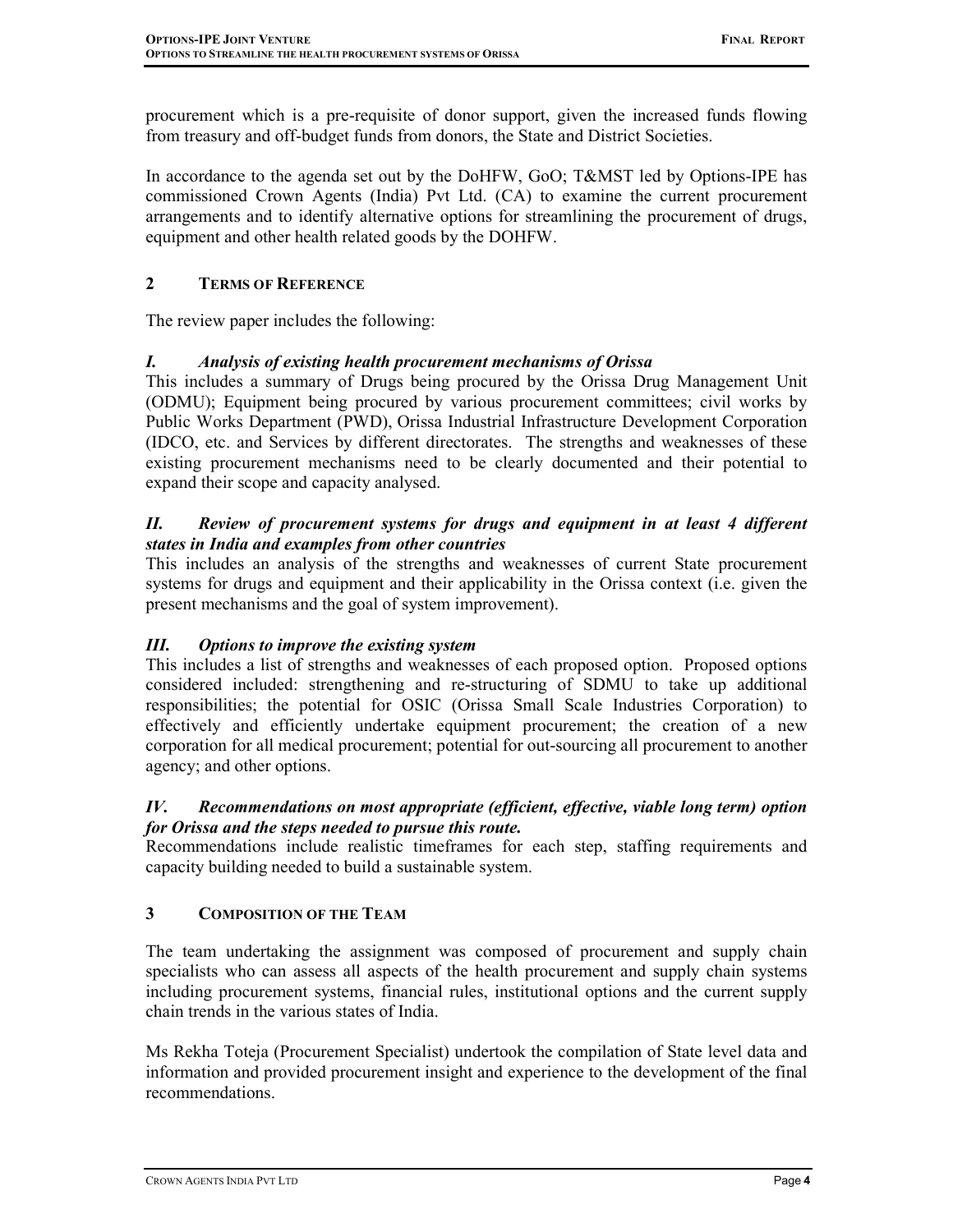Mr. Hemanta Nayak (Local Consultant) undertook a brief assessment of the procurement systems in the State, meeting with stakeholders and donors and used his local knowledge to develop recommendations for institutional change and reform.

Mr. Noel Setters, Crown Agents (CA) – UK has utilised his in depth knowledge of health supply chain processes to assist in the analysis of the findings from Orissa and the development of the various options for the way forward. Of particular usefulness was his experience in working with the CA team developing procurement options for Uttarakhand and Uttar Pradesh States under the auspices of the World Bank (WB).

### 4 ANALYSIS OF EXISTING HEALTH PROCUREMENT MECHANISMS OF ORISSA

### A. Procurement of Drugs and Medical Consumables:

Prior to 1998 the procurement practices followed by the DoHFW of GoO was partially decentralized. The process of preparation of approved vendor lists, finalisation of drug-lists and rate contracting was done centrally with the involvement of the state institutions and the results were communicated to the District Level Authorities (DLA) and other Indenting Officers (IOs). Funds were then allotted to the DLAs and other IOs to carry out the procurement and distribution functions under their jurisdiction.

It is apparent that these processes have failed to deliver the expected/ desired outcomes such as ensuring health products were delivered in the right quantity, of an acceptable quality, at the right price, for timely delivery and storage to end users. Some of the major limitations identified during that period were;

- 1. Lack of Vendor Performance Monitoring: In the absence of defined procedures it was difficult to initiate any action against vendors who failed to deliver in conformance with contractual terms and conditions.
- 2. Inadequate Quality Assurance: As the procurement was decentralized and no standard operating procedures existed, different procuring entities followed different often ad hoc quality measures, resulting in inconsistent or poor product quality. Given the small quantities being purchased in many instances drugs were not tested to ensure that they met the quality standards laid down in the relevant pharmacopoeia.
- 3. Economies of Scale: The decentralized procurement coupled with the lack of an essential drug list and standard treatment guidelines resulted in an unnecessary range of alternative drugs being purchased in low volumes to treat the same diseases. There was very little opportunity for competitive price advantage as products were being purchased in relatively small volumes. The small quantities also had the effect of discouraging larger manufacturers from taking part in the procurement process. In some cases, due to the absence of generic specifications many of the drugs were procured by brand name, thus excluding generic drug manufacturers who are able to offer considerable cost savings.
- . 4. Delay in procurement and distribution: Due to process duplication and lack of adequate procurement skills at District level, procurement and distribution was often delayed. This directly impacted upon stock levels and the ability of medical practitioners to prescribe.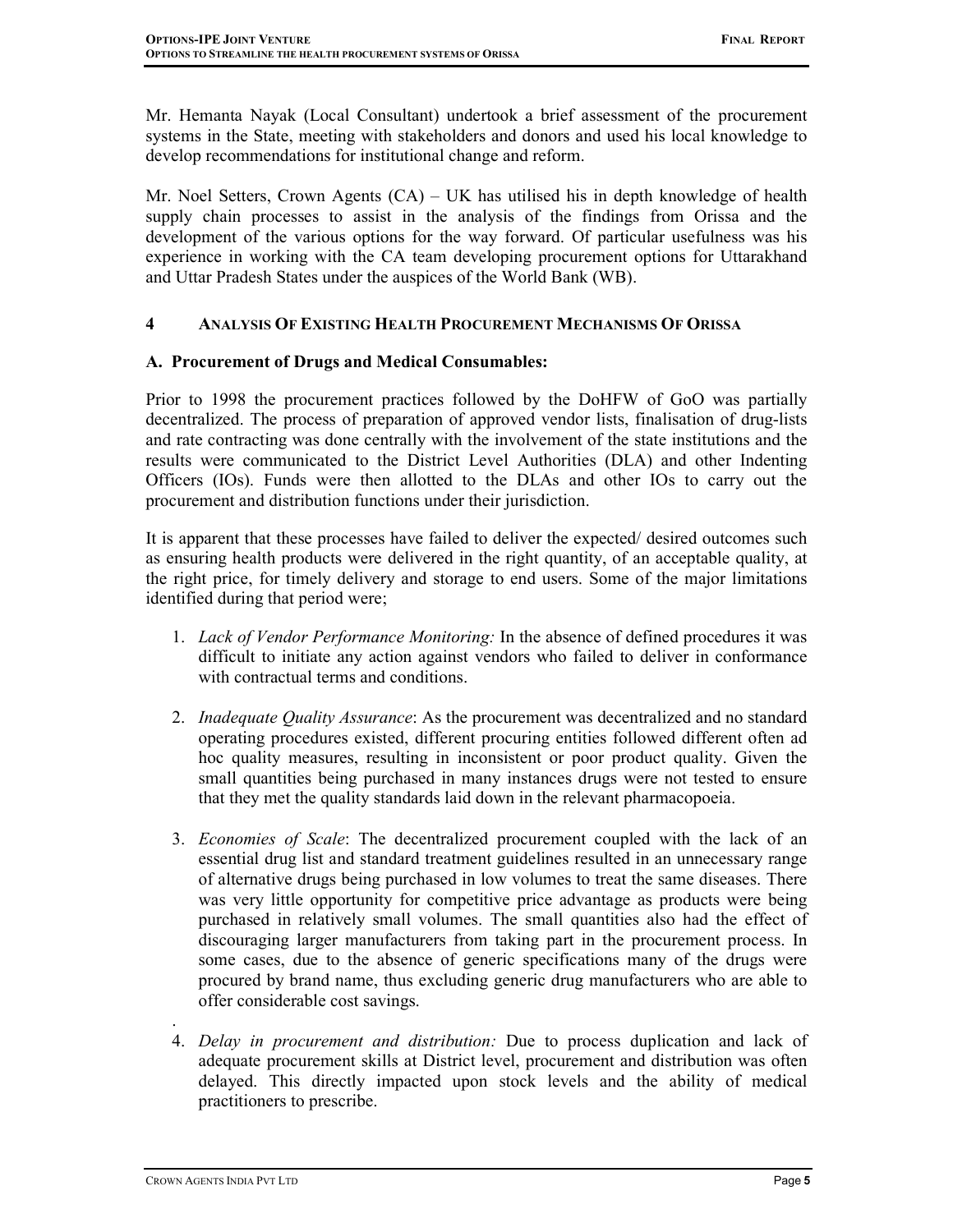To overcome the deficiencies mentioned above and to streamline the procurement process, several actions were initiated by GoO under different projects with support/assistance from international agencies and which includes WB assisted Orissa Health Sector Development Project (OHSDP) and DFID's Interim Health Sector Support (IHSS). However most of the actions pertained to streamlining the systems for the procurement of drugs and hospital consumables and few actions were initiated in respect of the procurement of medical equipments to strengthen in-house capacity within the department for conducting the procurement of medical equipment efficiently.

One of the major landmark decisions taken by GoO was to constitute a Centralised Drug **Procurement System in the State with the objective of ensuring sufficient good quality drugs** were available to patients in all public health institutions. The State Drug Management Unit (SDMU)" was created within the department by virtue of an Office Order in the year 1997-98 with the following mandate:

### MANDATE OF SDMU:

- (i) To make available good quality drugs and medical consumables in all government health institutions of the State at right time and at the most competitive price.
- (ii) To ensure rational use of drugs in all government health institutions by developing an Essential Drug List dividing drugs into primary, secondary and tertiary categories and Standard Treatment Guidelines (STG) were developed and updated at regular intervals (2 years)
- (iii) To establish and run a Computerised Inventory Management System (CIMS) by connecting all State medical stores (District Medical Stores, Medical College Stores, Central Store) to ensure better management of drugs and medical consumables. This system enabled the DoHFW to calculate stock levels in all the stores and potentially use this information to transfer stock between stores to avoid stock outs and to more accurately forecast requirements.
- (iv) To develop a suitable quality assurance protocol and standard operating procedures to improve the quality control of drugs and hospital consumables.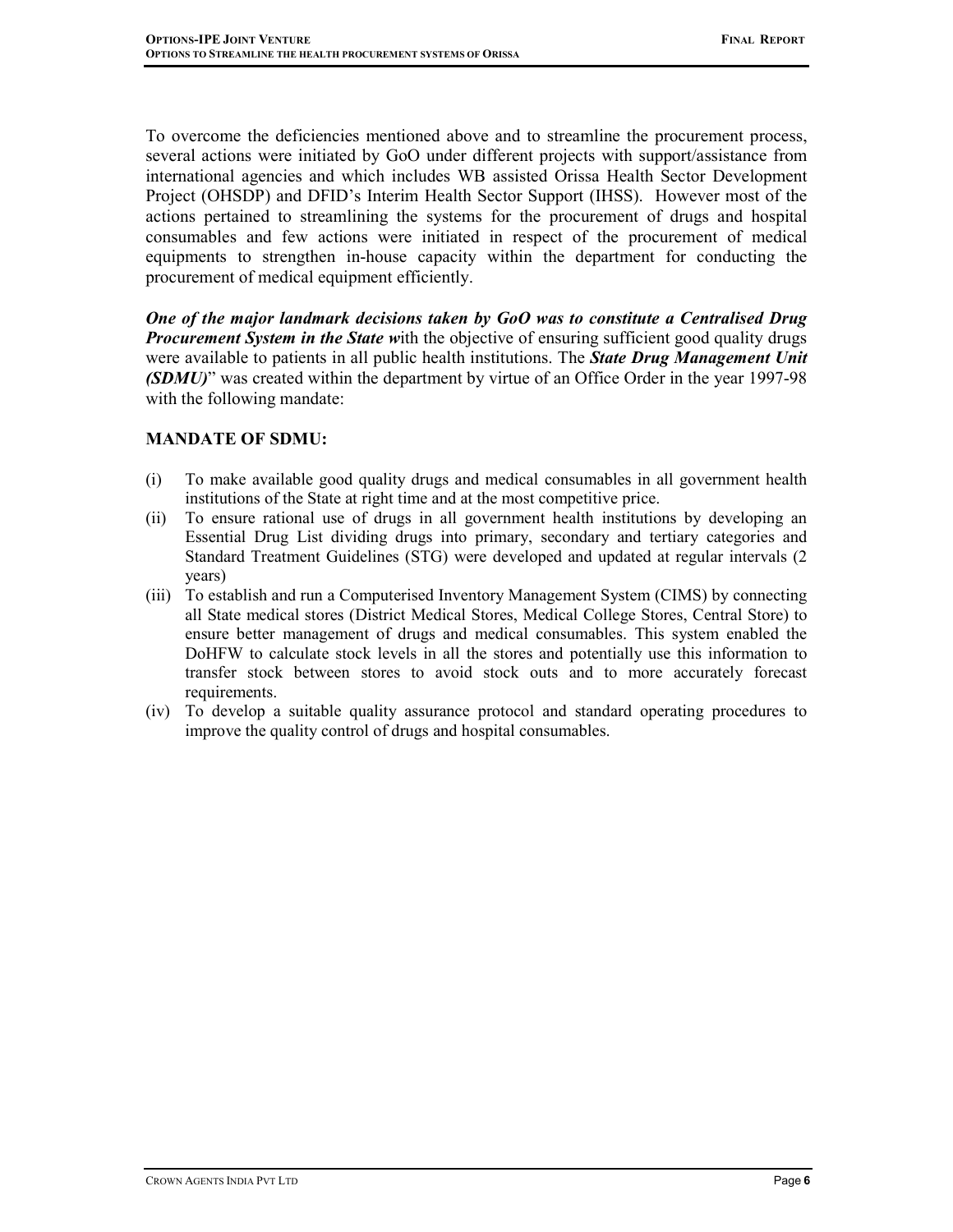## Organisation Structure of SDMU:



### Function of SDMU

1. To procure 80% of all drugs and consumables required by the department primarily under the supervision of Director Health Services, as far as possible, directly from manufacturers to ensure the maximum price benefits and improved quality (20% of the budget is earmarked for local purchase by IOs).

2. To distribute drugs and hospital consumables to stores at District levels and to the medical colleges in the required quantity at the right time.

3. To continually update the Essential Drug List and Standard Treatment Guidelines and disseminate the same to end users, with appropriate guidance and training to ensure the implementation of the policy.

#### Procurement Practices at the SDMU

1. Purchase under Export Promotion and Marketing (EPM)rate Contract:

To promote Small Scale Industries (SSI) of the State, GoO has reserved certain drugs and consumables to be procured only from registered SSI units. In accordance with the policy, the Export Promotion & Marketing Directorate under Industry Department of GoO establishes the rate contract with the SSI units. The terms and conditions as agreed under EPM rate contract can be described briefly as under:

(a) Items procured under rate contract, unless otherwise specified, will be delivered at Central Drugs Store in Bhubaneswar.

(b) Suppliers with EPM rate contracts must start the supply of items within thirty days of contract receipt and complete the supply within 60 days or such extended time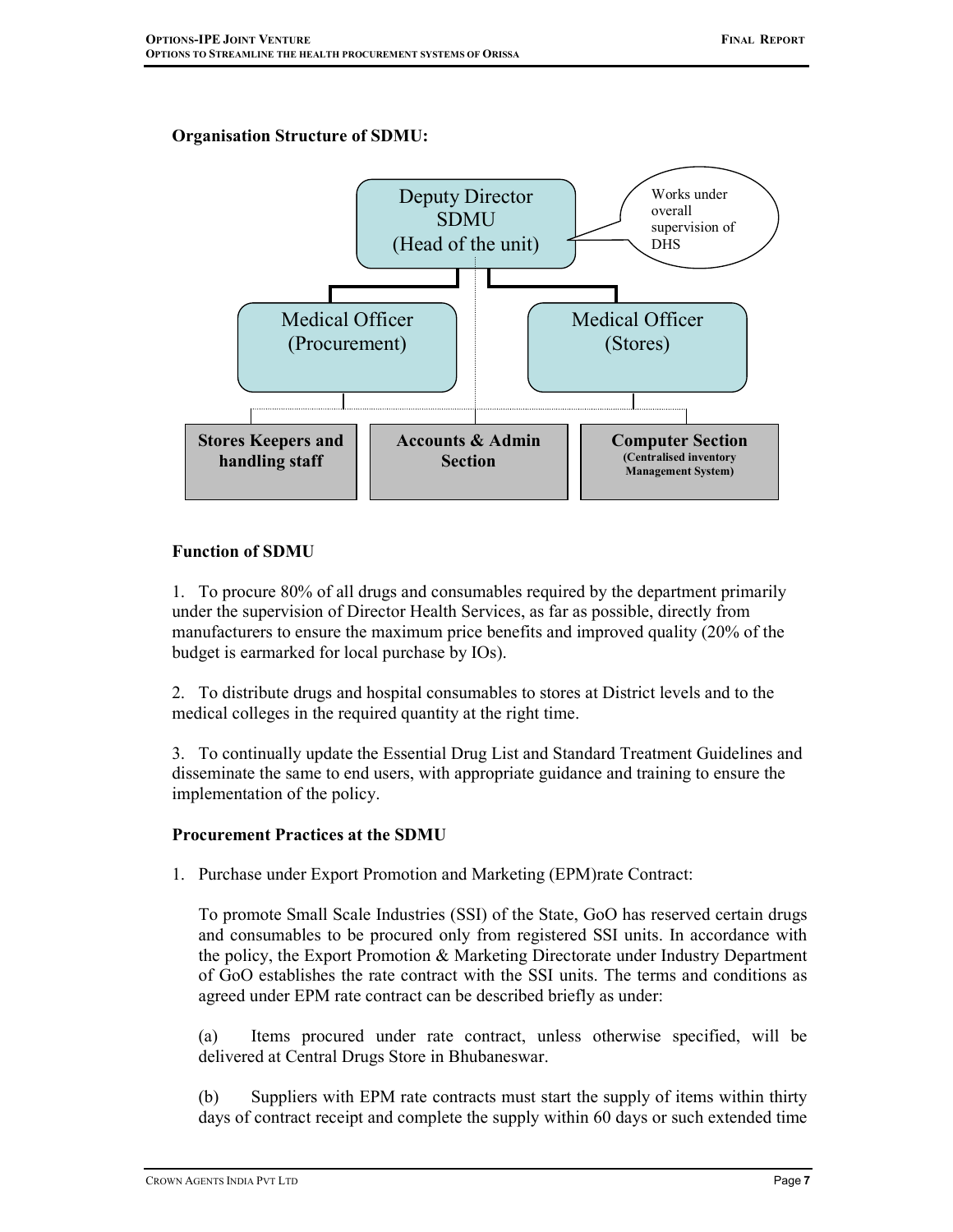as allowed by the Deputy Director, SDMU after an evaluation of the merits of the request proposed by the manufacturer. Where the supplier fails to deliver the goods within the time specified then the order will be cancelled forthwith and the department will procure the item(s) by open tendering or any other applicable method of procurement.

The state policy to reserve certain drugs and consumables for procurement from certain pre identified establishments such as SSI units or public sector undertakings is currently under review as in some of the cases these reservations are perceived to be detrimental to the product quality and susceptible to promotion of unfair trade practices such as collusion and cartelisation.

2. Procurement through Approved Vendors Rate Contract by SDMU

All the drugs and consumables other than those covered under EPM rate contract are procured from the approved vendors. Approved vendor list is prepared by the department through SDMU annually.

Responsibilities of SDMU:

a. Preparation of bid documents in consultation with the Directorate and to seek approval for the same from the Department.

b. To carry out the bidding process i.e. publishing invitation for bid, prepare and issue bid documents, receipt of bids including public opening of the bid and evaluation of the bid - including the completion of a full commercial and technical evaluation, making use of specialist technical advice where necessary. A bid analysis/comparison statement report is completed as the final output of the evaluation process.

c. To submit the bid analysis/comparison statement with the Technical Committee/Purchase Sub-committee (Annexure-1) for approval by DoHSW Purchase Committee (Annexure-II)

d. Distribution of the contract award/vendor-list following authorisation by a Cabinet Level Minister of the GoO.

Process Flow Chart for Vendor Approval: (Refer Annexure-III)

3. Open tendering, Shopping, etc.

In addition to procurement through EPM rate contracts and approved vendors, SDMU also conducts open tendering to procure certain items. There are currently no standard "approved" bidding documents, such documents are prepared on a case by case basis depending upon the nature and value of procurement.

## Performance Analysis of SDMU: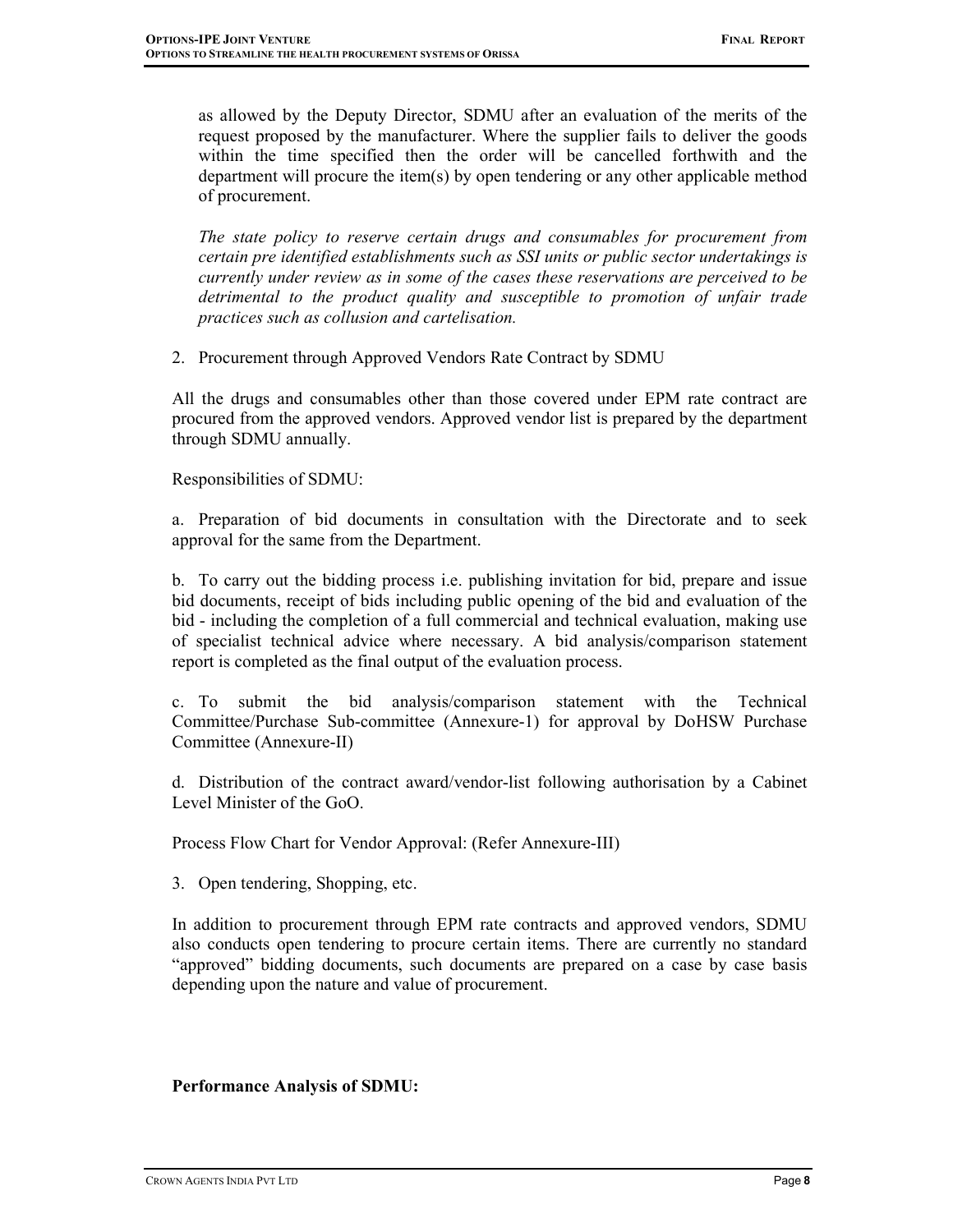The average value of procurement undertaken by SDMU over the last thee years is Rs. 3383.37 lakhs against an average allocation of Rs. 5309.02 lakhs which indicates an average utilization of 63.73 %. This figure suggests that the SDMU has failed to utilise 44% of the available funds over this period. However, these raw figures must be considered in conjunction with quantification data from the CIMS to identify the number of items that were either out of stock or which were not utilised within product shelf life dates. In addition a review is required of all Medical Institutions receiving drugs and medical consumables from the State to identify cases of stockouts or over supply.

SDMU's achievement in procurement of medical equipments and instruments for the years 2005-06 and 2006-07 were 44% and 66% respectively.

## Key Limitations in the Current Procurement Practices of SDMU:

1. Procurement Manual: There is no procurement manual in use by SDMU. SDMU is currently following the procedures mentioned in the Drug Management Policy and other relevant orders issued by the Department from time to time. In the absence of a procurement manual clearly spelling out required procurement procedures to ensure transparent and ethical procurement, it is difficult to readily confirm that there is efficient, economic and transparent procurement. In the absence of clear-cut step by step guidelines for the conduct of all stages of the procurement process there is opportunity for inappropriate methods and processes to be used which result in bad procurement. Additionally, without clear guidelines for the conduct of procurement it is possible for outside influences to potentially influence procurement decisions.

2. Identification of roles:- There is no clear identification of the roles to be played by the different staff involved in the procurement process. Currently there are several different Committee and Sub-Committees involved in the procurement process, some of which appear to overlap, resulting in confusion in the process and at best delays completion of individual procurement activities.

3. Staffing issues: There are currently no dedicated "procurement" staff employed by the SDMU. Staff are seconded to the Unit and then transferred at the end of their attachment. This is detrimental in two ways; (i) trained procurement staff are not recruited who would bring procurement skills and experience to the Unit and (ii) whenever staff are transferred at the end of their time in the Unit they take any skills and knowledge with them. In most of the cases it is unlikely that the new position they move to has a role in the procurement function, Thus there are none or very few benefits from this process. As a result there is little institutional memory retained within the SDMU and staff are constantly "catching up" with their new procurement responsibilities. This is likely to affect the quality of the decision making of individuals who are aware that they lack specific skills required. As a result the procurement process can be adversely affected or subject to delay.

4. Bid Opening: Currently there is no formal policy for the opening of bids. It is recommended that where possible public bid openings are held for all bids undertaken by the SDMU. This enables bidding companies to see the prices offered by competitors, resulting potentially in lower prices in the future as well as providing transparency to the procurement process. It is understood that currently bids are opened in front of a Committee, which ensures that all members are aware of the value of bids received.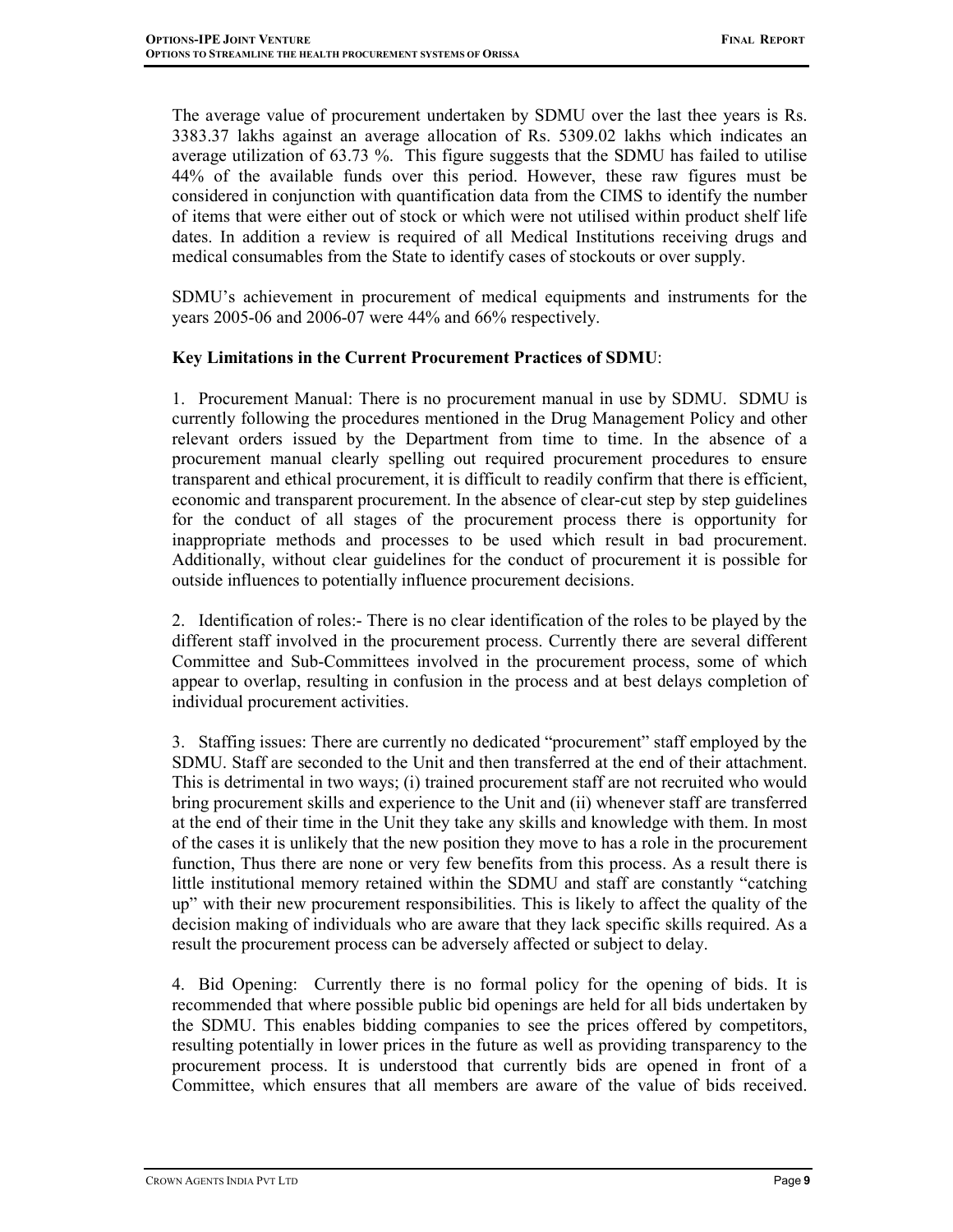However, this does not provide reassurance to bidders that the process is transparent and does not assist the dissemination of prices to rival bidders.

5. Specified timebased milestones for the procurement process: It is desirable for defined minimum and maximum time limits to be set for each phase of the procurement cycle. This will enable the procurement process to be monitored by SDMU management and by the DHFW. Failure to meet the required timescales would be a key determinate of the efficiency of the SDMU and will impact upon the number of bids processed and contracts placed. This also has the added benefit of enabling the development of procurement plans to manage the workload of the SDMU.

6. Procurement Timing and Contract Placement: All drug and medical consumables procurement is undertaken on the basis of annual tenders with contracts being placed the following year. As a result by the time contracts are placed the prices used are out of date, though within the procurement validity date. Given that the Indian market for drugs and medical consumables is very dynamic, where inflation is increasing it is likely that the prices charged are artificially increased to allow for known delays in the contracting process.

This process is not replicable for the procurement of medical equipment, where price increases are applied more often with frequent technological updating of products. Given that medical equipment purchases are normally undertaken to meet specific needs it is recommended that bids are requested only against specific requirements. This is in line with standard international procurement norms.

7. Financial Threshold Limit: Currently, irrespective of the value of a tender, all evaluated bids are presented to SLPC for approval. Other committees have delegated financial authority under "Delegation of Financial Authority Rule, 1978" and amendment to approve the purchase of medical products. However, these powers are not currently being exercised.

8. Procurement Capacity Building within SDMU. SDMU is short of the necessary skilled procurement staff to operate efficiently. Procurement activity is mainly conducted by Clinicians who lack specialist expertise in procurement and supply chain management. There is no existing system for in-house capacity building or through training courses. Experts/specialists in areas like procurement, logistics management, quality assurance, information technology, bio-medical engineering, contract management, are not recruited from the open market. New staff are required to develop their procurement skills through on the job training and learning from colleagues.

Procurement training and capacity building need to be developed and introduced and this combined with the recruitment of supply chain professionals. will enable the development of a professional organisation. The lack of supply chain professionals is a problem throughout the Indian Civil Service where skills are not recognised within the service and practitioners see no opportunity for career development.

9. Drug Quality Assurance Systems:- A State Drug Testing Research laboratory was set up to test the quality of drugs in use in Orissa State and specifically to ensure that the drugs procured by SDMU conform to the specifications detailed in the Indian pharmacopoeia. However, the laboratory does not have documented standard operating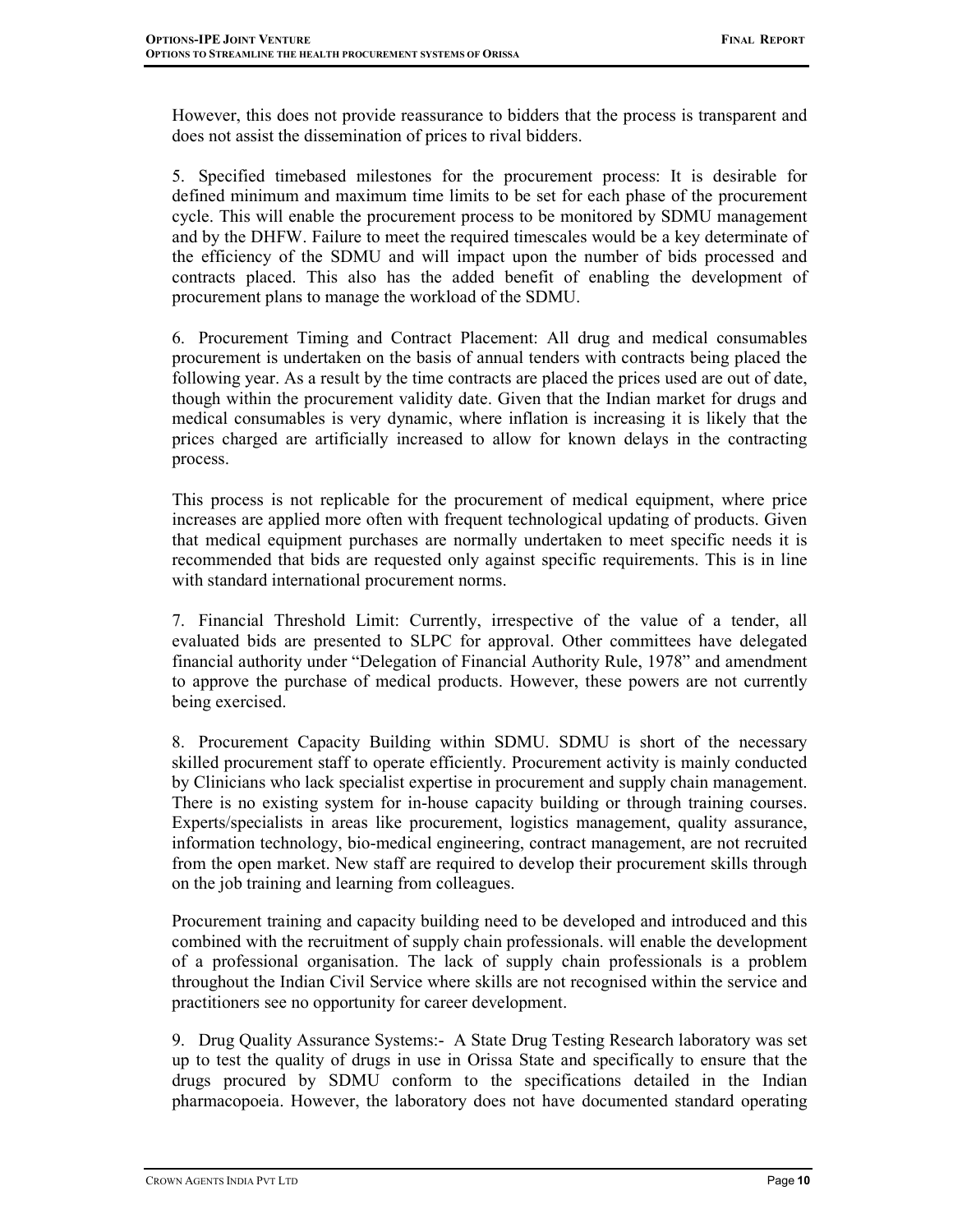procedures (SOP) or quality protocols to ensure the quality of the drugs and consumable through the whole supply chain. Testing laboratories need to have clearly delineated operating procedures for the testing of drugs to ensure that all testing is undertaken exactly in line with internationally designated testing standards. For example every time a specific drug is tested the same procedure is undertaken exactly without internal SOPs this cannot be guaranteed. There should be no inconsistency in the results produced, ensuring that both manufacturers and end users can trust the results.

## B. Procurement of Medical Equipment and Instruments:

## Past Experience & Issues

To streamline the procurement of medical equipment and instruments the decision was taken by the OHSDP, in consultation with the DoHS to out source the procurement of medical equipment and instruments to a independent agency in order to achieve efficiency, cost effectiveness, fairness and transparency The intention was to engage the services of an Agency as an interim measure till such time as the DoHS could strengthen the in house capability to undertake this type of procurement.

M/s ELMARK Limited, a GoO Corporation, was contracted to undertake this role. This arrangement continued for the length of the project. However, the contract ceased upon the completion of the project as ELMARK were experiencing financial difficulties and were unable to continue operations.

In the year 2005-06 SDMU was therefore given responsibility for the procurement of medical equipments and instruments. During the year the total amount allotted (State Budget plus TFC) for the procurement of equipment and instruments was Rs. 3677.37 lakhs. However, only Rs. 1602.55 lakhs was spent. The remainder was withheld by order of the Honourable High Court in response to a legal suit challenging the tendering process undertaken. The case is still awaiting final resolution.

In the year 2006-07, SDMU was allotted Rs 1052.00 lakhs for the procurement of medical equipment under NRHM. Of this allocation only Rs 691.99 lakhs (65%) was spent. Since then no procurement of equipments has been undertaken by the DoHS of GoO.

#### Issues:

1. The OHSDP failed to develop and implement a sustainable strategy to strengthen internal capacity of the Department to carry forward the procurement activities beyond project period successfully.

2. No exit strategy was developed to ensure continuity in the procurement function once the project concluded. No steps were initiated to either outsource the procurement function to an independent agency or to develop an in-house capacity within the DoHSW for the same. It is not apparent where responsibility for this failure lies.

3. As a consequence of the above SDMU was burdened with extra responsibilities for equipment procurement without receiving the resources necessary to undertake the work.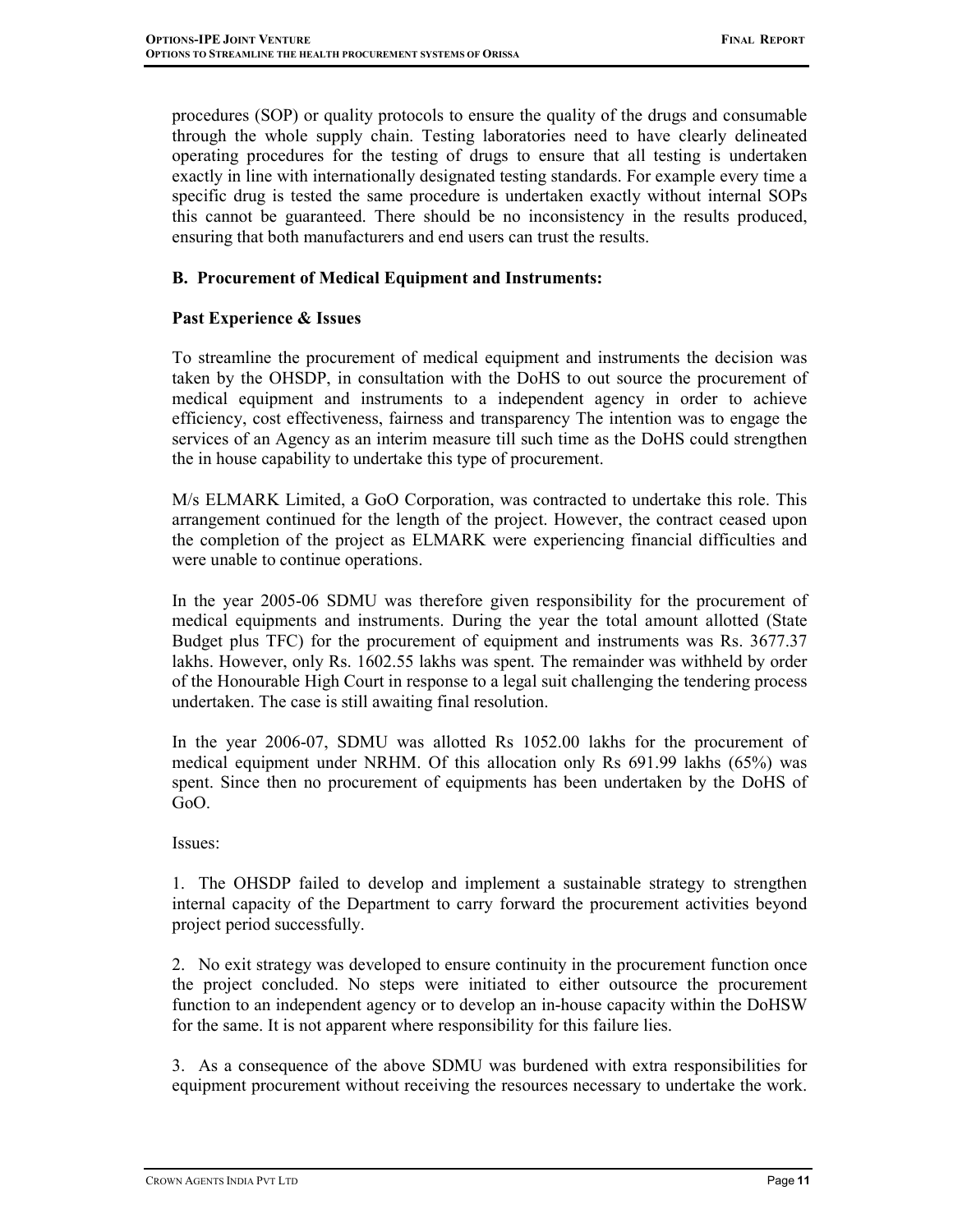However, given the current procurement problems identified above it is not obvious that additional resources would have had an impact upon the result.

Recent Developments and their Relevance:

In response to above issues, after a series of deliberations, the DoHFW of GoO decided to engage Orissa Small Scale Industries Corporation Ltd (OSIC) to act as their Procurement Agents for the procurement of medical equipment. An office order was issued by the DoHFW on 22nd April 2008 to this effect.

### History of OSIC:

OSIC was established in 1972 as a wholly owned Corporation of the Government of Orissa. The basic objective of the Corporation is to aid and assist the Small Scale Industry (SSI) units in the State to expand and develop their operations to expand the industrialisation process within the State.

Initially, the role of the Corporation was to create industrial infrastructure by the development of industrial estates at various locations within the State, provide initial capital support to entrepreneurs in the shape of "Seed Capital Loans" and "Hire Purchase Machinery Loans" for setting up units and to provide scarce and controlled raw materials required for production activities. Upon the formation of the Orissa Industrial Infrastructure Development Corporation (IDCO) in 1981 for the creation of industrial infrastructural facilities, the portfolio of development of Industrial Estates by the Corporation was transferred to IDCO. Similarly, there are other State Level Financing Corporations providing capital support to entrepreneurs to set up industries. As a result OSICs focus has shifted to providing raw materials assistance and marketing support to the SSI units. The Corporation also administers various Government incentive Schemes as per the State's Industrial Policy.

## OSICs Objective and Mission:

The main object of the Corporation is to aid, assist, counsel and promote SSI units in the State and to provide them necessary support for their all-round growth. The present functions of the Corporation are as follows:

- a. to provide quality raw-materials to SSI units at reasonable prices;
- b. to provide marketing support to SSI units;
- c. to help SSI units in exporting their products;
- d. to assist and establish SSI units in the State by providing equity support to them wherever found necessary.

5. to provide incentive to the SSI Units as per the Industrial Policy Resolution (IPR) of the Government of Orissa.

## OSIC's Experience as Procurement Support Agent:

OSIC has prior experience in working with the DoHFW as a Procurement Agent, however this was limited to the procurement of ambulances for the Department. In addition to working for the DoHFW OSIC has also worked with other State Departments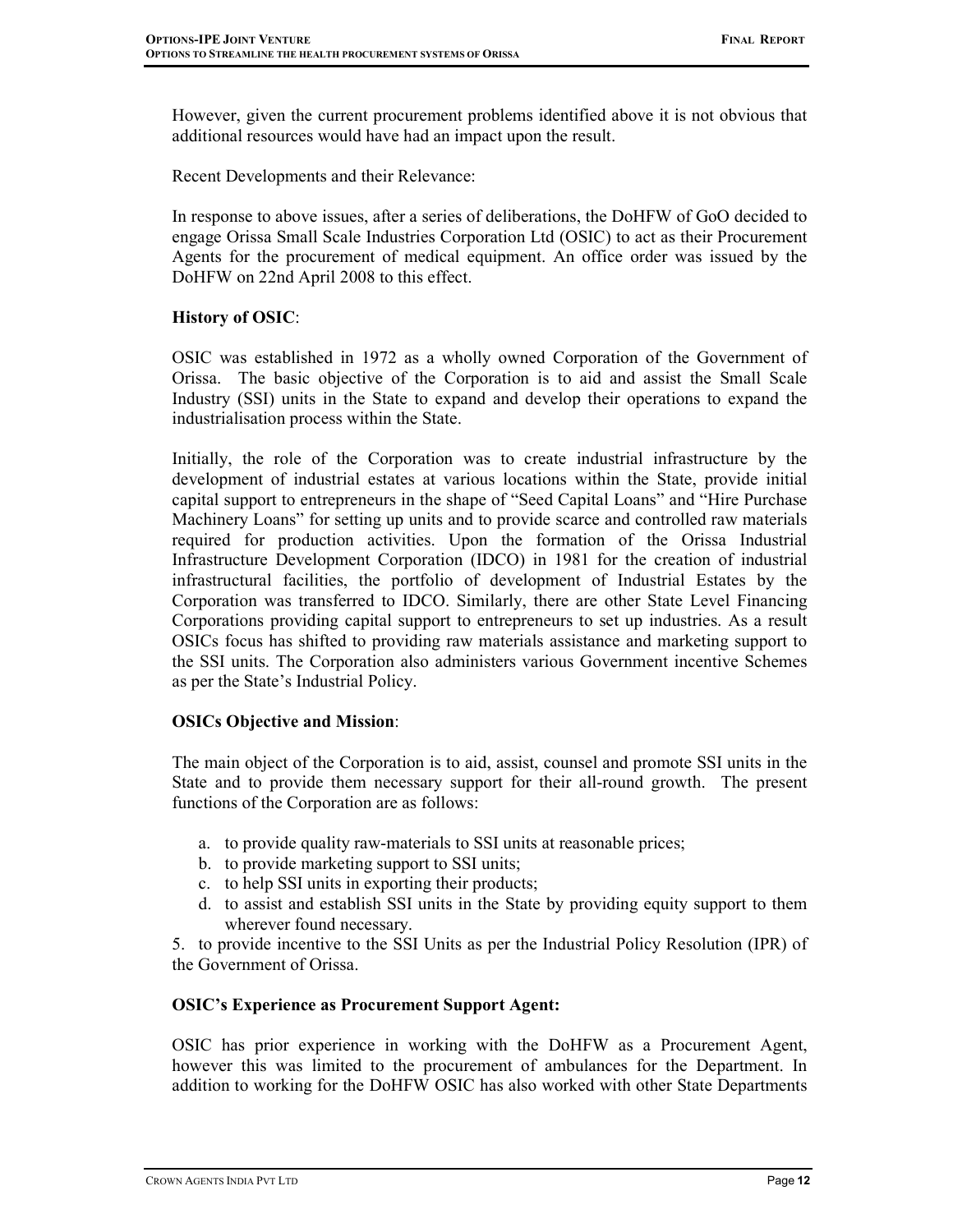as Procurement Agent. During the years 2006-07 and 2007-08 OSIC's turnover as procurement agency was Rs. 93.00 lakhs and Rs 218.00 lakhs respectively.

## Office Order Engaging OSIC as Procurement Agent for Equipment, Instruments and Furniture (EIF)

The Official Order was issued by the Department engaging OSIC for the procurement of equipments, instruments and furniture and briefly describes the operational procedures to be adopted. However, detailed terms of reference need to be prepared to avoid any ambiguity in the work to be undertaken and the procedures utilised to complete it. Some of the key areas where detailed clarification is required are below:

- 1. The Office Order does not detail the requirements in terms of both manpower (skills and experience relevant to their employment) and the infrastructure which must be made available by OSIC exclusively for the DoHFW's procurement activities;
- 2. No due diligence audit was undertaken to assess the capacity of OSIC to handle the additional level of activity in addition to their current work load;
- 3. The members of committees specified in the office order i.e. Co-ordination Committee, Technical Committee, Tender Committee, Purchase Recommendation Committee, etc and their roles, responsibilities and authorities need to be validated legally in line with "Delegation of Financial Power Rules, 1978;
- 4. The development of a comprehensive procurement manual detailing how procurement must be undertaken;
- 5. Timescales for the completion of procurement activities. This would encompass such areas as time required to prepare bidding documents, time allowed for bidders to respond (Bid period), time allocated for completion of evaluation reports and issuing of contracts to bidders.

In addition procedures should be put in place to measure procurement success. This might include metrics such as procurement cost savings, % of goods delivered on time, the number of products rejected as not meeting technical or quality standards;

- 6. The specific roles and responsibility of OSIC and the DoHFW should be more clearly defined.
- 7. Procurement audit systems must be defined to ensure compliance with State financial regulations, international best practise, transparency and ethical procurement;
- 8. Financial threshold limits for approval and contract placement must be set.

The latest notification of Finance Department dated 28th April 2006, Rule – 12 (3) of the Delegation of Financial Power Rules, 1978(Amended) says:

"(i) The committee for the office of a Head of Department shall consist of a senior officer and the accounts officer, if any, of that office and a representative each of the Directorate of Export Promotion and Marketing and the administrative department concerned. The committee shall scrutinize cases involving expenditure exceeding Rs. 2,00,000/- but not more that 2,00,00,000/-. The proceedings of the committee, signed by members, shall be submitted to the head of the Department who may sanction expenditure up to Rs 100.00 lakhs. Cases involving expenditure exceeding Rs. 100.00 lakhs together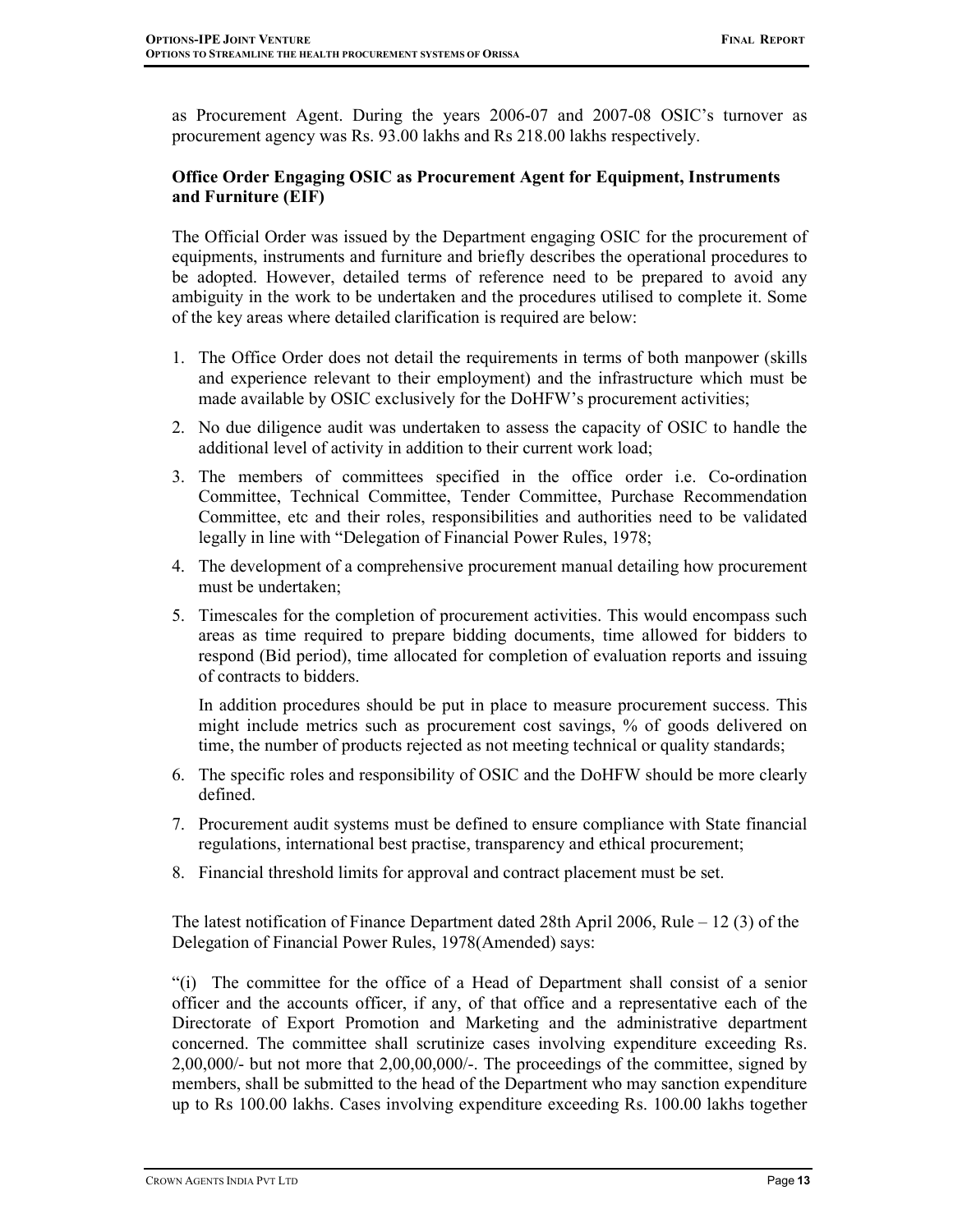with a copy of the proceedings of the committee shall be forwarded by the Head of the Department with his comments to the Administrative Department, who may sanction expenditure up to Rs. 200.00 lakhs."

(ii) The Committee in the administrative department shall consist of the Secretary of the Administrative Department, a representative each from the Finance Department, Law Department and the Directorate of Export, Promotion and marketing and the concerned Head of Department. The financial adviser of the Department will act as the member Secretary. The Committee shall consider cases involving expenditure exceeding Rs 200.00 lakhs. The recommendations of the committee shall be placed before the Government in the administrative department for decision."

Under the above citations it is recommended that any and all deviations from this prescribed policy are clearly highlighted.

## C. Centralised Inventory Management System (CIMS):

Another major step taken by GoO to streamline health procurement and supply chain management of the State with the support of DFID was to design and implement a Centralised Inventory Management System (CIMS). The object was to connect all the government medical stores i.e. 32 district level medical stores, 3 government Medical College Stores and the central store at Bhubaneswar for online inventory management. The system was developed by Broadline Computer Systems and was functional during the project. The system was run by project staff. Unfortunately, on the closure of the project it was difficult to manage the system and it is not currently being utilised to its full potential.

Currently, the MoHFW of the Government of India (GoI) under the Reproductive and Child Health II project (RCH II) is developing a Procurement Management Information System (ProMIS) to control, monitor and report on the procurement of goods under RCH II. ProMIS includes within its' scope the capability to record and monitor the receipt and despatch of goods down to District level. Four States (including Orissa) have been selected to pilot the implementation at State and District level. Under the project all 32 Districts of Orissa will be covered. The intention is that the current CIMS implementation in all 32 Districts will be accessed by ProMIS to extract logistics information.

Comments have been passed to the EPW that the CIMS implementation was handicapped by the employment of temporary staff to undertake some of the management and inputting of data to the system. These staff were trained by Broadline and the system operated efficiently for the duration of the project. However, upon completion of the project the temporary staff were laid off and there was no capacity within the permanent staff to continue the full operation of the system. CA do not have evidence to support this scenario, however care must be taken with the employment of temporary staff to undertake key development tasks.

It should be noted that CIMS is not being fully utilised and as such their may be a necessity to provide additional long term resources to ensure the system is fully operational.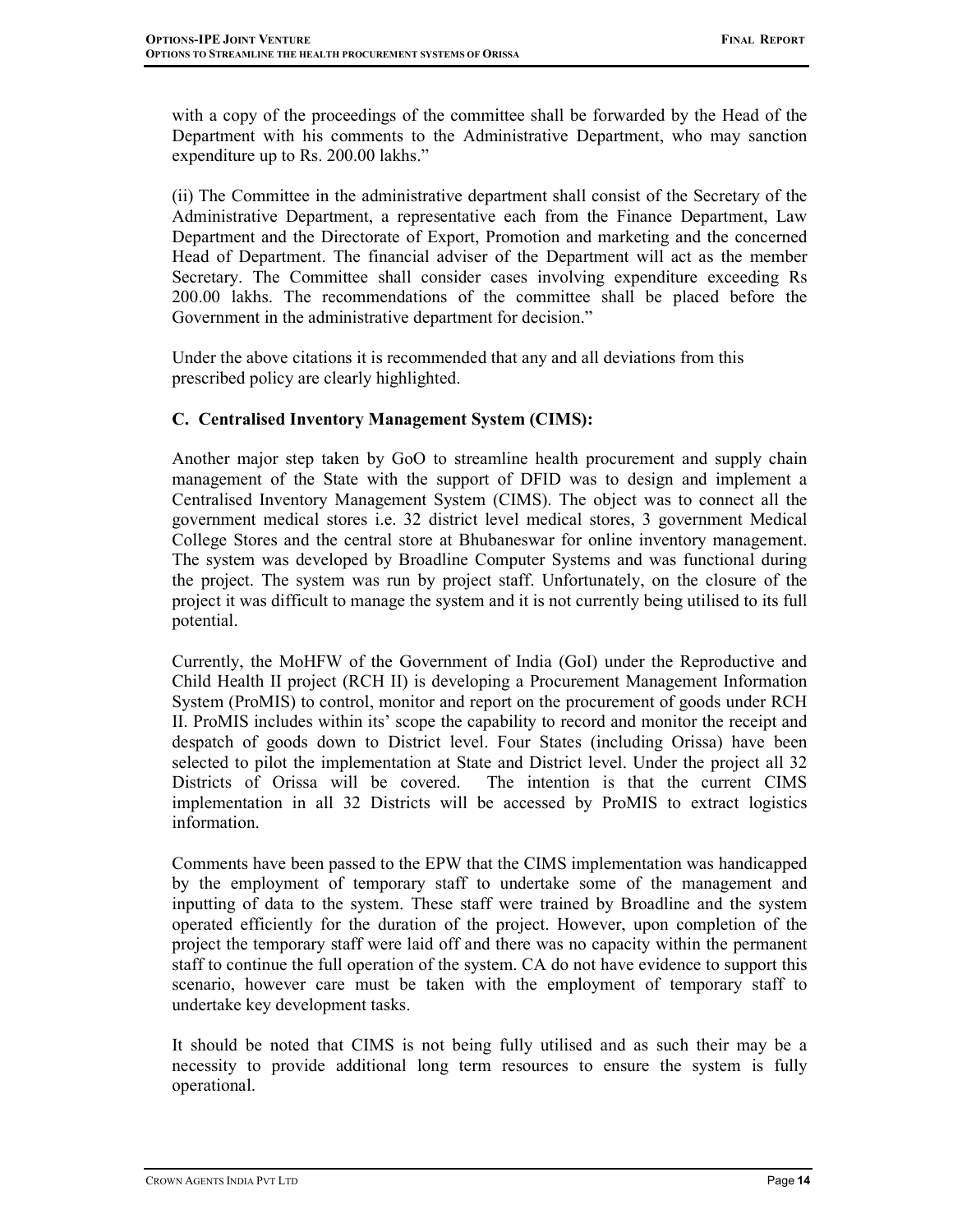#### D. Government of Orissa's Commitment for Streamlining Health Procurement

#### Orissa Vision 2010: A Health Strategy

The GoO has recognized the importance of health sector procurement and identified strategies to bring reform to improve the current arrangements. This view is clearly stated in the strategy an extract from the vision document reads as follow;

"(a) A system will be established for the management (procurement, installation and maintenance) of equipment and instruments either by setting up a State level organization or by hiring the services of existing organizations. The organization should have sufficient authority, expertise, tools and funds.

(b) Posts of biomedical engineers will be created in the headquarters and in the larger institutions (medical college hospitals) and filled up preferably on a contractual basis."

#### Orissa State Integrated Health Policy 2002:

A similar level of commitment by GoO is seen in this Policy document. An extract of the policy document reads as follows:

"The State has already introduced an essential drug list, and measures regarding pooled drug procurement, quality assurance and distribution for its own health institutions. These will be sustained and further developed. It will regularly review and update the essential drug list, drug policy and therapeutic guidelines, rate contract lists, registration and reregistration, drug selection, pooled procurement, quality assurance systems, and drug management systems, all with transparent procedures through established bodies and with the participation of professionals, consumer groups and the public. Use of generic prescribing will be promoted. Drug donation guidelines will be developed and implemented."

## 5 INTERNATIONAL PROCUREMENT MODELS

#### 5.1 Introduction

An important and relevant procurement model that exists outside India can be found in the neighbouring country of Bangladesh. Many of the reasons why Bangladesh required procurement reform are consonant with the current situation in Orissa.

#### 5.2 Public Procurement Reform Project in Bangladesh

The lack of a uniform legal framework to govern public procurement in Bangladesh, worth approximately USD 3 billion per year, and perceived waste and inefficiency triggered the Public Procurement Reform Project in 2002. Based on the recommendations of the Country Procurement Assessment Review (CPAR) undertaken by the World Bank, this project aimed to improve the procurement system and bring it up to international standards of efficiency, transparency and accountability $1^{[1]}$ .

 $\ddot{\phantom{a}}$ <sup>1[1]</sup> Further information is available on www1.oecd.org/daf/asiacom/nL01-01.htm and www.cptu.gov.bd/PPRP.aspx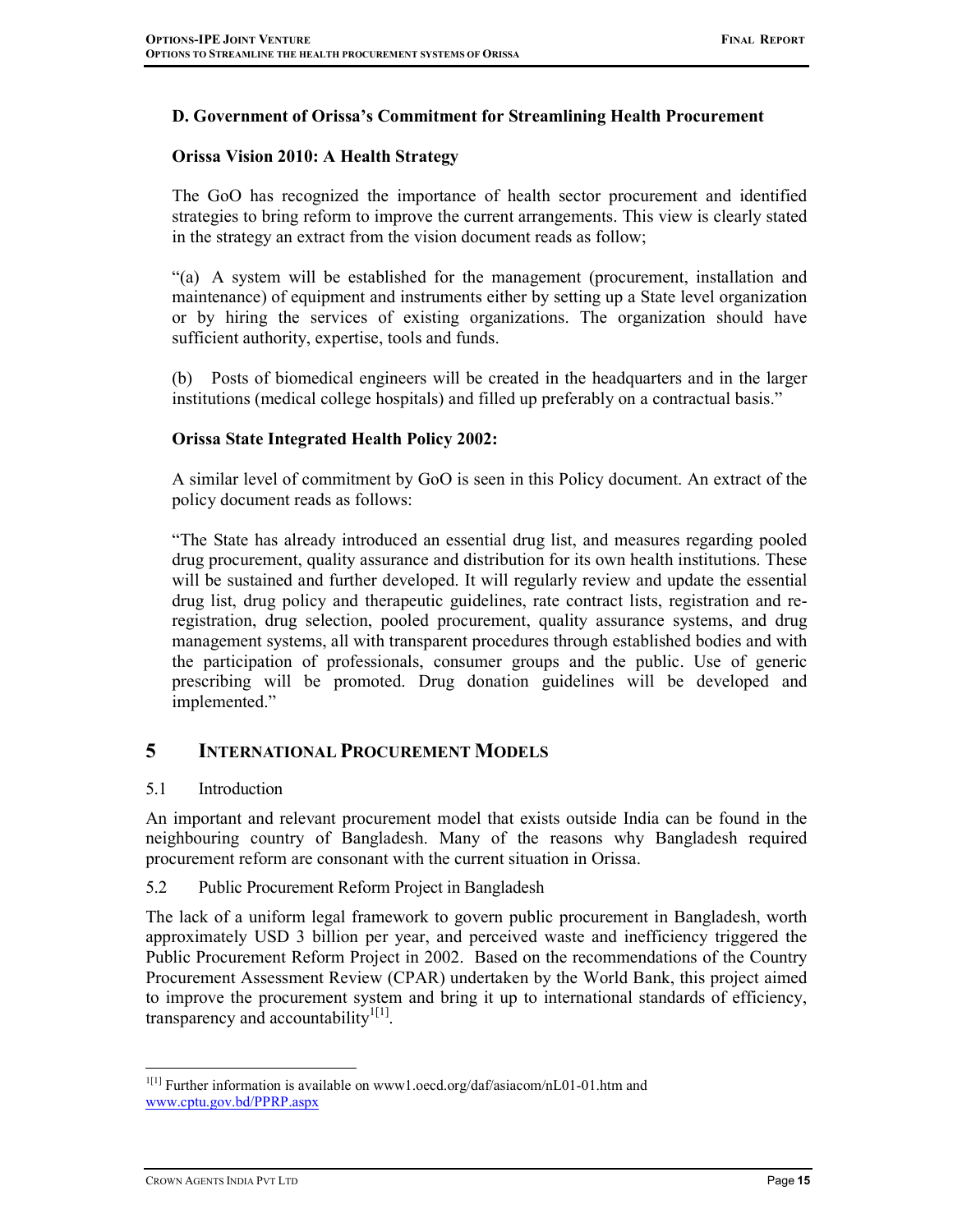The major inefficiencies identified were:

- Absence of a sound legal framework governing Public Sector Procurement
- Complex bureaucratic procedures that caused delay
- Lack of adequate professional competence of staff to manage public procurement
- Absence of adequate mechanisms for ensuring transparency and accountability
- Absence of a detailed procurement manual to provide guidance on how procurement should be undertaken
- Generally poor quality bidding documents and bid evaluation
- Ineffective administration of contracts

The Project had three main components:

- Establishment of Central Procurement Technical Unit (CPTU) within the Implementation Monitoring and Evaluation Division (IMED)
- Implementation of Public Procurement Reform
- Improvement of Procurement Management Capacity

Identification of activities under the above components focused on the following areas:

- Economy and Efficiency
- Transparency
- Accountability
- Procurement Management Capacity Building

The objectives of the reform were to contribute to improved performance in public procurement through the introduction of measures to make the system compliant with internationally agreed norms for efficiency, transparency and accountability  $\&$  through creation of a national cadre of procurement professionals.

As a result of the reform project, the Bangladesh Public Procurement Regulations were passed in 2003. The prescribed procedures are further detailed by the Procedures for Implementation of the Public Procurement Regulations. Standard Bidding Documents were also developed and the Central Procurement Technical Unit was established under the Implementation Monitoring and Evaluation Division (MED) of the Ministry of Planning to provide technical advice for the implementation of the regulations.

Prior to the introduction of the Public Procurement Regulations, there were no nationally applicable uniform comprehensive procurement regulations or procedures. Consequently, procurement under local funding has been performed in a somewhat haphazard fashion leading to delays in decision making and wastage of public resources.

These interventions have yielded an efficient and effective procurement structure by Government Ministries, Public Sector undertakings and other Public Bodies and has considerably increased transparency and accountability. A wealth of documentation was generated but it is important to keep in mind that this level of change does not happen overnight, it has taken Bangladesh four years to fully reform their procurement processes.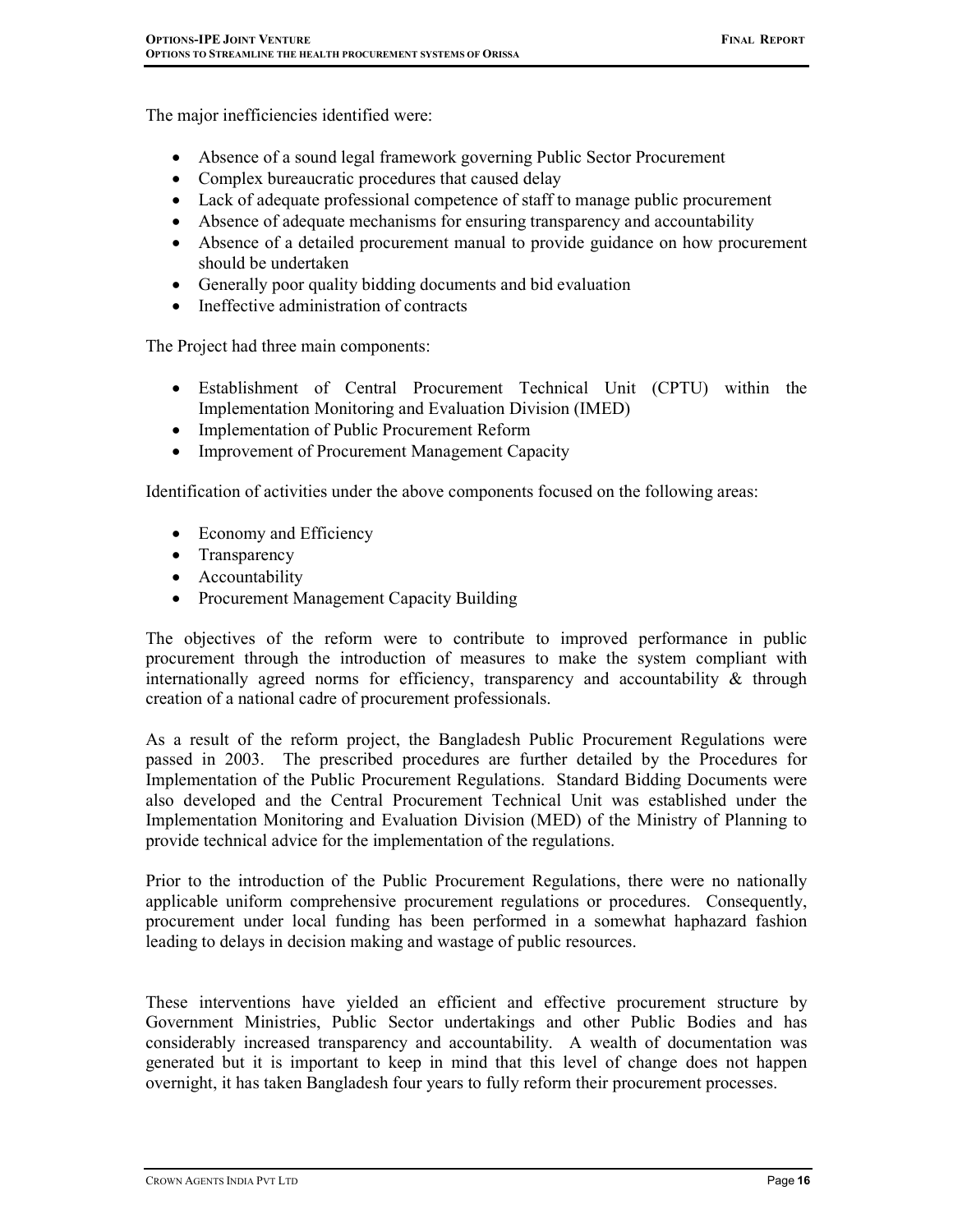### 6 BRIEF REVIEW OF PROCUREMENT SYSTEMS FOR DRUGS AND EQUIPMENT IN INDIA

Public Sector procurement is managed in many ways, ranging from total in-house systems, through various autonomous or semi-autonomous procurement agencies to use of private sector organisations. This section identifies the various initiatives undertaken by different Indian States – the purpose of this section is to provide GoO with a better understanding of the range of options available for consideration.

#### 6.1 TAMIL NADU MEDICAL SERVICES CORPORATION LIMITED (TNMSC)

Tamil Nadu has established a State Government owned company, Tamil Nadu Medical Services Corporation Limited, to manage the procurement of health commodities and their distribution down to district level. TNMSC was incorporated under the Companies Act, 1956 on the  $1<sup>st</sup>$  July 1994 and commenced operations from January 1995. TNMSC's board of Directors includes the Heads of the Directorates concerned with health programmes and services, the State Drugs Control Director, and the Chief Engineer (Buildings) from the Public Works Department. TNMSC is managed by civil servants on secondment from their parent departments.

## Drugs and medical supplies

The primary function of the TNMSC is to operate a centralised procurement and distribution system for health commodities. The key elements of TNMSC's procurement strategy are:

- (1) the purchase of drugs directly from manufacturers and not through middlemen/agents;
- (2) the purchase of quality drugs at competitive prices through an open and transparent tender system;
- (3) the identification of multiple suppliers willing to match the lowest price.

Procurement is done centrally via use of annual framework contracts and TNMSC operates a "pull system" based upon a detailed quantification process, utilising information from their Procurement Management Information System (PMIS) in conjunction with information provided by end user institutions in their annual forecast requirements. The procurement section is headed by Senior Regional Manager supported by Purchase Manager and other support staff who are generally outsourced.

TNMSC has adopted the concept of use of "essential drugs list" as advocated by World Health Organisation (WHO). The Corporation follows the WHO's recommendations for the use of the International Non-Priority Name (IPN) commonly known as "generic drugs". TNMSC utilises an open tender system conforming to the Transparency in Tenders Act 1998. In practise all bidders are required to submit bids electronically via CD-rom, utilising formats prescribed by TNMSC. At the public bid opening all the bidders information is loaded onto a PC and the results are displayed electronically on a display panel for all bidders representatives to note if they require. This ensures the full transparency of the system.

At the beginning of each year, 90% of the annual budgets for drugs and medical supplies of the various health Directorates are transferred to the TNMSC financial accounts. This provides TNMSC with the flexibility to undertake procurement in the knowledge that funds are available for immediate payment to suppliers on the contractual due date. Suppliers therefore know that they will be paid on time. This gives suppliers an incentive to work with TNMSC as security of payment is not guaranteed in other States. This also impacts upon the prices charged by bidders and in the on time delivery of supplies – the sooner supplies are delivered and quality checked the earlier payment is received.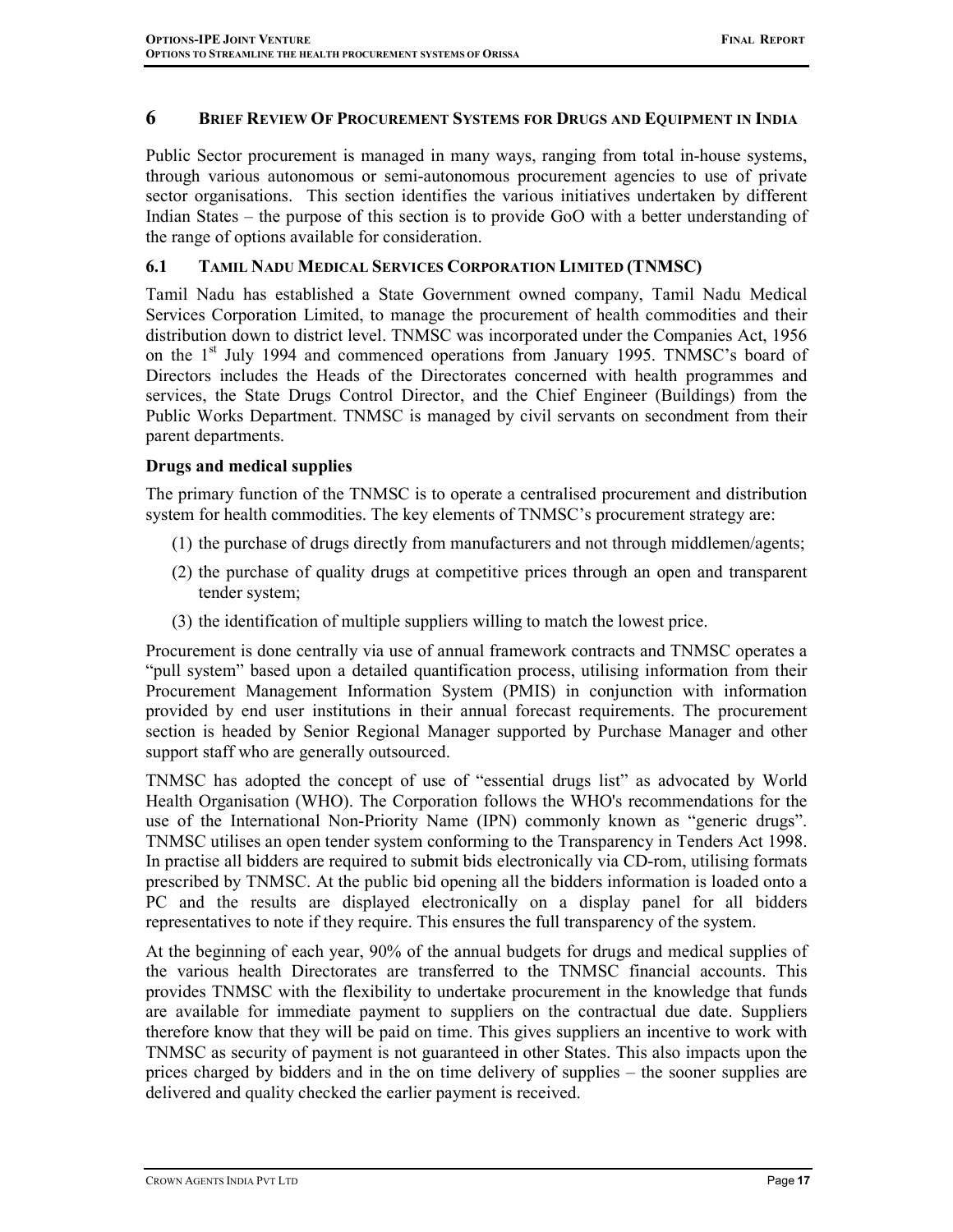TNMSC has a robust payment system to ensure prompt payment to suppliers. The payment system is outsourced to a private company that is able to make payments punctually, accurately but only when confirmation is received that drugs/equipment has been appropriately quality checked.

Ten (10) percent of funds for medical supplies are retained by the State Health Institutions for the direct purchase of materials by District Level institutions / Departments. This provides flexibility within the system and enables the purchase of non standard items at short notice to meet immediate needs. Any of these funds not utilised locally can be forwarded to TMNSC if it is so wished.

TNMSC purchases only from manufacturers having a Good Manufacturing Practice (GMP) Certificate and also having a market standing for at least three years. TNMSC takes stringent steps during the tender process to review the information provided by bidders to ensure compliance with all the requirements of the tender, this covers both commercial and technical aspects. In addition samples must be provided as part of the bid process and these are sent for independent testing. In addition all products are checked upon delivery with samples being sent for independent testing in an approved laboratory. All drugs are held in quarantine stores until the test results are received. These measures are taken to ensure the quality of the products entering the supply chain.

### **Distribution**

TNMSC does not have a central warehouse to serve the Districts; instead the Corporation has established warehouses in all the District headquarters, each warehouse is the hub for drug distribution within the District.

TNMSC uses Warehouse Management Software (WMS) at all warehouses which includes Procurement Management Information System (PMIS) functionality. This was purchased from Broadline Computer Systems and each warehouse is linked to the Head Quarters and passes information on stock levels, receipts, despatches, use-by dates. TNMSC has set up an effective centralized online drug distribution system interlinking the various warehouses, suppliers and status of stocks of various items for the supply.

All replenishment requirements are passed to the State headquarters which then places a "call off" order, based upon the awards made during the annual tender process, with the manufacturer(s) arranging or undertaking delivery direct to the district warehouse. Where possible all replenishments are done electronically, with the PMIS automatically identifying that stocks of a particular product have reached a "reorder" level in the local store. The system will inform procurement staff at headquarters when further stocks are required and an instruction will be sent to the manufacturer to deliver. In many cases this will be done electronically in real time.

## Equipment and Accessories

TNMSC is responsible for finalising all rate contracts through an open tender system for the purchase of equipment and accessories required for State Government Hospitals. The medical institutions can directly place purchase orders with the approved firms for the supply of equipments and accessories at the rates finalized by TNMSC. In addition, advanced and costly medical equipment, such as radiology required for Government Hospitals are procured and supplied by TNMSC based on specific government orders.

## Key success factors of the TNMSC model

The TNMSC model has been documented as an example of good practice in the country by various agencies including GOI, DANIDA and the European Union. In order to successfully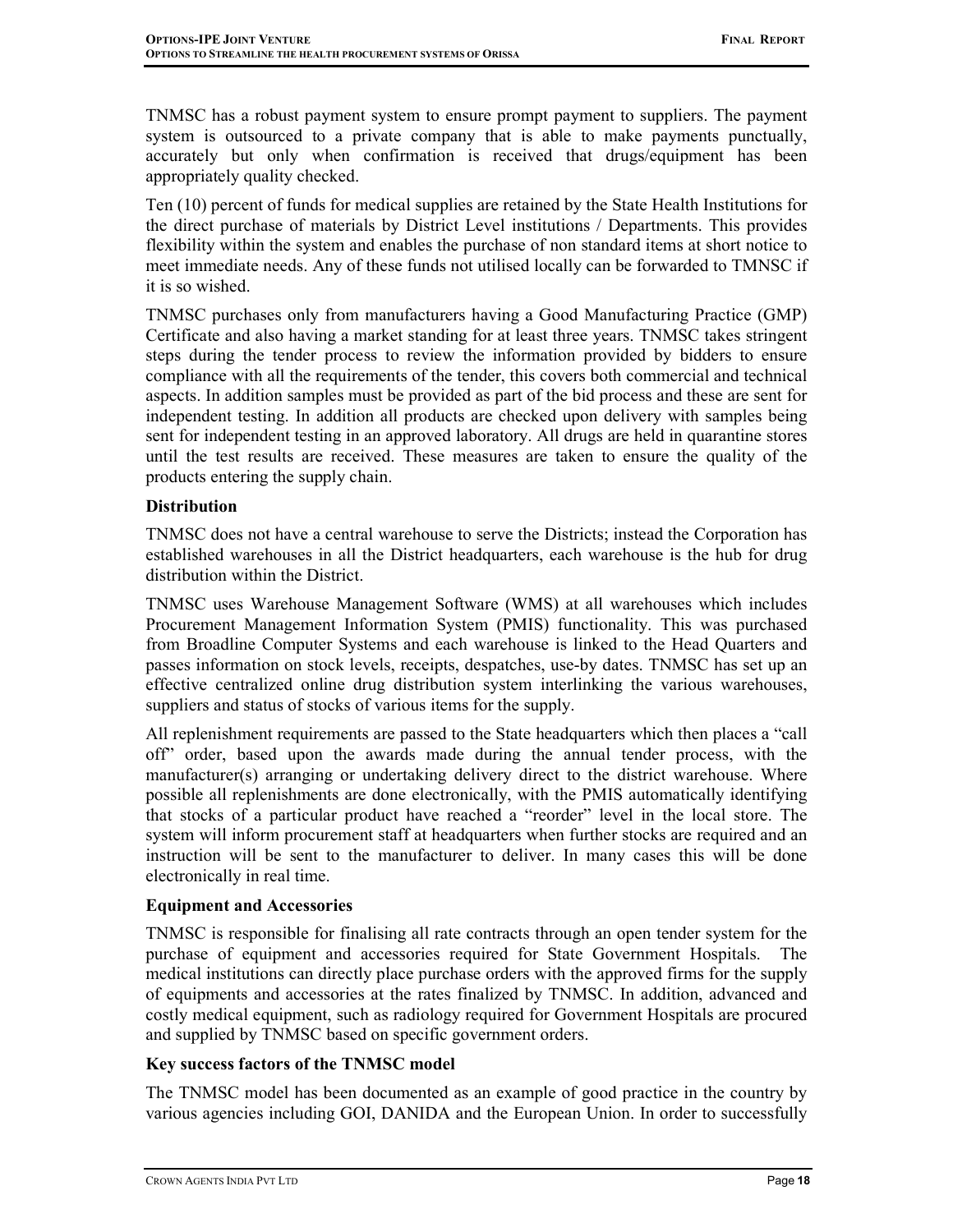replicate the model in other States it is necessary that the key success factors of the model be identified prior to considering implementation elsewhere. The key success factors of the TNMSC model are outlined below:

- (1) TNMSC is a parastatal organization run by enthusiastic business minded (commercial) people; it has established a customer focused team that concentrates on getting quality assured supplies to the end user.
- (2) TNMSC have a unique procurement system within India; procurement is done centrally, negotiations are conducted at the end of the tender process, orders are placed with suppliers, based upon rate contracts with stocks being automatically called when warehouse reorder levels are triggered. Suppliers deliver direct to the District warehouses.
- (3) TNMSC have employed procurement professionals as part of their recruitment policy. This has ensured that a professional approach to the whole supply chain has been allowed to develop and has resulted in the development of an efficient procurement/logistics organisation.
- (4) The promptness and reliability of its outsourced payment system has allowed TNMSC to adopt a constructively hard-line stance with suppliers, the results being reliable delivery, reliable quality and packaging as required by TNMSC.
- (5) To support logistics management, TNMSC has an efficient WMS and PMIS that record all stock movements at each district warehouse. This system allows goods t be transferred between district warehouses to balance stock levels and operates a "pull" system with supplies only being ordered when required.
- (6) The company is given a lot of autonomy and it gives a lot of responsibility and "delegated authority" to its staff. One of the key element of TNMSC's success is its use of professionally trained and well motivated staff using transparent processes.

#### Other States

Karnataka - Karnataka Drugs Logistics and Warehousing Society (KDLWHS) provide drug procurement services only. It is a State Government owned registered society and it depends on funding releases from the Government to provide running costs as it is not self sustaining.

The limited range of services, together with a lack of autonomy and financial dependency from the Karnataka State Government means that this is a model that still has scope for further development to emerge as successful model for implementation elsewhere.

There is no single designated body in Karnataka State for the procurement of equipment. Limited support is available from the World Bank funded Karnataka Health Sector Development and Reform Project (KHSDP).

Madhya Pradesh – The State currently follows a policy whereby 80% of the State health procurement budget is spent centrally at State level and 20% is spent at District level. There are two key players for procurement function. These include a Procurement Cell within the Directorate of Health Services (DoHSD) which takes a strategic oversight of health procurement and the Madhya Pradesh Laghu Udyog Nigam Limited (MLUN). MPLUN is the major agency involved in the procurement function for the various departments of the State government and is not undertaking procurement exclusively for the health sector. Most of key Health Procurement Decisions to do with quantification, specification or final bid agreement are undertaken by two GoMP Technical and Commercial Evaluation Committees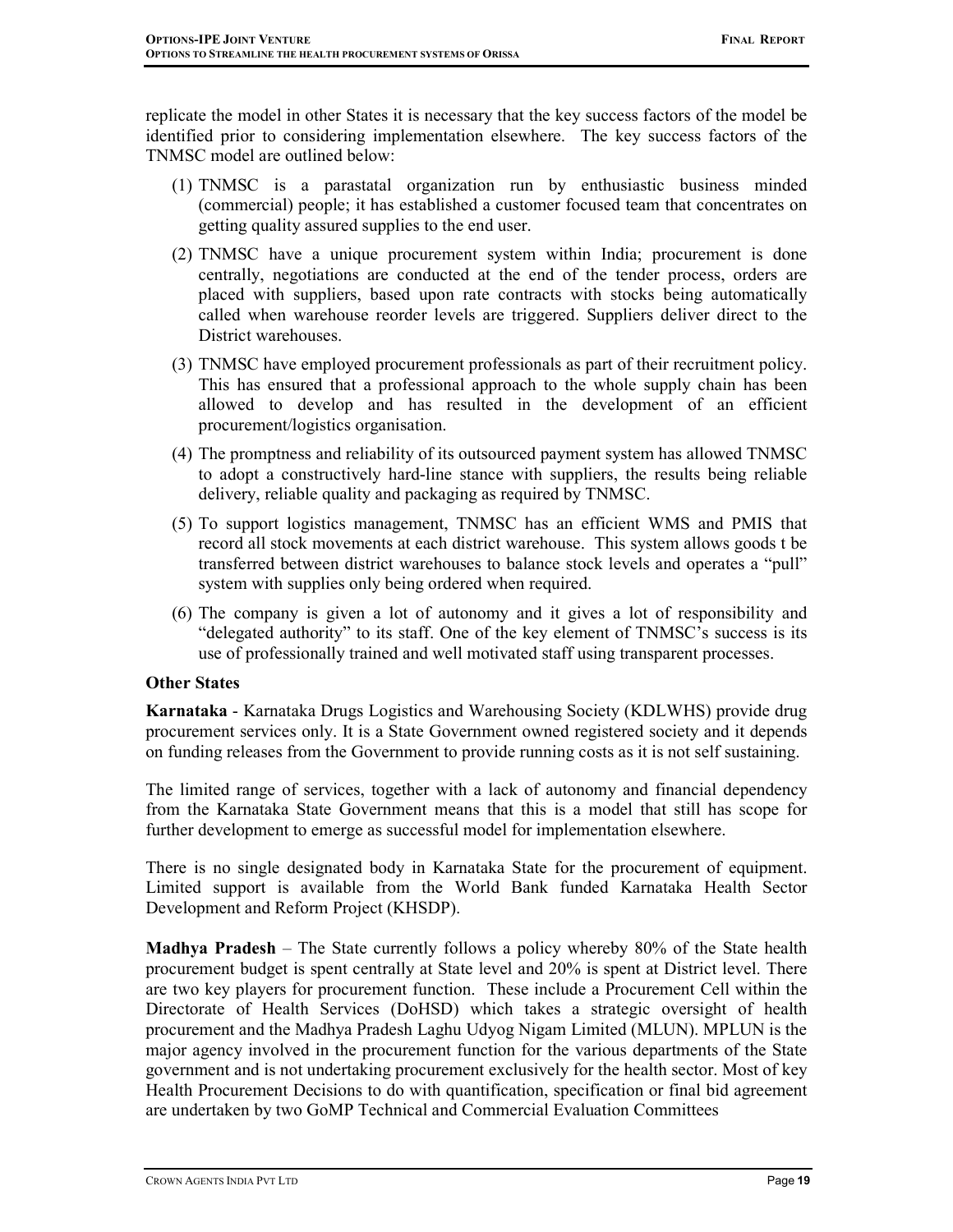Maharashtra - The procurement of drugs, pharmaceuticals and equipment is undertaken by a Procurement Cell within the Directorate of Health Services. The Cell was established about a year ago and is headed by the Joint Director who reports to the Additional Secretary, Government of Maharashtra through the Director of Health Services.

The Directorate has developed a procurement policy to provide guidance for the procurement of pharmaceuticals and services.

The bidding process is conducted by the Procurement Cell and evaluation reports are submitted to the state purchase committee for approval. The purchase committee is headed by the Principal Secretary health and its members include a member of the finance department in addition to the under secretary and various programme officers.

Rate contracts for drugs are concluded by the Directorate of Medical Education. The State policy allows programme officers to place supply orders against a rate contract concluded by Employee State Insurance Corporation. In addition the procurement cell may conclude a rate contract for a commonly used drug if no such rate contract exists with the above mentioned entities.

Deliveries are made direct to the end users i.e. the entity who originally requested the drugs or the equipment.

Services are procured at District Level and in some cases at Taluka Level directly by the hospitals requiring the services.

Uttar Pradesh (UP) and Uttarakhand - Recently under World Bank funding the States of UP and Uttarakhand have also undertaken initiatives to reform the Public Health Procurement and Supply Chain management systems. An assessment report was prepared and submitted by Crown Agents in August 2007 for both these States. The report emphasized the need to establish self contained entities capable of procuring drugs, equipments and the services. It is understood that following on from this report that UP is proposing to establish a corporation while Uttarakhand plans to establish a Procurement Cell within the Department of Health.

It would be fair to state that within the health sector reform programmes being initiated in India, the need to strengthen procurement systems within the health sector has been recognized as a high priority by most States. TNMSC has been cited as one of the best models of an efficient, effective and transparent supply chain system in the country. Most of the States have adopted or are planning to adopt at least some of the components of the TNMSC model.

Whilst there are number of state specific factors that explain the less than 100% success rate in adopting the TNMSC model, some of the common reasons for the low success rate are:

- Only a few States has developed any legislation similar to the transparency in tenders Act applicable to public procurement in Tamil Nadu.
- The Procurement Cells formulated by many States as mentioned above are not autonomous. The supply system is still inside the State government's control and is therefore open to the complicated administrative vagaries of funding facing all State Government Departments.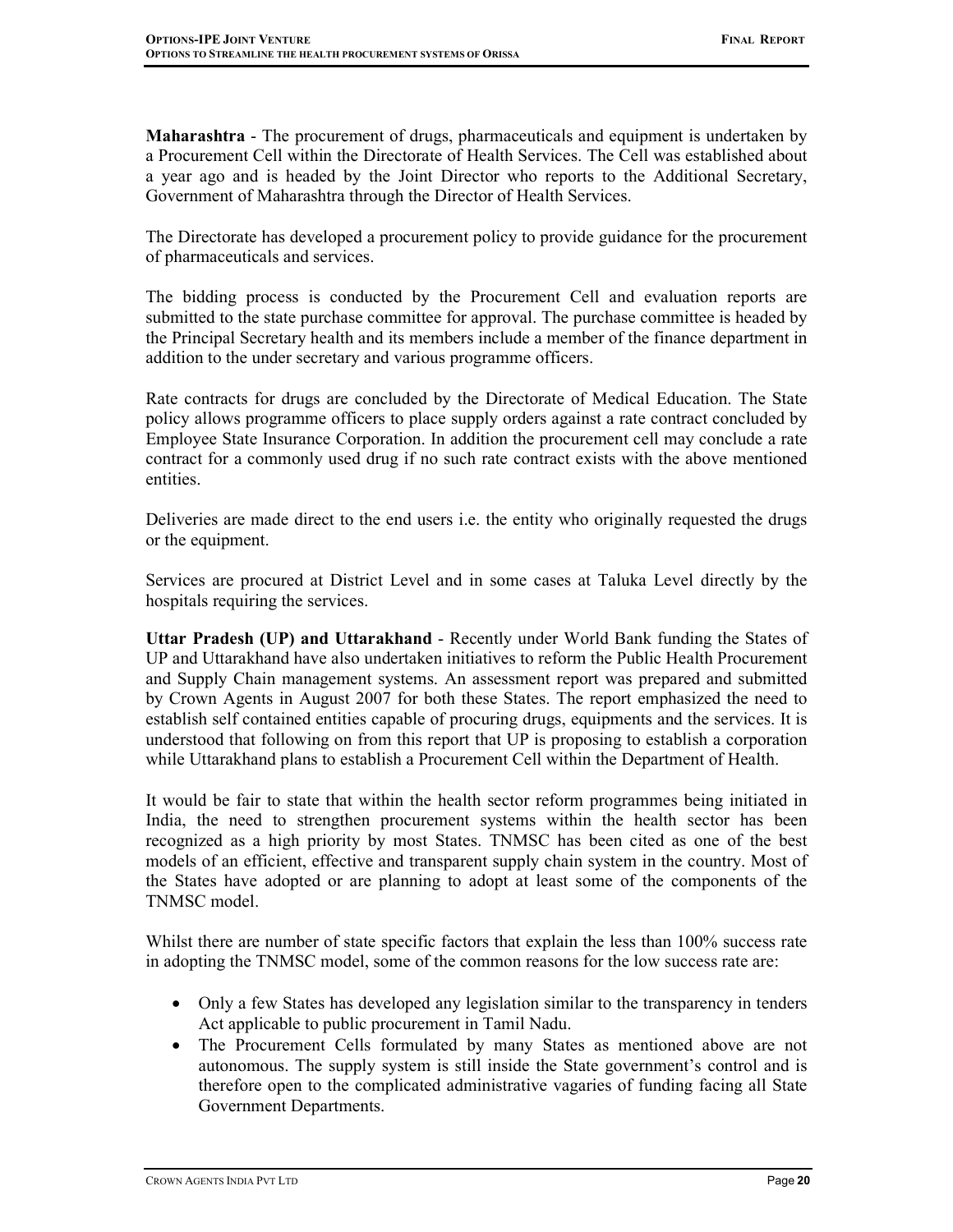- The decision making process is slow as it is subject to bureaucratic delays as decisions are made by Evaluation Committees with members drawn from different departments, many of whom lack the procurement skills necessary to work quickly and efficiently. The committees often meet on an ad hoc basis where a quorum is often not achieved and meetings have to be rescheduled.
- Lack of accountability even within the Procurement Cell.
- Fragmented budgets leading to poor payment histories and a lack of support to the system by suppliers.

## Fraud and Corruption (F&C) in Public Procurement

Recently the WB and the GOI undertook a Detailed Implementation Review (DIR) of five health projects in the WB's Indian portfolio. This followed on from a 2005 Bank investigation of RCH-I, which revealed systemic fraud and corruption and suggested that other projects may also be similarly compromised.

The DIR took place during 2007 and was made public in early 2008.

The following issues raised from the DIR should be addressed by all GoI organisations undertaking public procurement:

- Procurement organisations are failing to identify and act on indicators of Fraud and Corruption (F&C), in particular collusion, price fixing, failure to award contracts to lowest evaluated bidders, fraudulent certificates etc;
- Problems were identified in Equipment Purchase that resulted in narrow specifications, poor competition, inappropriate payment terms etc;
- Flaws in the bidding process were noted that included the use of inappropriate lot sizes, splitting of contracts and unrealistic price estimates. This resulted in poor competition, rejection of bids etc;
- Poor record keeping and complaint handling resulting in reduced competition and increased risk of collusion and poor quality assets;
- Poor overall contract and supply chain management leading to premature, over or under supply of goods, payment discrepancies, non use of supplied equipment, inventory mismanagement;
- Weak/corrupt systems for licensing/quality certification limiting the competition and enhancing the risk of supplying low quality products.

For procurement for centrally sponsored schemes by State, District and below, the DIR highlighted the following priority issues that needed to be addressed:

- The existence of inadequate institutional arrangements for procurement; with procurement being undertaken by officers who are not trained in WB or equivelant procurement guidelines; high risk of political interference;
- Overall poor record keeping; no system for complaints handling or detection of F&C
- Agreed procurement procedure not followed; mix of methods used and high risk of F&C in shopping;
- Weakness in estimating price and preparing specifications;
- Poor record keeping and complaint handling and lack of effective dispute resolution mechanisms and/or sanctions.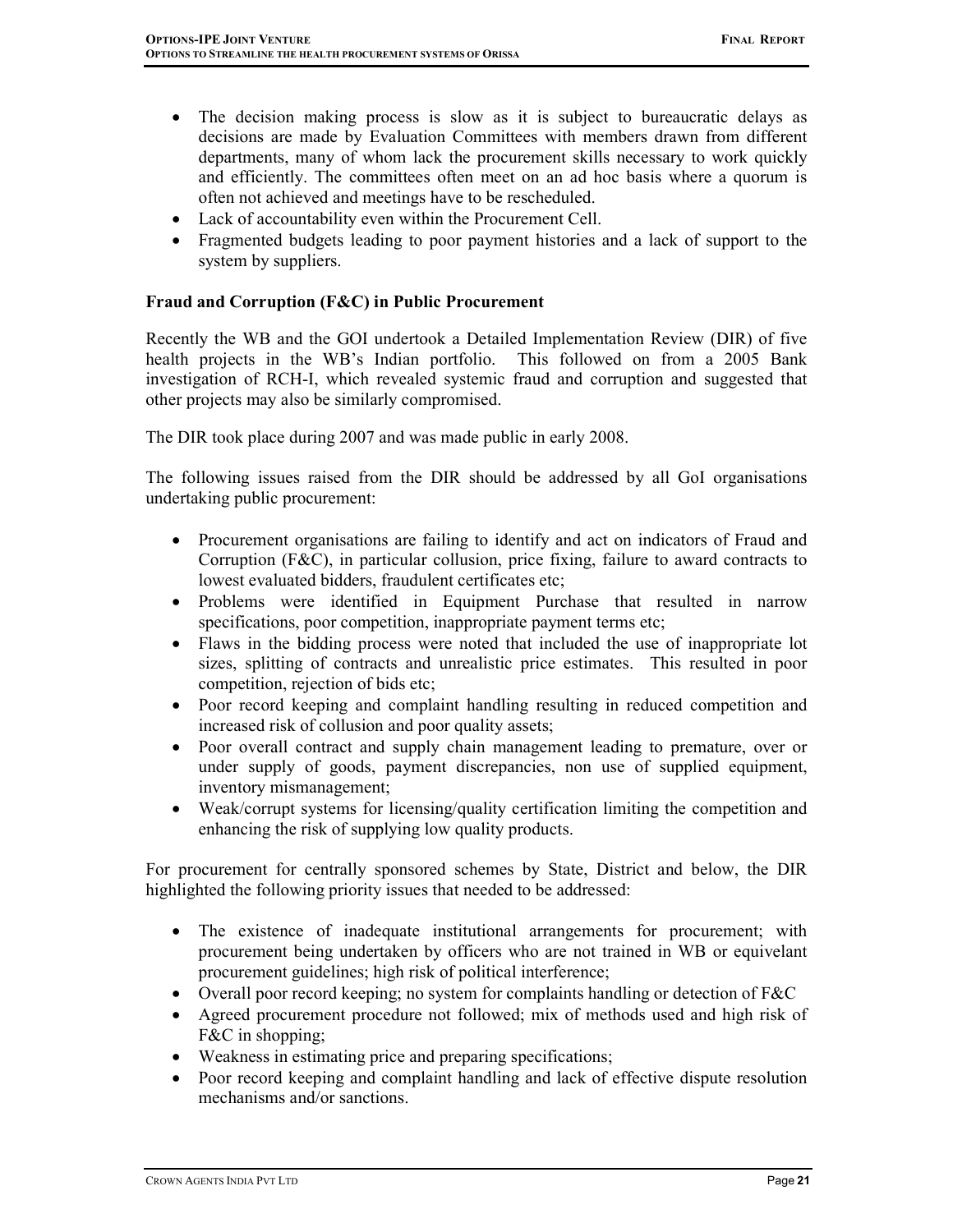#### Qualities Required of Public Sector Procurement Entities

In view of the DIR findings and an absence of sufficient examples of successfully operating models in India (except for TNMSC) it may be helpful to briefly discuss the desired qualities for any entity undertaking procurement and supply chain management

- The procuring entity must have a degree of autonomy in its operations and enough authority to make decisions and to carry them out without external influence. The entity should be able to approve and sign procurement decisions based on State wide requirements, rather than going through long bureaucratic processes;
- Standard simple and homogeneous documentation should be used throughout the procurement process. A State wide set of documents sufficient for all Health procurement requirements should be available. Aside from the development of Standard Bidding Documents there should be a procurement manual and documented procedures for complaint handling and for the recall of medicines and medical equipment which fail quality tests. F&C together with collusive and other dishonest practices should also be identified and documented;
- Staff should be recruited from the open market with an emphasis upon proven procurement skills, qualifications and experience, to ensure that competent and experienced supply chain and procurement professionals undertake procurement and supply chain functions. Further more, these posts should be non rotational to ensure the benefits gained from the experience of these professionals and their training are not lost with every rotation;
- Procurement Audit. Arrangements should be made for all procurement entities to be subject to an annual audit of all procurement activity, with external auditors being employed to review the organisations every three to five years. This requirement in conjunction with the other actions recommended will ensure that F&C is appropriately controlled/managed

#### 7 OPTIONS TO IMPROVE HEALTH PROCUREMENT IN ORISSA

Based on our preliminary findings of the State's procurement and supply chain management systems together with current findings about procurement system changes being adopted in other States, the preliminary options to improve the existing system are covered below:

#### OPTION 1 STRENGTHEN STATE PROCUREMENT SYSTEMS (SDMU) FROM WITHIN

This model is based upon predominantly centralized procurement but decentralized distribution whereby suppliers deliver supplies to Regional/District warehouses. At least 80% of the health commodities budget should be utilized for centralized procurement. Furthermore, the State would need to take steps to establish and strengthen rational drug selection, prescribing and quantification.

Given current arrangements for equipment, works and services procurement this area will require a concerted effort to ensure improvement is achieved.

This would in the current context imply strengthening and scope enhancement for the SDMU.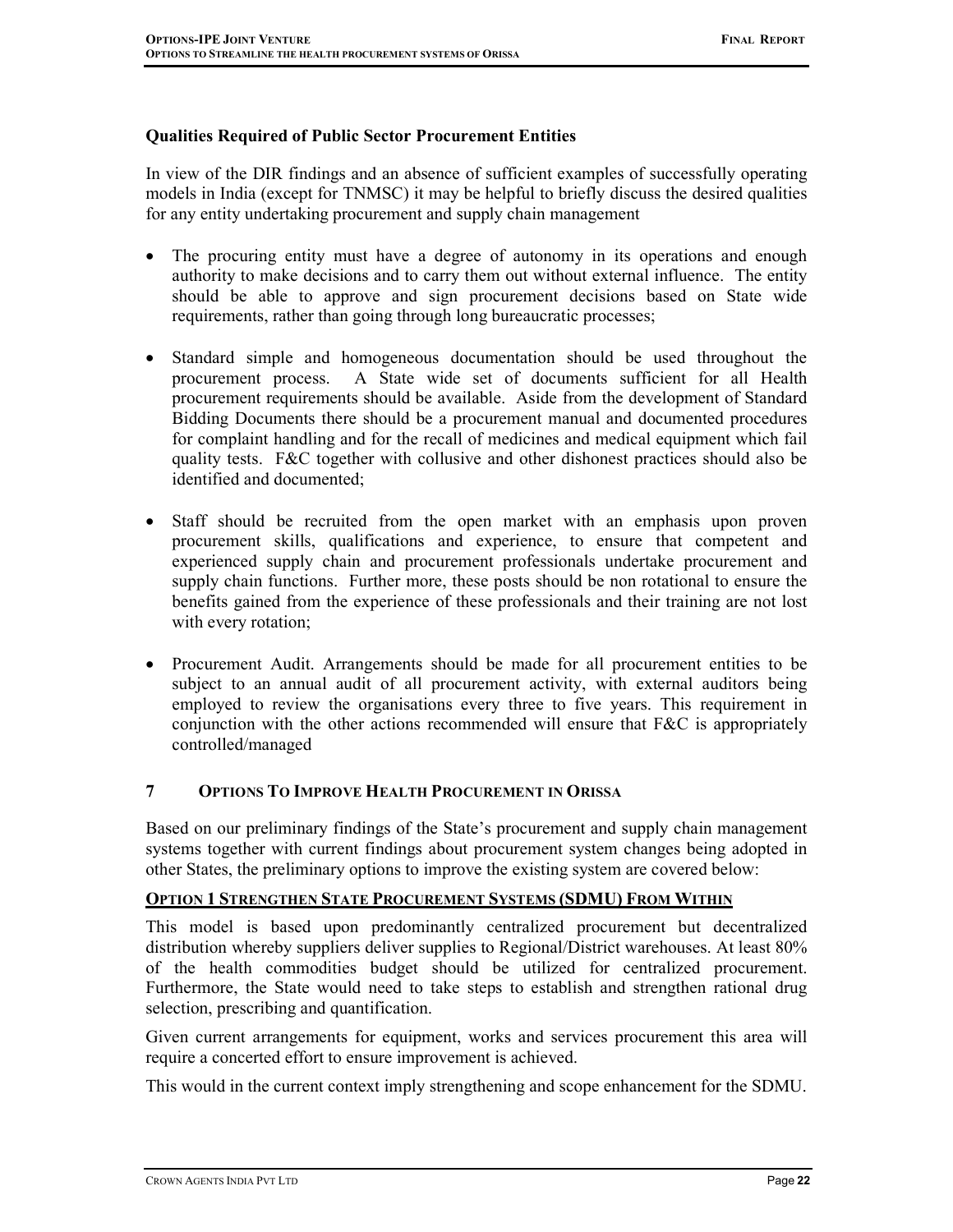The existing procedures and processes which are in place could be fairly easily strengthened by filling all staff vacancies, adopting the use of generic specifications and standard bidding documentation.

However as mentioned above, SDMU has limited experience with the procurement of equipment and for the procurement of services. The State will need to incorporate a structure within SDMU for medical equipment procurement including the induction of a Bio-Medical Engineer. Extensive efforts and major capacity building initiatives will be required to develop and inculcate the required level of expertise for the procurement of equipment and services.

Under the above option the procurement processes would be subject to budgetary processes as applicable to a government department, hence system may be liable to procedural delays. Another key risk foreseen with the above option is the availability and appointment of professionally qualified staff from within the Department. It is anticipated that retention of the deputed staff will be a major problem in view of the GoI Civil Service staff rotation policy.

## OPTION 2 CREATION OF A SINGLE PROCUREMENT CELL WITHIN THE HEALTH **DIRECTORATE**

To create a single procurement cell responsible for all the Health procurement entities in the State staffed with procurement and supply chain specialists together with biomedical engineers to provide procurement services as required. This unit should be a service unit for the entire DoHFW and staffed with procurement professionals employed on a non-rotational basis. The Cell would be provided with an appropriate delegation of financial authority to execute most of its business whilst avoiding procedural delays. This would imply that the Cell would be required to be headed by an officer of suitable designation.

The development of a Procurement Management Information System (ProMIS), an initiative undertaken by the Ministry of Health and Family Welfare is currently in progress. Orissa is one of the three States chosen for the pilot implementation and the only State where ProMIS will initially be implemented in all the Districts.

It is expected that the successful implementation of ProMIS will enable better forecasting since accurate usage data will be available and stock holdings and requirements will be captured at District warehouses. This will result in a "pull supply system" rather than the "push system" currently being followed. Another benefit of ProMIS will be the creation of information within the system, such as supplier database, complaints database, supplier performance reports resulting in better monitoring of the procurement process.

The successful implementation of ProMIS can support a single procurement cell that would allow for a consistent State wide approach to the procurement function, facilitate the creation of procurement processes, bidding documentation, IT systems, Communications etc. This will allow for quicker and more effective audit and procurement staff interchange between different procurement sectors, improve potential control/oversight of function. Appropriate safeguards would be required so that the organisation is capable of working independently and transparently.

## OPTION 3 CONTRACT OUT PROCUREMENT AND SUPPLY CHAIN MANAGEMENT SERVICES FROM THE PRIVATE SECTOR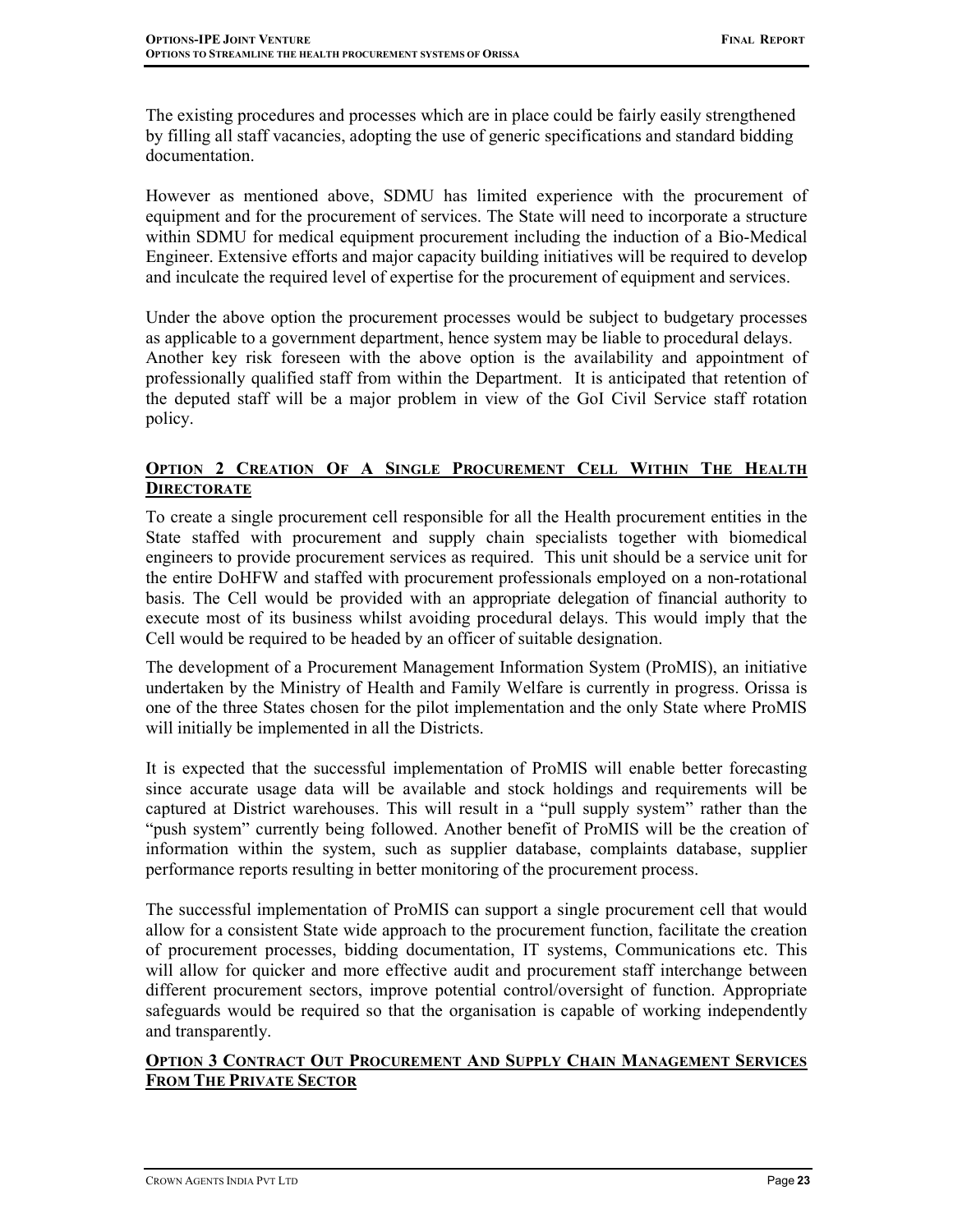The use of an International or National Procurement Agency. This Agency would be contracted by the GoO to undertake all health procurement and to arrange the distribution of all medical products to end users. Contracting in this manner has the advantage of moving responsibility for procurement outside the State administration.

The success of this initiative is dependent upon the availability of an Agent to undertake the task and the potential costs of such an operation. It is unlikely that such an organisation currently exists in Orissa and it is unlikely that an International Agency will have the degree of local knowledge to undertake the task.

The decision to contract out services can only be undertaken after a thorough review of the whole medical supply chain and a decision over what parts of the existing supply chain should be included. Should the contract include all procurement, transportation and warehousing? Should it include warehousing within hospitals or just be at central level. Should existing warehouses be included in the contract or would bidders be required to provide a totally independent system. The degree of interest from the private sector will depend upon a combination of all these factors, including the length of any contract and whether existing staff will need to be employed.

At the World Bank's behest, the MOHFW opted for a similar option as an interim measure till such time as the Ministry could strengthen its own central procurement operations. Both UNOPS and UNICEF expressed their interest and finally UNOPS was appointed as the Procurement Agent. The Ministry is in the process of initiating a similar exercise for the appointment of a Procurement Agent through International Competitive Bidding (ICB).

If the GoO decides to explore this option, the final outcome for the exercise conducted by the GOI can provide guidance on the way forward for Orissa. The tender document utilised by the MOHFW could be utilised by the GoO to tender for their requirements.

## OPTION 4 TO ESTABLISH AN AUTONOMOUS ENTITY

## OPTION 4 – A) ESTABLISHMENT OF A TNMSC LIKE CORPORATION FOR ORISSA

This proposal would be based upon the creation and development of the Orissa equivalent of the TNMSC operation. This has centralised procurement, would have IT intensive systems, delivery would be to warehouses based at District Level. From a logistics point of view this arrangement would be based upon a "pull" system whereby procurement decisions and quantification are based upon demands identified at local level and passed to the centre for action. However it will take time to establish as it would potentially require both legislative and executive measures.

This option would entail top to bottom reform of the supply chain with the corporation taking responsibility for all procurement and distribution, including control and management of all warehouses. The current CIMS system would be at the centre of this option as this system is a key component of the success of TNMSC.

## OPTION 4 – B) ESTABLISHMENT OF A BODY UNDER SOCIETIES ACT

The GoO could alternatively form a Society, registered under Societies Registration Act 1860, a Trust or a Sec 25 Company registered under companies Act 1956. The primary objective of the organisation would not be commercial but to use it for the benefit of the public at large. Societies are considered to be a time tested option for routing government and/or non-government grant-in-aid and donation or other government allocations for implementation of different programmes/projects more efficiently and effectively due to the additional administrative flexibility they enjoy vis-à-vis government administrations.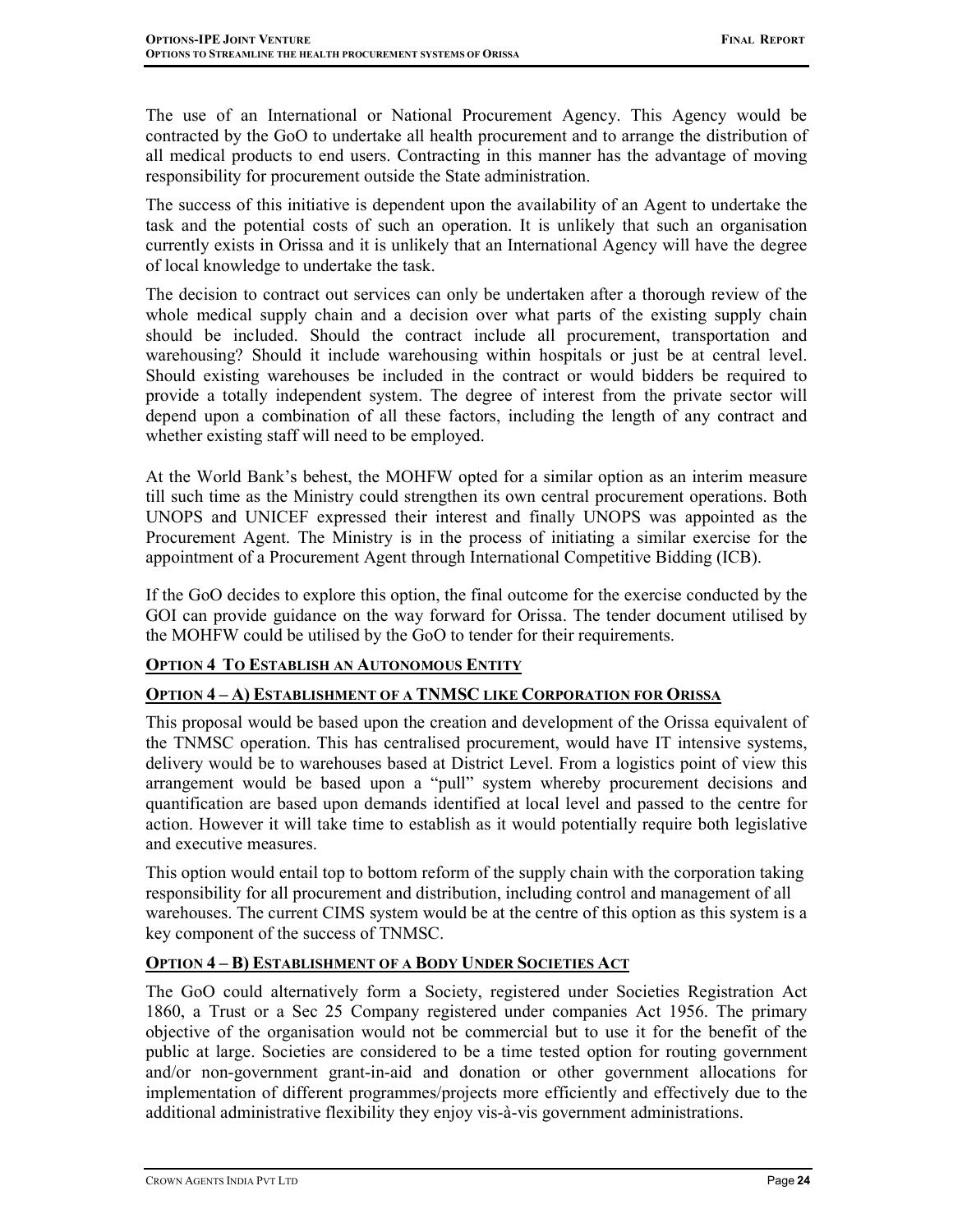Under this option the Sec 25 form of companies are considered to be the most suitable form of NPO which has to a great extent takes care of the shortcoming inherent in a conventional governance structure and public accountability aspect NPOs run under Societies Registration Act. This is a relatively new concept adopted by a number of International NGOs working in India. As such a review of the relative success of the societies should be undertaken prior to proceeding.

## 8 RECOMMENDATIONS

The basic aim of the Public Health Management Procurement System (PHMPS) is to ensure better competition and transparency in the procurement of health sector drugs, equipment, and services to deliver quality products on time. This can be achieved through the implementation and development of new policies and actions to enhance procurement practise and supply chain management including strengthening the institutional structure and professional capacity.

The decision making process must also take into account the findings of the recent World Bank DIR into the operation of projects under RCH. This identifies failings within the existing procurement arrangements.

It should be noted that procurement cannot be treated in isolation from the complete supply chain. In option 4 (TNMSC) above, the success of the organisation is in large part determined by the successful development of a "pull" logistics system, based upon a successful computerised procurement management system. This means call off contracts (deliveries) are placed automatically when stock levels in the warehouse reach pre-determined reorder levels. Our recommendations are therefore broader in nature than the development of a single "Cell" or unit to undertake procurement.

Serious consideration must be given to the success of the TNMSC model and what elements can be retained and incorporated within the State system. It is proposed that CA include a detailed review of the TNMSC operational activities to determine whether they are relevant to Orissa.

No matter which option the GoO chooses to pursue, the need to strengthen the procurement and supply chain system to ensure the objective of improved health service delivery through enhanced equitable access to quality healthcare cannot be ignored. In this context it would be relevant to make a few systemic recommendations that would be equally applicable to all the options listed above.

#### Procurement Systems:

- To achieve an efficient, homogeneous and standardised procurement system State-wide, which is transparent and accountable, procurement procedures and a procurement manual should be developed and implemented state wide. This should be adopted and adapted for all procurement commodities including medical equipment and services. The EPW model manual could be used as the basis for this documentation.
- Select medicines within a rational drug use criteria, this will reduce the size of the Essential Drug List (EDL) and therefore make it easier to manage.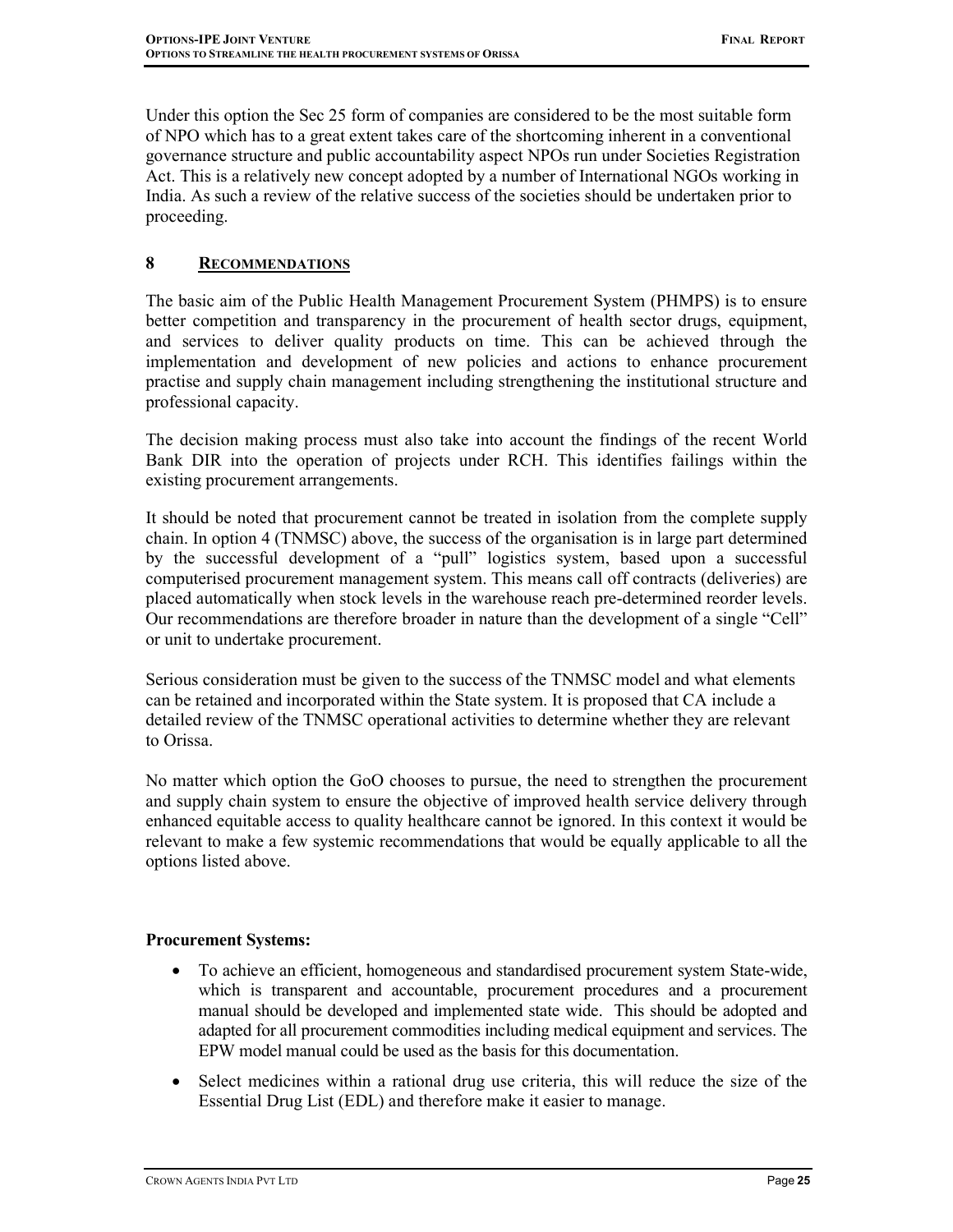- Drug quantification should be based on real consumption patterns from all the service delivery points not solely from hospital statistics and technical assistance should be provided to support an annual forecast and procurement training.
- An integrated WMS and PMIS IT system should be developed at the Centre and implemented at District store level to ensure that accurate logistics data is captured at local level and accessible at the center. This will support local quantification data to enable the development of a "pull" system. The system currently being developed by Broadline for the EPW could be the basis of the system as it incorporates much of the existing programming from CIMS.
- Both the availability of computers and information systems together with computer competence training should be made available to officers as it will be beneficial to the procurement and supply chain functions.

## Logistics System:

- Investigate and develop a transport and distribution plan that corresponds to the needs of the system.
- Develop a distribution guide with SOPs in keeping with good store management practices for use in all transaction/storage facilities.
- Develop a Logistics Manual which will aim to improve record keeping and reporting procedures at all levels of the supply chain.

### Medical Equipment Procurement:

- A detailed, technical specifications database for all medical equipment should be developed. The MOHFW, Delhi, under the RCH II program, as part of strengthening procurement systems, has initiated an exercise to standardise specifications for medical equipment. The specifications already completed are available on the MOHFW website and more specifications are currently being developed. There is also a provision for regular updates of these specifications so that these specifications are in line with the latest available technology. These standard specifications should be incorporated into all bid documents for procurement of medical equipment.
- Standard bidding documents should be developed for procurement of equipment.

#### Services Procurement

- Currently the majority of services contracts are let to State owned companies who operate on a cost plus basis with the state basically paying "what it costs". This is a very common situation in an environment where the state operates its own building organisations. It is recommended that this work be opened up to the private sector tp introduce competition into the process. However, this will introduce the need for a much more experienced procurement staff who n addition to procurement skills also has engineering and construction skills. It will be necessary to develop very detailed construction specifications and for all work to be subject t continual inspection by qualified quantity surveyors. A detailed review will be required into current practises within the DoHS to ascertain the skills available and the level of planned expenditure.
- It is recommended that all construction procurement is undertaken on the basis of fixed price lump sum contracts, which are enforced. However, skilled engineering staff must be employed to manage the contracts. It should be remembered that many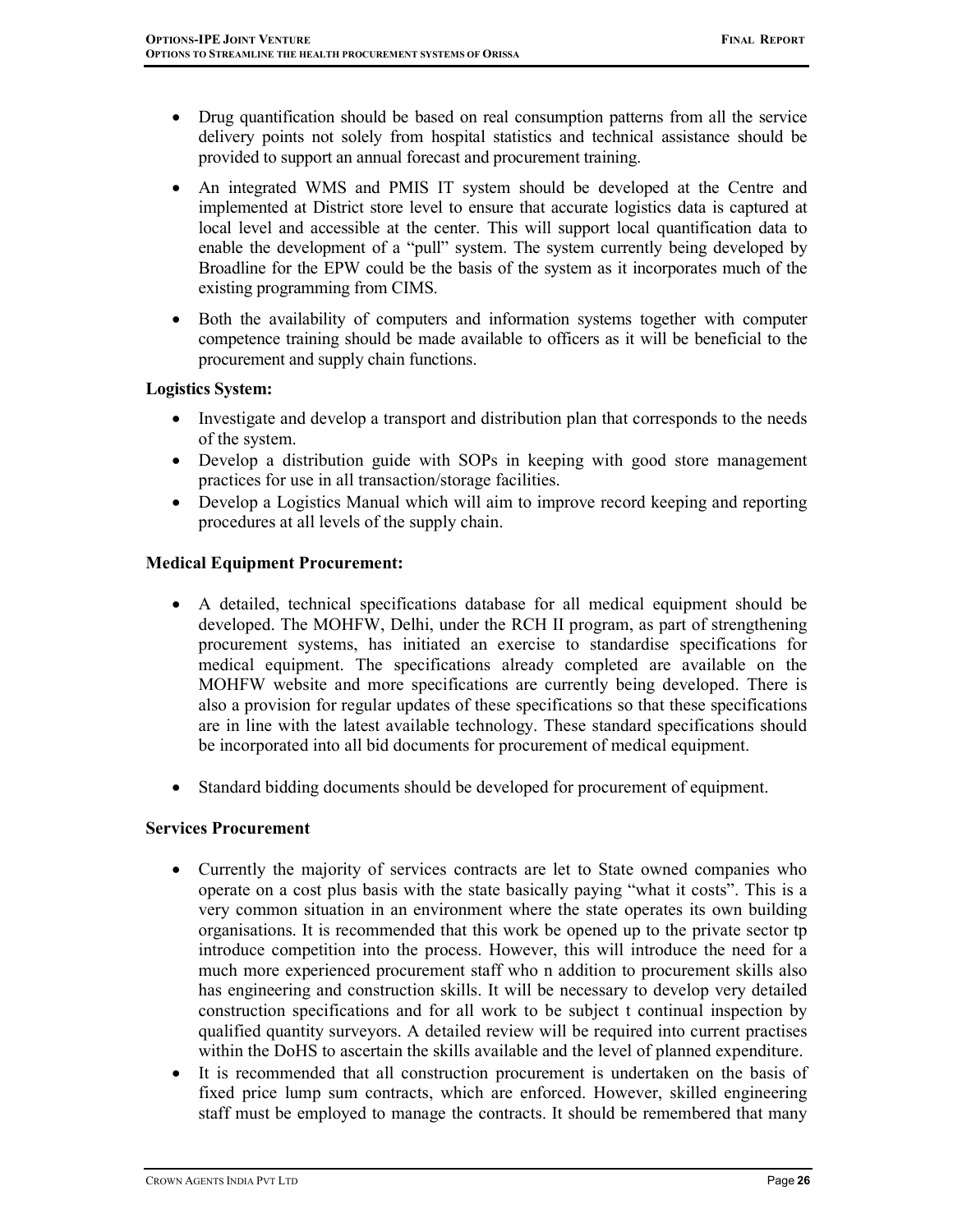construction companies break even on contracted work but make a profit on "alterations and amendments" to construction plans brought about by poor planning and specifications.

#### Quality Assurance Systems

- Standard Operating Procedures should be developed to ensure that QA is undertaken by officials at State or District levels in accordance with recommended good practice procedures.
- Current procurement policies are not specific when dealing with QA issues. Clear documentation must be produced proscribing what documentation is required from bidders, both at tender and contract stages and upon delivery, covering GMP, Certificate of Pharmaceutical Products (COPP).
- At State level an agreement should be worked out with the MOHFW to enable access to technical specifications for drugs, vaccines, medical equipment that are currently being drafted by the Empowered Procurement Wing (EPW).
- There should be documented procedures for complaints handling and for the recall of medicines and medical equipment which fail quality tests. There should also be systems to identify and report fraud and corruption together with collusive and other dishonest practices.

### Development of an Appropriate Organisational Structure:

- An Organizational Structure will need to be developed, to include the following functions\tasks:
	- **Procurement Planning and Coordination**
	- **•** Procurement (Medicines, Medical Supplies and Equipment)
	- Procurement of Services
	- Procurement of Civil Works
	- Stores and logistics
	- Quality Control
	- Complaints and Disputes
	- **Legal**
	- Administration and Accounts
	- **Information and Technology and Communications Systems**
	- Human resources
- To ensure that there is clarity of roles amongst the various functions, and accountability is built into the structure, it is desirable that a 'Roles Directory' is prepared, clearly delineating the roles of different functions and how they will interact.
- Similarly, it is suggested that 'Job Description/Specifications' are prepared for all positions. These should be specific to each position and not a generic template. This will ensure that a proper review of the requirements of each post is undertaken prior to the start of the recruitment process. These will help in the recruitment/placement process when recruiting staff and will detail the job requirements for each post and enable both incumbents and their managers and subordinates to understand their roles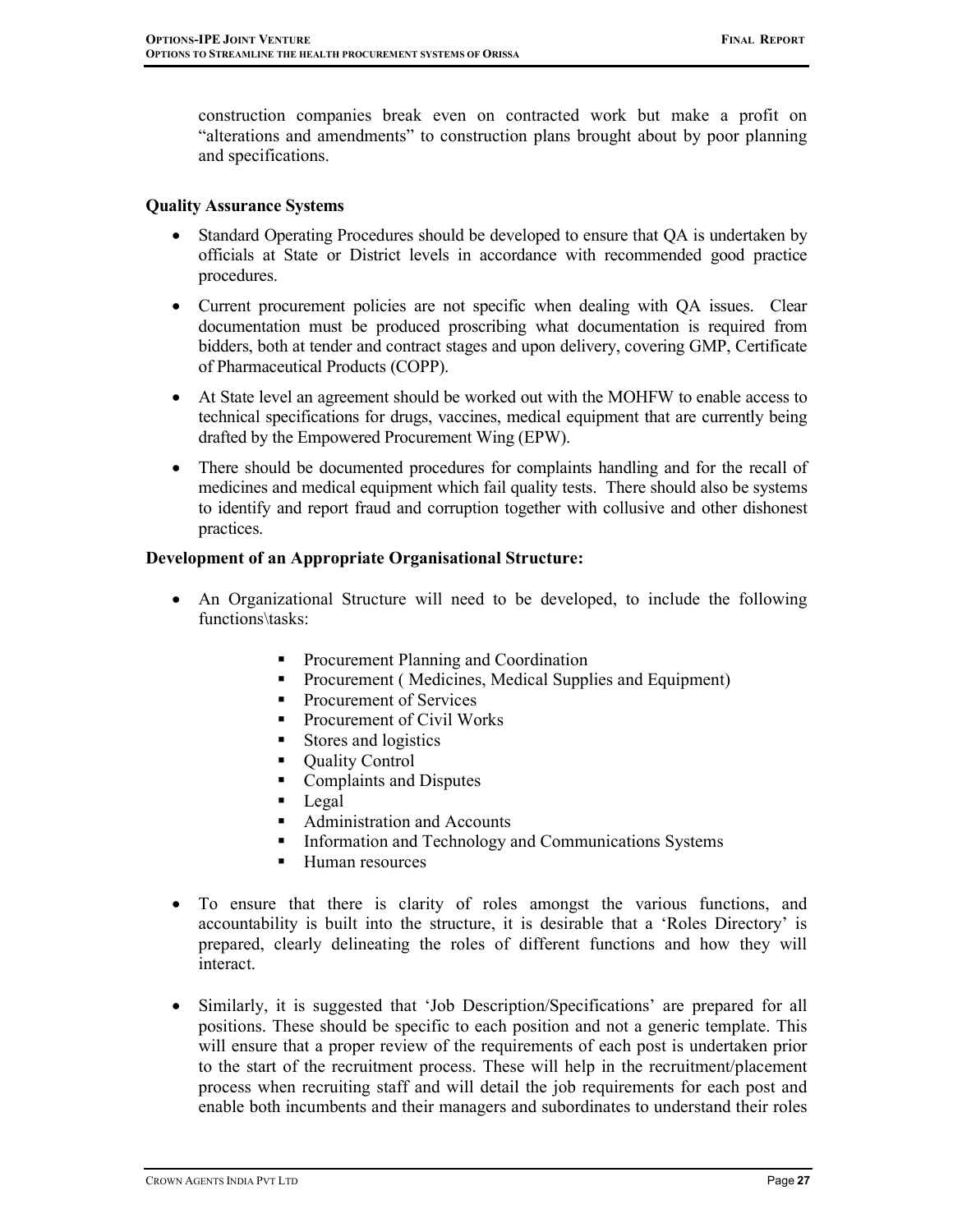and responsibilities to, and within the organisation. This tool can also be used in the performance and appraisal process to monitor staff performance.

- Currently medical cadre staff undertakes the majority of procurement tasks and performance has been less than satisfactory. It is recommended that, by and large, the staff should have expertise in their assigned roles, having professional qualifications and experience e.g. the procurement function should be headed and staffed by people with procurement, materials management expertise.
- Induction and training programmes should be developed and instituted for all staff to ensure they develop the requisite levels of confidence and competence as quickly as possible. An appropriate policy will need to be put in place so that there are no rotational transfers to ensure the ongoing stability of the organization. This will not stop staff from moving on to new positions within the state system or the private sector, but will ensure that they are not automatically moved at detriment to the procuring organisation.

### 9 THE WAY FORWARD

### Business Case For The Change

The broad assessment undertaken brought to light the gaps in the institutional arrangements for the procurement process and supply chain management. There is a lack of uniform and comprehensive procurement procedures and processes, quality assurance and monitoring processes affecting procurement and distribution of both Drugs and Medical Equipment. The existing arrangement suffers from a lack of common perspective, executive authority and a diffusion of accountability.

Therefore for GoO to incorporate the recommendations highlighted in the last section, two clear priorities emerge:

- i. reform of the procurement process and supply chain function
- ii. identification of institutional arrangements and their related human resource requirements for the establishment of an autonomous centralised procurement and supply chain management entity.

Whereas the first component has been dealt under the relevant sections in the report, this section deals with the establishment of the institutional set-up to meet the procurement needs of the state health system

#### Institutional Set up

The centralised procurement and supply chain management can be achieved through creation of an autonomous procurement entity in line with the TNMSC approach, however given the nature of the organization and its core objectives, three distinct possibilities exist for the legal entity required:

- o Corporation,
- o Not For Profit Organisation and
- o Not For Profit Organisation under Section 25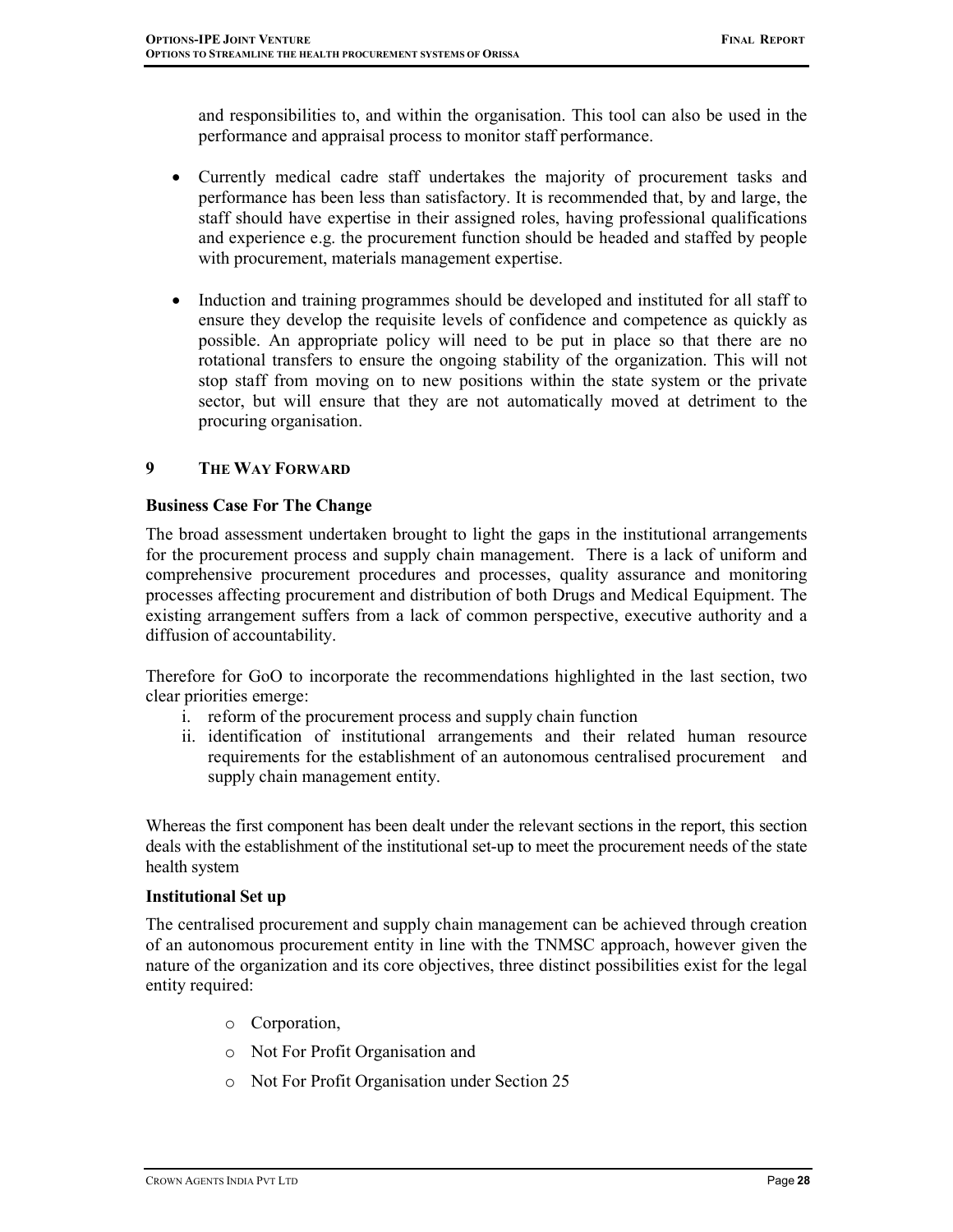A brief analysis of the strengths/weaknesses related to the three possibilities mentioned above is enclosed as Annexure IV

Based on the comparative analysis at Annexure IV, it is recommended that the Government of Orissa centralise the procurement and supply chain by incorporating a Not for Profit Organisation to undertake the procurement activity on behalf of the Department of Health, GoO under Section 25 of the Companies Act 1956.

Such a not for profit organisation will become operational by obtaining license under Sec 25 of the Companies Act from the respective Regional Director of the Ministry of Company Affairs. The pre requisites for obtaining such a license are mentioned below

1) The Company should be formed for the charitable purpose. Charitable Purpose includes relief to the poor, education, medical relief, and advancement of any other object of general public utility.

An organisation established with the objective of procuring drugs, medical consumables and medical equipment with the sole purpose of providing equitable health services to the general public qualifies for the "charitable purpose" as defined above.

2) The company should not have the motive to distribute the profit. The income should be utilized for the purpose for which it is incorporated

This requirement can be taken care of by introducing suitable provisions into the Memorandum and Article of Association of the Company.

As the organisation will be procuring on behalf of the Department of Health, GoO an official order detailing the mission and scope of this organisation will need to be issued with a Cabinet Approval. If the concerned minister is of Cabinet Level he may give the approval on his own without referring the proposal to the Cabinet Committee.

#### Organisation Structure:

Based on the functional roles defined under the section on recommendations, an organizational structure will need to be developed, to including a managerial structure catering to those roles. Under these functional heads working groups will be created catering to the complete set of task requirements to run the organisation as an independent unit.

- a. Planning and Supply Chain Management
	- i. Procurement Planning
	- ii. Stores
	- iii. Supply Chain Management (supervision of the service provider)
	- iv. IT and MIS (planning, procurement, specifications database, complaints database, accounts and other MIS support)
- b. Procurement
	- i. Medicines and Medical Supplies
	- ii. Equipment
	- iii. Services( including PPP agreements)
- c. Civil Works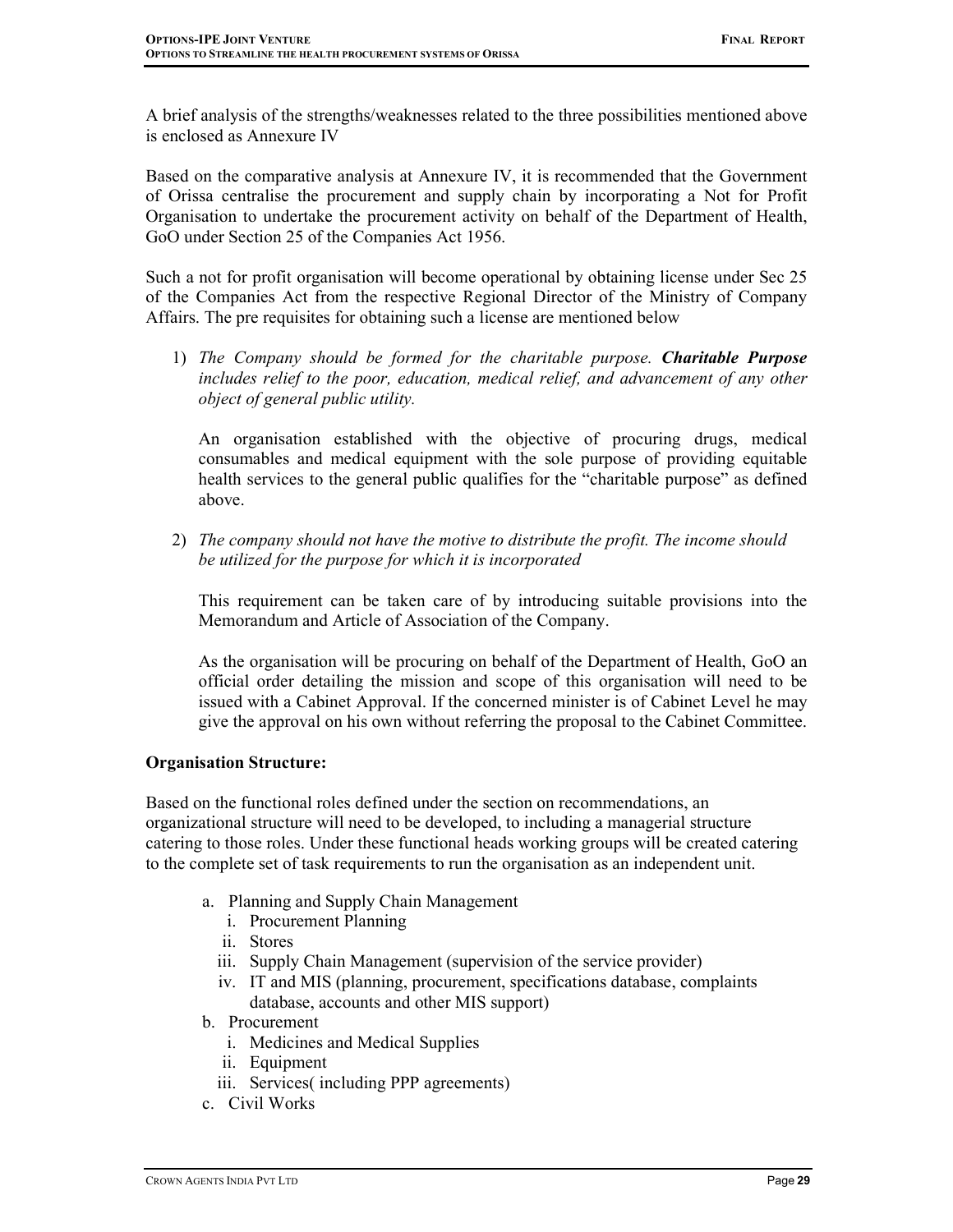- d. Quality Control and Complaints Handling Stores
	- i. Quality Assurance for procurement of Medicines and Medical Supplies, Vendor prequalification and Vendor Assessment
	- ii. Complaints Handling
- e. Administration, Accounts and Legal
	- i. Administration and Accounts
	- ii. Human Resource Management
	- iii. Legal

Based on the above following organisation structure has been proposed, a detailed staffing requirement would need to be worked out during institutional design to be undertaken as a follow-up action.



#### The Key Performance Indicators (KPI) for the proposed organisation

In order to set-up a organisation with orientation towards service delivery in the public domain, as a key differentiator to the existing system, it has been suggested that the key performance indicators are clearly defined for the various functions indicated from the commencement. Some of the key performance indicators are suggested below. The list below is only an indicative list; it is recommended that during the institutional development phase a comprehensive list with quantifiable targets are drawn up.

- Procurement planning process taking due care of compilation of the items to be purchased based on requirements received from indenting units
- Compilation of budget before the start of financial year
- Approval and allocation of budget at the beginning of financial year
- Computation of quantities to be purchased based on MIS reports and approved budget (Drugs, consumables and medical equipment)
- Release Schedules / lots based on available stocks
- Tendering Process number of transactions, lead time per transaction etc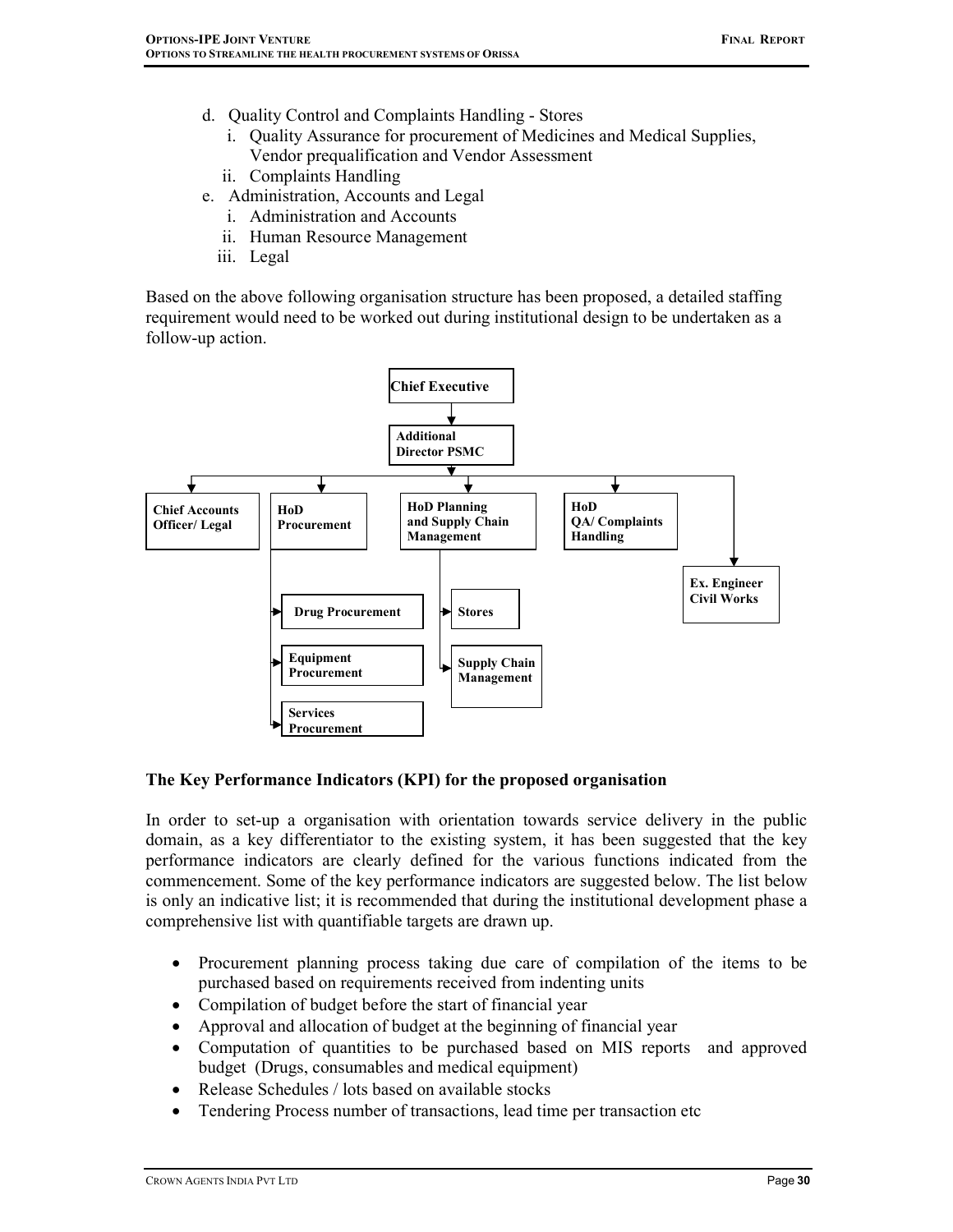- $\checkmark$ Drafting and Issue of RFP
- $\checkmark$ Evaluation (Technical and Commercial)
- $\checkmark$ Issue of the Contracts
- o Contract Monitoring
	- $\checkmark$ Number of pre shipment inspections carried out
	- $\checkmark$ Number of deliveries received as per schedules
	- $\checkmark$ Number of lots inspected in the warehouse
	- $\checkmark$ Number of lots rejected in the warehouse
	- $\checkmark$ Timely reporting of the rejected lots to the supplier
	- $\checkmark$ Timely replacement against the rejected lot
	- $\checkmark$ Number of times of stock out for a particular item
- Number of times the payment is issued to the supplier as per the contractual terms
- Number of complaints received in the financial year and resolved satisfactorily
- Frequency of the stock taking exercise in the warehouse/ stores
- Availability of updated reports on discrepancy between the ledger stock and physical count
- Number of equipment (Material Handling as well as the Quality Assurance) calibrated on schedule
- Availability of the updated Essential Drug List as indicated in the policy (currently revised every two years)
- Disposal of the obsolete stock
- Annual audit and redressal of the issues raised in the audit report.

#### Proposed Action Plan

In order to implement the proposed recommendation an immediate way forward plan including the following key activities has been suggested:

- $\triangleright$  Design and development of the institutional plan
- $\triangleright$  Development of financial proposal
- Issuance of Government Order
- $\triangleright$  Incorporation of the NPO under section 25 of Companies Law
- Procurement and QA System formulation

The table below provides a broad time plan alongwith details of activities to be carried out under each activity.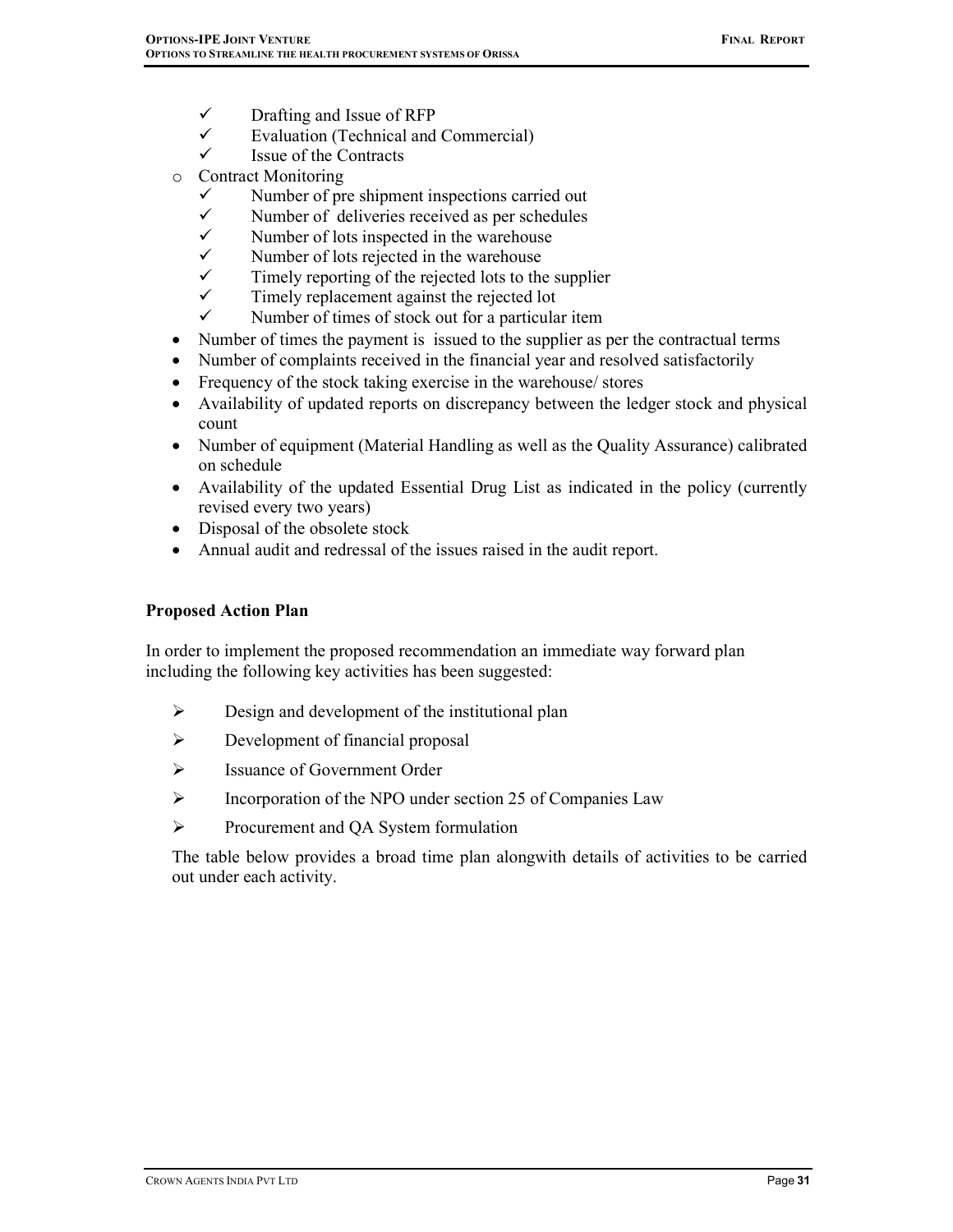| <b>Activity</b>                                                                                                                                                                                                                                                                                                                                                                                                                                                                                          |  |  |   | 5 | 6 | 8 | 9 | 10 | 11 |
|----------------------------------------------------------------------------------------------------------------------------------------------------------------------------------------------------------------------------------------------------------------------------------------------------------------------------------------------------------------------------------------------------------------------------------------------------------------------------------------------------------|--|--|---|---|---|---|---|----|----|
| Design and development of the institutional<br>plan                                                                                                                                                                                                                                                                                                                                                                                                                                                      |  |  |   |   |   |   |   |    |    |
| • Overall scope of its activities/service delivery<br>and the limitations<br>Key interfaces with DoHFW entities, its roles<br>and responsibilities<br>Manpower plan including staffing<br>requirement, job roles, skills requirement and<br>hiring plan<br>Development of KPIs                                                                                                                                                                                                                           |  |  |   |   |   |   |   |    |    |
| Development of the financial proposal                                                                                                                                                                                                                                                                                                                                                                                                                                                                    |  |  |   |   |   |   |   |    |    |
| • Costing Structure<br>• Capital Structure<br>• Service Charge                                                                                                                                                                                                                                                                                                                                                                                                                                           |  |  |   |   |   |   |   |    |    |
| <b>Issuance of the Government Order</b>                                                                                                                                                                                                                                                                                                                                                                                                                                                                  |  |  | М |   |   |   |   |    |    |
| Incorporation of the NPO under section 25 of<br><b>Companies Law</b><br>• Formulation of an objective clause, name<br>selection, naming first directors and trustee<br>Incorporation activities i.e. name application,<br>drafting of MoA and AoA, Vetting of the<br>same by RoC, application for licence under<br>Section 25 to Regional Director Company<br>Law Board and Incorporation                                                                                                                |  |  |   |   |   |   |   |    |    |
| <b>Procurement and QA System formulation</b>                                                                                                                                                                                                                                                                                                                                                                                                                                                             |  |  |   |   |   |   |   |    |    |
| • Development of a single set of procurement<br>guidelines and procedures (customise RCH<br>Manual)<br>Development of Quality Assurance Systems<br>and Manuals<br>Kick-starting actions for creating Drugs and<br><b>Equipments Specification Database</b><br>Review and reinstate the existing integrated<br>Logistics Management Information Systems<br>(LMIS) leveraging upon the RCH - ProMIS<br>implementation<br>Review of the state/district warehouses<br>Development of Procurement Audit plans |  |  |   |   |   |   |   |    |    |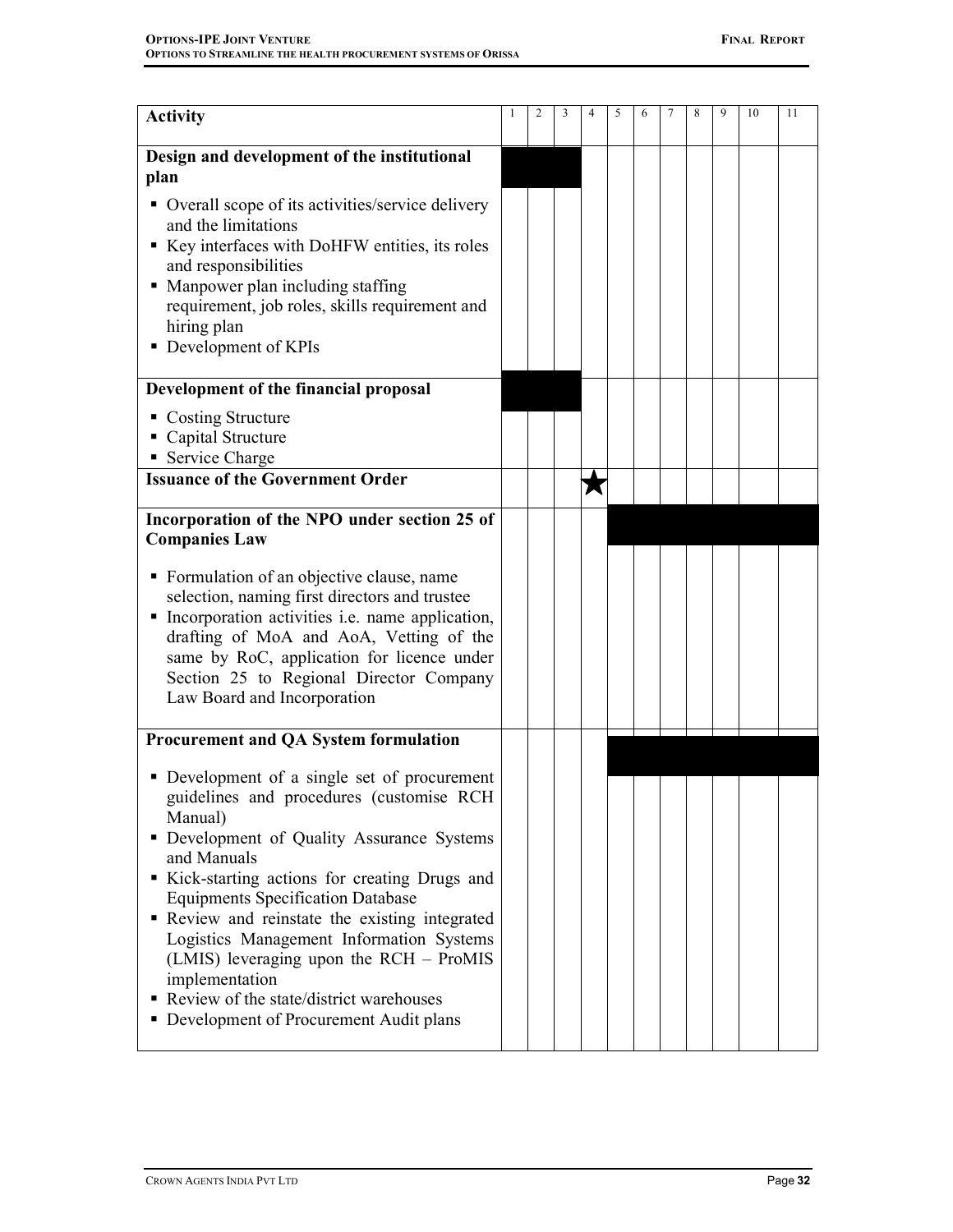## 10 LIST OF PERSONS MET IN ORISSA:

| <b>Sl. No.</b> | <b>NAME</b>                                                       |  |  |  |  |  |  |
|----------------|-------------------------------------------------------------------|--|--|--|--|--|--|
|                | <b>SDMU TEAM</b>                                                  |  |  |  |  |  |  |
|                | Dr. S. Mishra, Dy. Director                                       |  |  |  |  |  |  |
|                | Dr. Paty (Medical Officer)                                        |  |  |  |  |  |  |
|                | (Medical Officer Stores)                                          |  |  |  |  |  |  |
| $\overline{2}$ | NRHM, Orissa                                                      |  |  |  |  |  |  |
|                | Rajesh Mishra (Procurement Specialist)                            |  |  |  |  |  |  |
| 3              | SCB, Medical College                                              |  |  |  |  |  |  |
|                | Dr. Keshab Ch. Kar (Store Medical Officer)                        |  |  |  |  |  |  |
| $\overline{4}$ | OSIC                                                              |  |  |  |  |  |  |
|                | Marketing Team (Officially entrusted carry out health procurement |  |  |  |  |  |  |
|                | function)                                                         |  |  |  |  |  |  |
|                | Mr. A.K. Das Mahapatra (Manager)                                  |  |  |  |  |  |  |
|                | Mr. Satpathy (Asst Manager), etc.                                 |  |  |  |  |  |  |
| 5              | Department of Health, GoO                                         |  |  |  |  |  |  |
|                | Mr. K.K. Tripathy, FA cum Additional Secretary to Govt            |  |  |  |  |  |  |
|                | Mr. Chandan Satpathy, AFA                                         |  |  |  |  |  |  |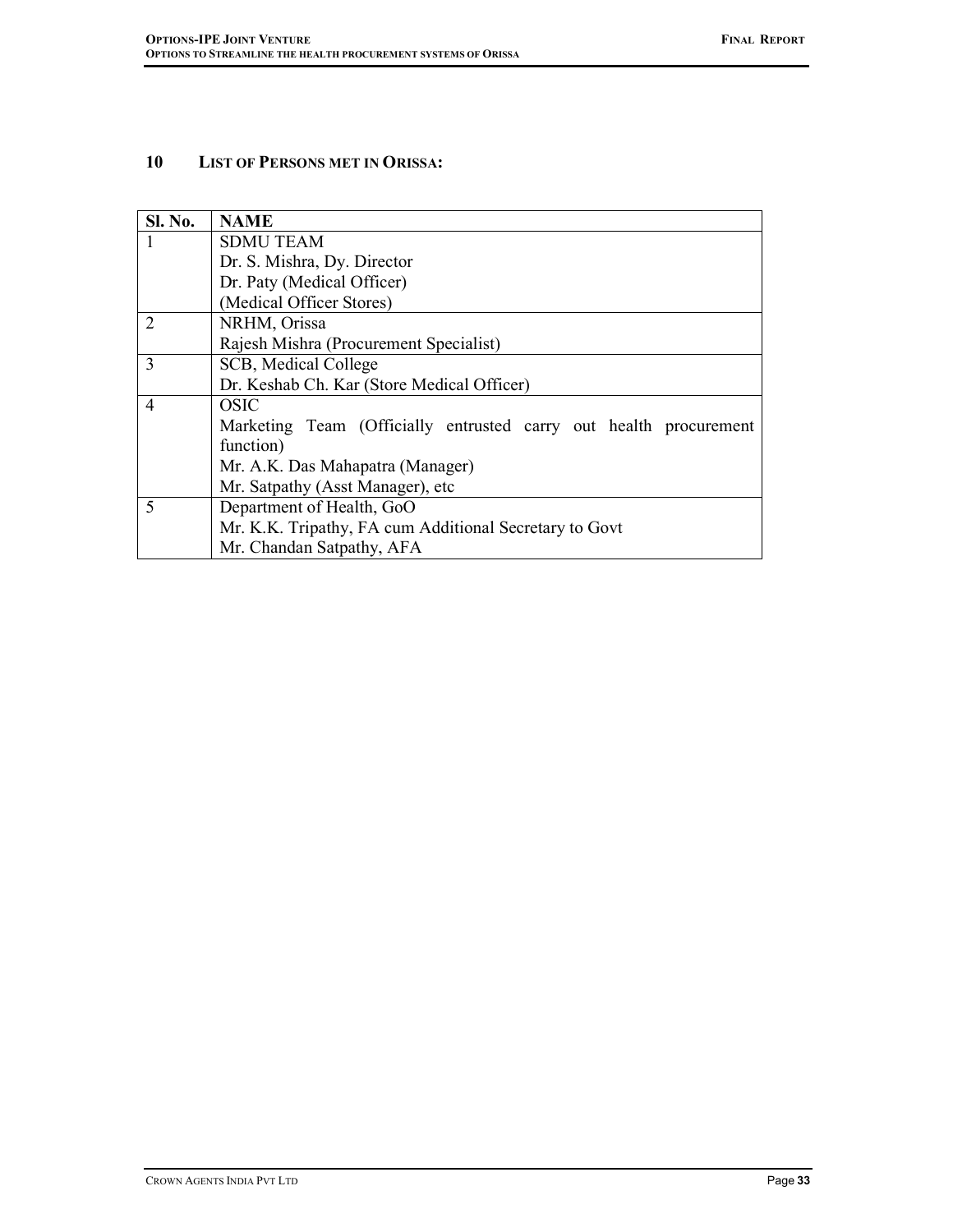#### ANNEXURE I

# PURCHASE SUB-COMMITTEE/ TECHNICAL COMMITTEE

| 1. | <b>Director Health Services, Orissa</b>                | Chairman         |
|----|--------------------------------------------------------|------------------|
| 2. | <b>Director Medical Education and training, Orissa</b> | <b>Member</b>    |
| 3. | <b>Director Family Welfare, Orissa</b>                 | <b>Member</b>    |
| 4. | <b>Drugs Controller, Orissa</b>                        | <b>Member</b>    |
| 5. | <b>Deputy Director, SDMU</b>                           | Convener         |
| 6. | FA-cum-C.A.O., Director of Health Services             | <b>Member</b>    |
| 7. | <b>Medical Officer, SDMU</b>                           | <b>Member</b>    |
| 8. | <b>Store Medical Officer, SDMU</b>                     | <b>Member</b>    |
| 9. | <b>Representative from Concerned Departments</b>       | <b>Member(s)</b> |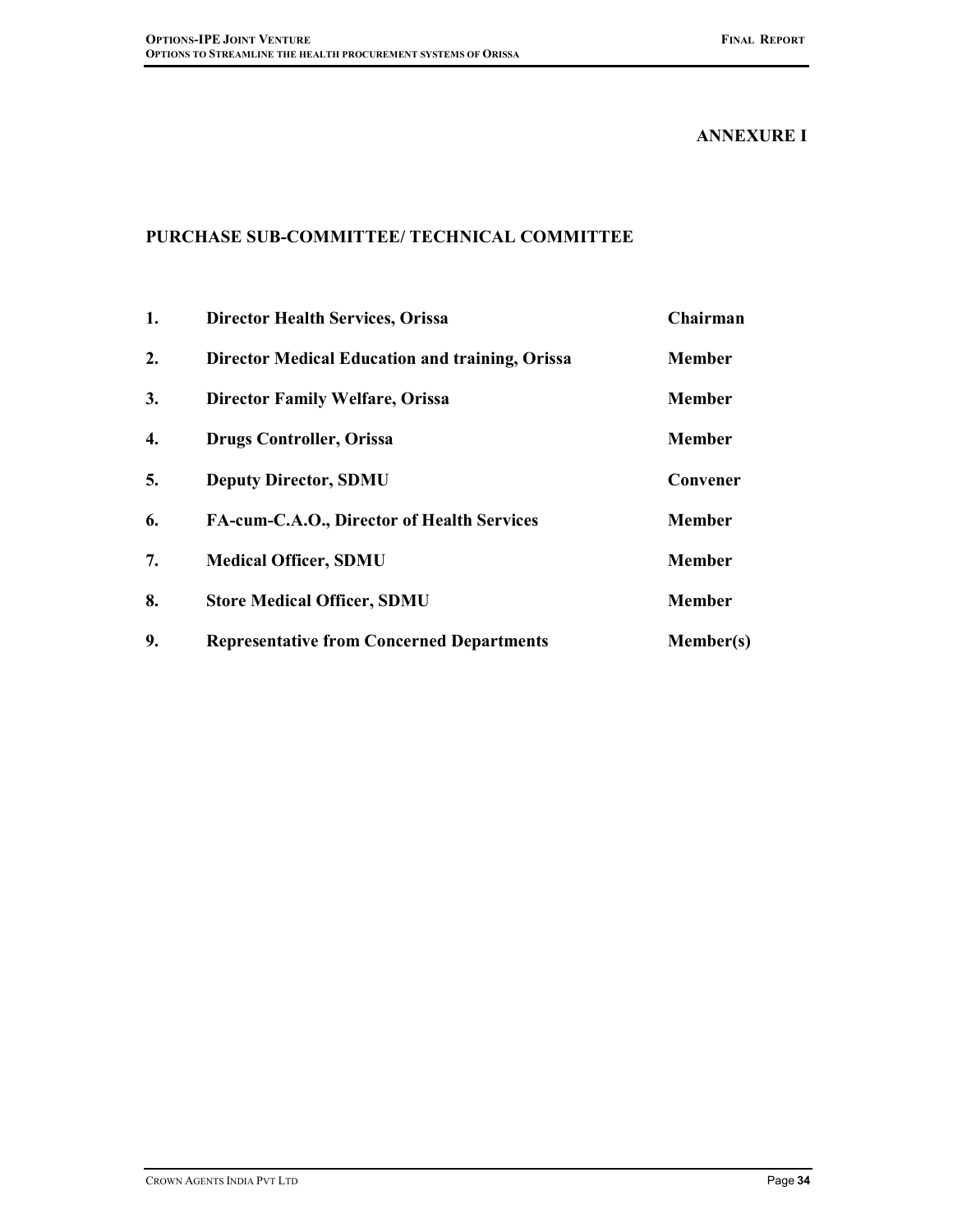## ANNEXURE II

## STATE LEVEL PURCHASE COMMITTEE:

| 1. | Secretary to GoO, Health and Family Welfare Dept.       | Chairman      |
|----|---------------------------------------------------------|---------------|
| 2. | Addl. Secretary to GoO, Health and Family Welfare Dept. | <b>Member</b> |
| 3. | <b>Director Health Services, Orissa</b>                 | <b>Member</b> |
| 4. | <b>Director Medical Education and training, Orissa</b>  | <b>Member</b> |
| 5. | <b>Director Family Welfare, Orissa</b>                  | Convener      |
| 6. | Director of Indian Medicine and Homeopathy, Orissa      | <b>Member</b> |
| 7. | <b>Drugs Controller, Orissa</b>                         | <b>Member</b> |
| 8. | <b>Representative of Finance Department</b>             | <b>Member</b> |
| 9. | <b>Representative of Law Department</b>                 | <b>Member</b> |
| 10 | Representative of Export Promotion & Marketing, Orissa  | <b>Member</b> |
| 11 | FA- cum- Deputy Secy to GoO, Department of H& FW.       | Convener      |
| 12 | <b>Deputy Director, SDMU</b>                            | <b>Member</b> |

#### ANNEXURE- III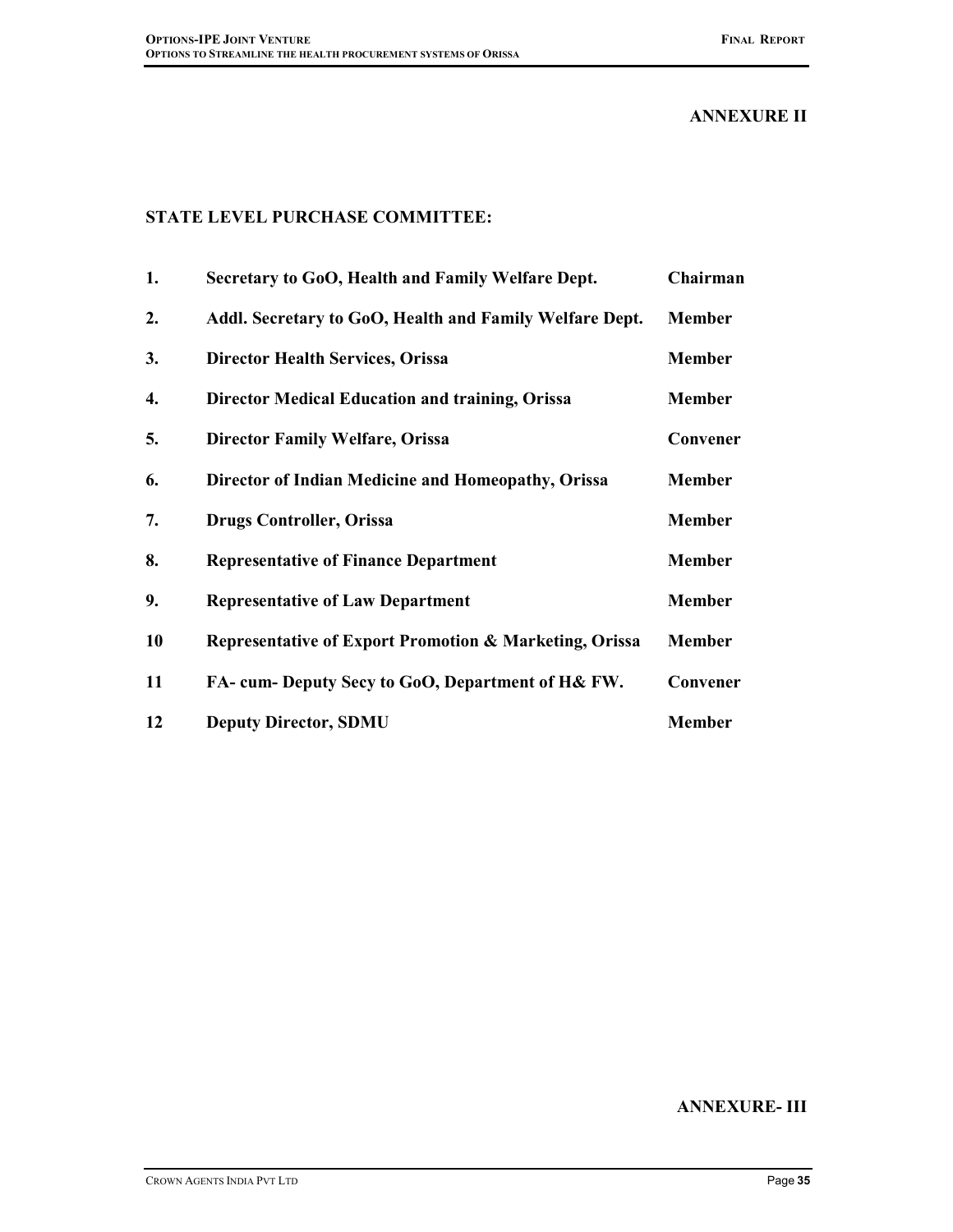## PROCUREMENT PROCESS FLOWCHART SDMU

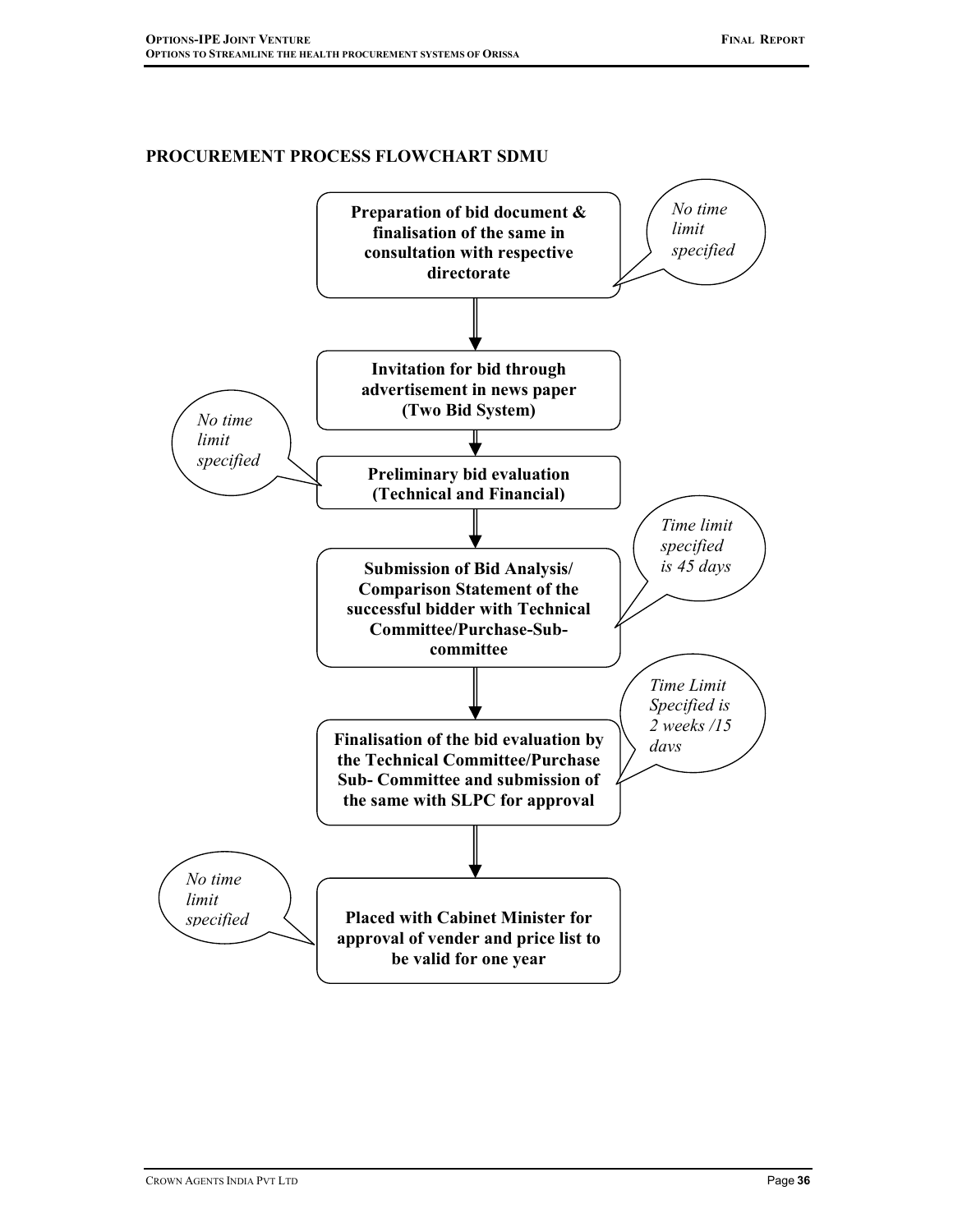#### ANNEXURE- IV

## CORPORATION VS. NOT FOR PROFIT ORGANISATION (NPO) (A COMPARATIVE EVALUATION)

## Definitions:

- 1. Corporation: Corporation means a company registered under Companies Act 1956 and not less than 51% of the share capital is held by the government (GoO) - A Government Company.
- 2. Not for Profit Organisation: In the given context by NPO we mean either a society registered under Societies Registration Act 1860, a Trust or a Sec 25 Company registered under companies Act 1956. - Objective is not to distribute profit among the trustees but to use it for the benefit of public at large.

|    |                                                   | Corporation                                                                                                                                                                                                                                                                                                                                                                                                                                                                                                                                                                                                   | <b>NPO</b> other than Section                                                                                                                                                                                                                                                                                                                                                                   | <b>Section 25 Company</b>                                                                                                                                                                                                                                                                                                                                                                                                                  |
|----|---------------------------------------------------|---------------------------------------------------------------------------------------------------------------------------------------------------------------------------------------------------------------------------------------------------------------------------------------------------------------------------------------------------------------------------------------------------------------------------------------------------------------------------------------------------------------------------------------------------------------------------------------------------------------|-------------------------------------------------------------------------------------------------------------------------------------------------------------------------------------------------------------------------------------------------------------------------------------------------------------------------------------------------------------------------------------------------|--------------------------------------------------------------------------------------------------------------------------------------------------------------------------------------------------------------------------------------------------------------------------------------------------------------------------------------------------------------------------------------------------------------------------------------------|
|    |                                                   |                                                                                                                                                                                                                                                                                                                                                                                                                                                                                                                                                                                                               | <b>25 Companies</b>                                                                                                                                                                                                                                                                                                                                                                             |                                                                                                                                                                                                                                                                                                                                                                                                                                            |
| 1. | <b>Flexibility in Capital</b><br><b>Structure</b> | Company is considered<br>to be the best form of<br>organisation so far as it<br>relates to the sourcing of<br>Capital. Under the Act a<br>company has been given<br>many options to raise<br>capital for its business<br>requirement i.e. equity<br>share, preference shares,<br>debentures, bonds, and<br>also<br>banking<br>arrangements.                                                                                                                                                                                                                                                                   | <b>NPOs</b><br>are<br>not<br>conventionally designed<br>for<br>carrying<br>out<br>commercial activities. So<br>the necessity of raising<br>capital to run the unit is<br>not taken seriously in the<br>of<br>an NPO.<br>context<br>Hence there is a little<br>for<br>sourcing<br>scope<br>capital. It has to rely<br>upon grants, donations or<br>trust property to fund<br>ongoing activities. | Section 25 company is<br>primarily<br>a<br>company<br>incorporated as any other<br>Registered Company. A<br>section 25 company can<br>also have a share capital<br>like other companies.<br>However, it gets certain<br>benefits/preferences<br>under the Act for not<br>having a profit motive.<br>For the bankers and other<br>financial institutions it<br>offer<br>does<br>the<br>not<br>opportunity to provide<br>financial services. |
| 2. | Governance                                        | The<br>Companies<br>Act<br>1956 is considered to be<br>comparatively<br>more<br>detailed<br>and<br>comprehensive<br>enough<br>to regulate the day to day<br>affairs of the company.<br>There is very little scope<br>for flexibility in statutory<br>compliance. The roles<br>and responsibilities of<br>each key official<br>are<br>The<br>clearly<br>defined.<br>management and owners<br>are separate and a clear<br>line of separation exists<br>so far their roles and<br>responsibilities<br>are<br>concerned. In addition,<br>regulatory<br>the<br>arrangements in case of a<br>company<br>are<br>more | The laws governing NPO<br>robust/<br>not<br><b>as</b><br>are<br>stringent as in case of<br>companies; the reason<br>being NPO are formed<br>primarily on mutual trust<br>and confidence without<br>any motive of personal<br>interest. So the required<br>level of compliance is<br>low vis-à-vis companies.                                                                                    | Primarily<br>Sec<br>25<br>companies are governed<br>by the Companies Act<br>although some relaxation<br>is granted to then vis-à-<br>vis other conventional<br>companies.                                                                                                                                                                                                                                                                  |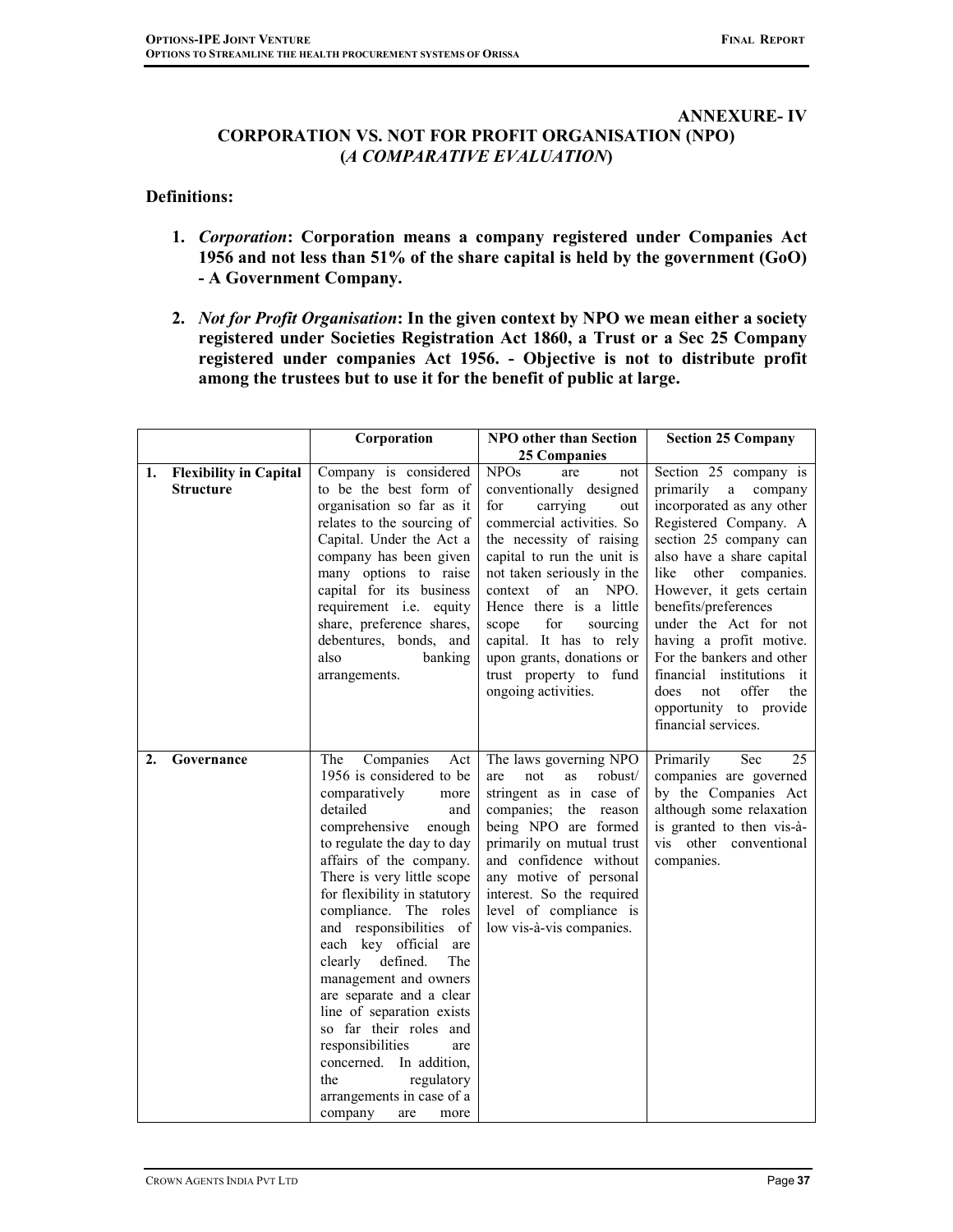|    |                           | Corporation                                                                                                                                                                                                                                                                                                                                                                          | <b>NPO</b> other than Section<br><b>25 Companies</b>                                                                                                                                                                      | <b>Section 25 Company</b>                                                                                                                                                                                                                                                                                                                           |
|----|---------------------------|--------------------------------------------------------------------------------------------------------------------------------------------------------------------------------------------------------------------------------------------------------------------------------------------------------------------------------------------------------------------------------------|---------------------------------------------------------------------------------------------------------------------------------------------------------------------------------------------------------------------------|-----------------------------------------------------------------------------------------------------------------------------------------------------------------------------------------------------------------------------------------------------------------------------------------------------------------------------------------------------|
|    |                           | focused<br>and<br>uniform<br>across the country being<br>legislated<br>by<br>central<br>laws.                                                                                                                                                                                                                                                                                        |                                                                                                                                                                                                                           |                                                                                                                                                                                                                                                                                                                                                     |
| 3. | Transparency              | The level of transparency<br>is high in the case of<br>companies because of<br>better governance of the<br>statute. Secondly,<br>the<br>filing of returns with the<br>statutory<br>authority<br>(ROC) are standardised<br>and designed in line with<br>international<br>practices.<br>governance<br><b>Better</b><br>contributes<br>ultimately<br>towards<br>better<br>transparency. | NPOs being charitable in<br>nature have to meet a<br>lower level of detail<br>under the statute so far as<br>filing<br>of returns<br>are<br>concerned.<br>This leads<br>sometimes to a low level<br>of transparency.      | The level of transparency<br>with<br>is<br>at<br>par<br>conventional companies.<br>Which give them an edge<br>over other forms of NPO.                                                                                                                                                                                                              |
| 4. | Professionally<br>Managed | better clarity<br>Due<br>to<br>about the roles<br>and<br>responsibilities<br>of<br>the<br>officials<br>key<br>in<br>the<br>professionals<br>statute.<br>prefer<br>work<br>to<br>in<br>companies to NPOs. In<br>addition, it is hard to<br>ignore issues such as<br>efficiency, economy, and<br>expediency in a company<br>setup.                                                     | NPOs are normally less<br>sensitive to issues like;<br>profitability,<br>economy,<br>efficiency<br>and<br>and<br>professional<br>managers<br>have less scope to excel<br>and<br>to<br>use<br>their<br>professional skills | In this context, Sec 25<br>Companies are placed in<br>between<br>Corporations<br>and NPOs. Because Sec<br>25<br>Companies<br>are<br>governed by the same<br>statutes<br>as<br>that<br>of<br>conventional Companies,<br>lack<br>except<br>the<br>of<br>commercial/economic<br>motives<br>(profits)<br>professionalism in some<br>extent is vitiated. |
| 5. | Commercial<br>Acceptance  | Last but not the least;<br>companies have a more<br>acceptable in commercial<br>circles than NPOs as<br>NPOs are not considered<br>serious business entities<br>to deal with.                                                                                                                                                                                                        | $\mathbf{r}$                                                                                                                                                                                                              | Sec 25 Companies by<br>virtue of their status<br>(Charitable) are allowed<br>not to put the word "Ltd"<br>as suffix to their name.<br>As a result of which, to<br>some extent their identity<br>as a company is hidden<br>and to that extent their<br>acceptance is affected.                                                                       |

Summary:

• NPOs are considered to be a time tested option for routing government and/or nongovernment grant-in-aid and donation or other govt allocations for implementation of different programmes/projects more efficiently and effectively due to the additional administrative flexibility they enjoy vis-à-vis the government setup. However, the appropriateness of NPOs in carrying commercial activity like procurement is yet to be proved /tested.